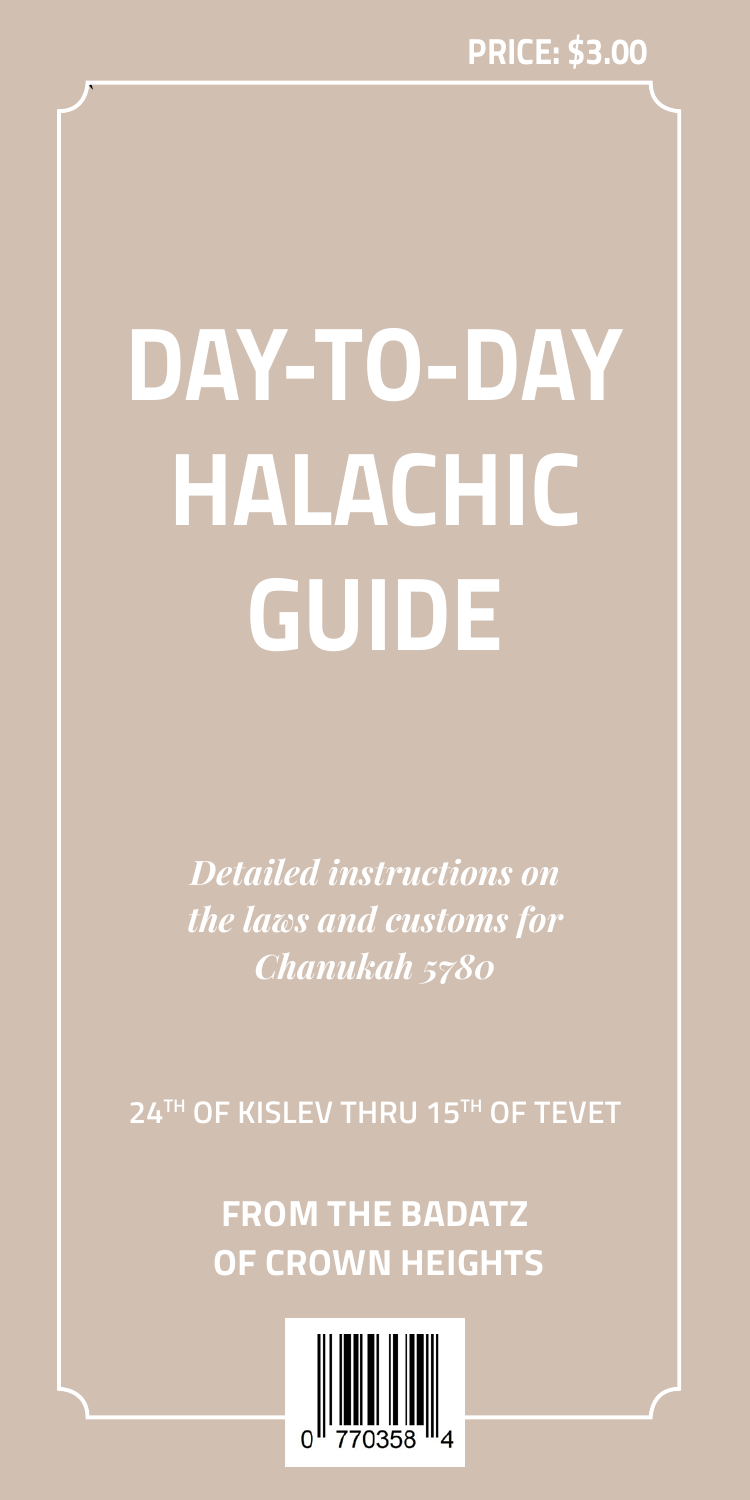

Wishing all **Toshavei Haschechuna A Freilechen Chanukah!**



**DC Life & Health** dchesney@gmail.com





415 Kingston Avenue Brooklyn NY 11225 T- 718-778-7826 MachonStam.com

#### **Layout by chaimbydesign@gmail.com**

Advertising in the Day-to-Day Guide does not constitute a Badatz endorsement of products or services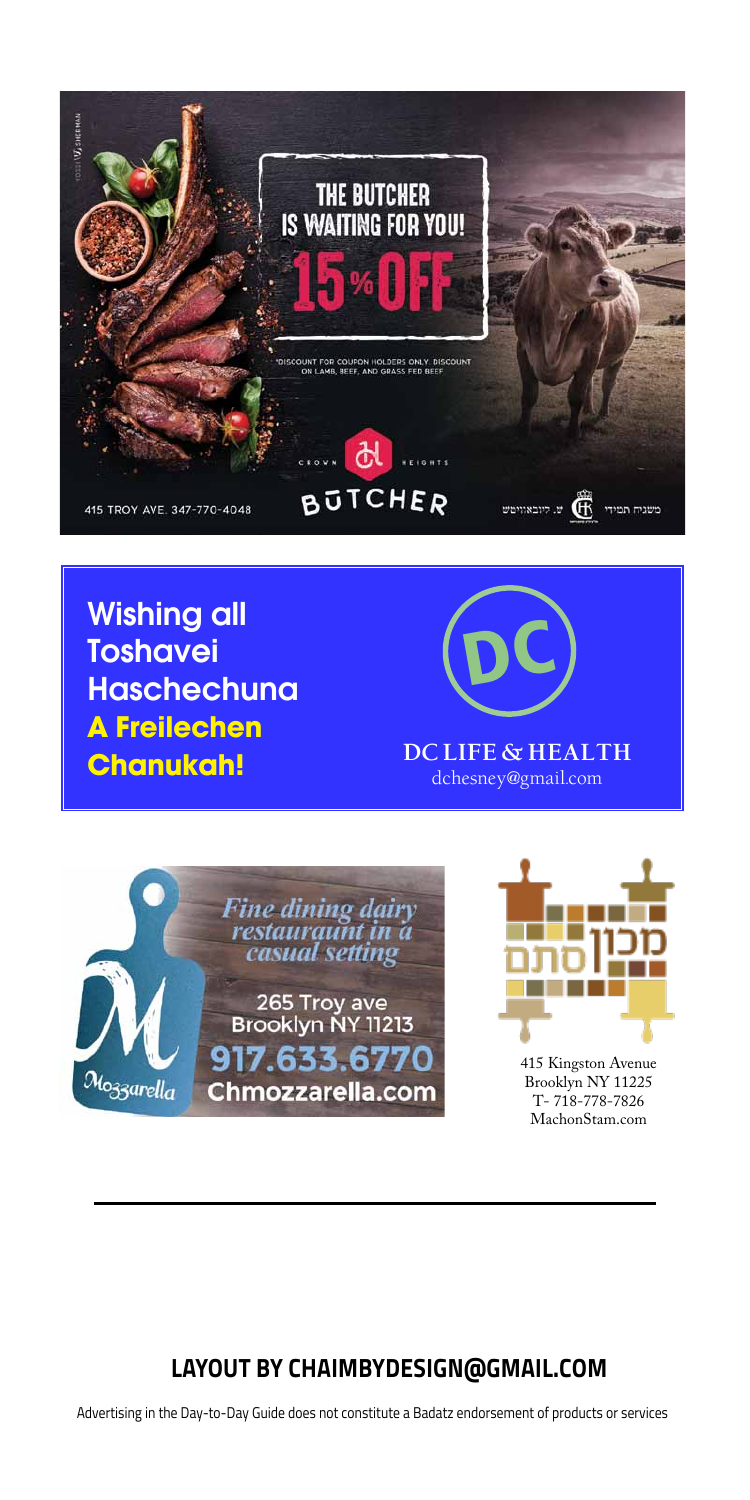#### B"H

# **Day-to-Day Halachic Guide**

*Detailed instructions on the laws and customs for Chanukah 5780*

**24th of Kislev thru 15th of Tevet**

Distilled from a series of public shiurim delivered by Horav **Yosef Yeshaya Braun**, shlita member of the Badatz of Crown Heights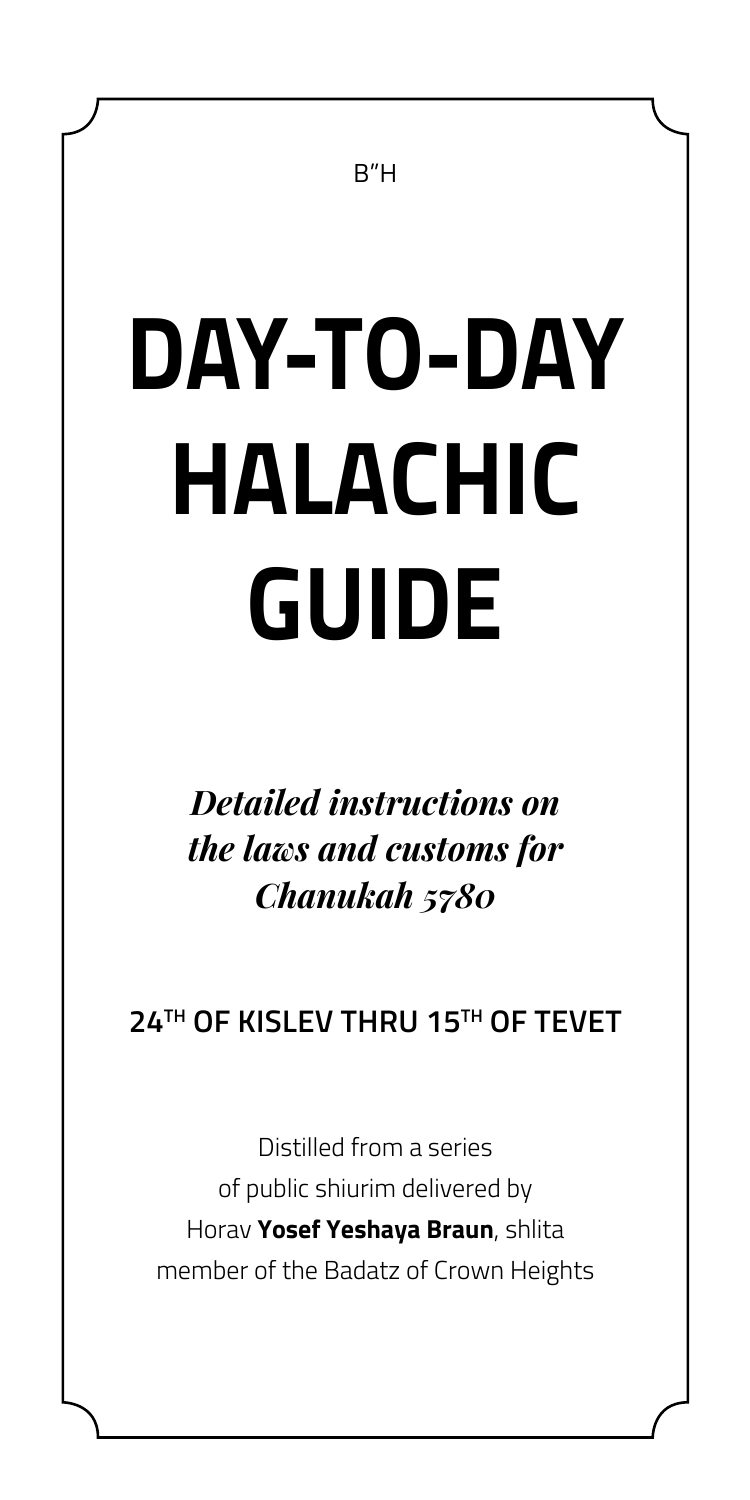## **The Badatz produces various publications on a regular basis.**

If you are interested to subscribe to the email list for publications released by the Badatz, email:

#### **crownheightsconnect@gmail.com**

**As you celebrate Chanukah (enlightened by this guide), show your appreciation for over 500 hours logged by the producers, writers, translators, editors, fact-checkers, designers & distributors of the Day-to-Day Halachic Guide for Chanukah 5780.** 

**Please donate today: www.daytodayguide.com** See website for Day-to-day Guide subscription information for 5780 **To support our Rabbonim, visit www.crownheightsconnect.com**  site created by Friends of Badatz **For off-line contributions, call: (347) 465-7703**

Day-to-Day Guide, c/o Badatz of Crown Heights, 390A Kingston Ave., Brooklyn NY, 11213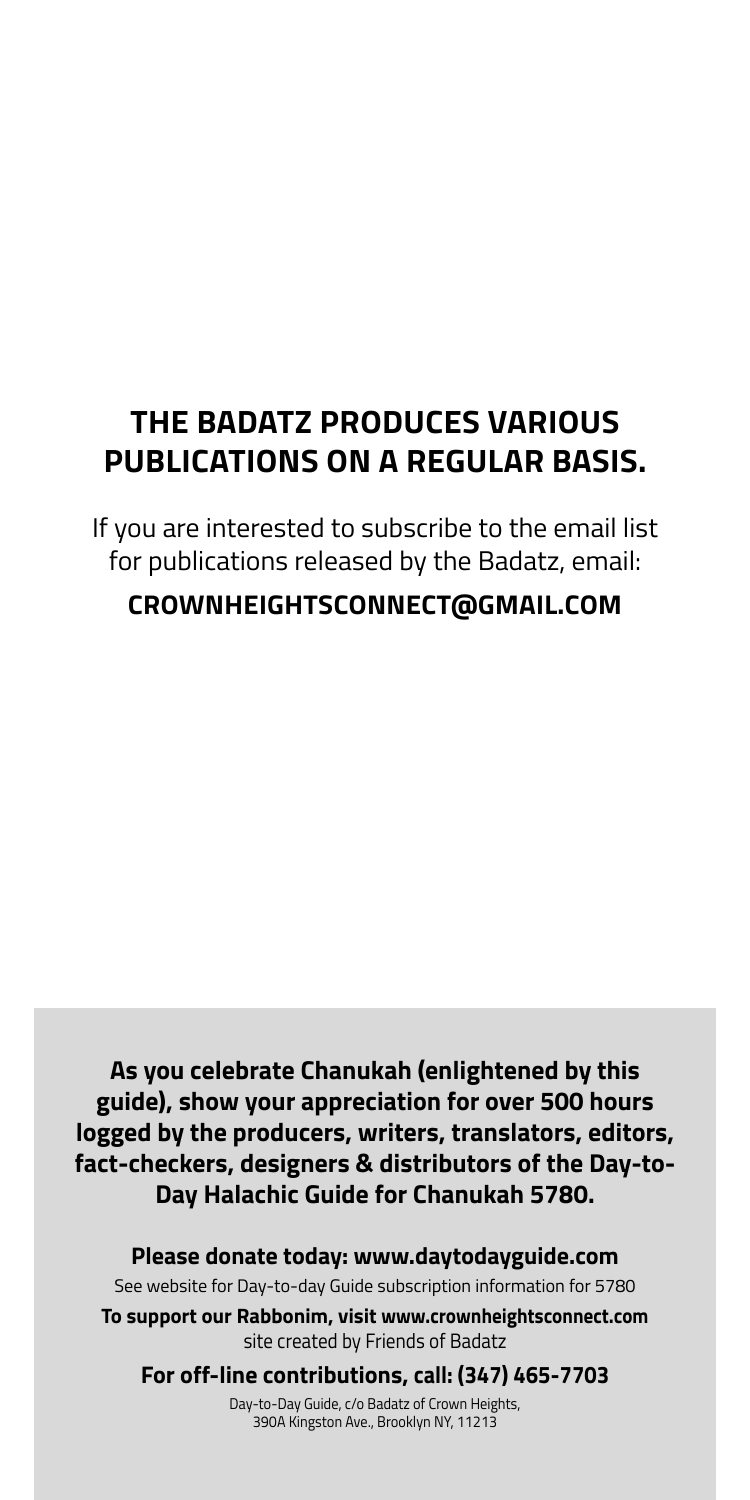In a sichah on the second day of Rosh Hashanah in the year 5752, the Rebbe stated:

"We need to focus on studying the laws that apply to this time of year, during which many changes are made to the standard prayers and there are numerous customs that apply. We should make certain to study these laws in the Code of Jewish Law.

Recently, yearly calendars have begun to include many of the laws that apply to the relevant time of the year and that are necessary to know. This is particularly useful for those who, for whatever reason, do not have sefarim or do not know how to find what they are looking for in the sefarim that they own. Now, however, they can simply examine such calendars and easily find the relevant laws.

**It is therefore extremely appropriate for every single person to peruse the contents of these calendars, such as the Kollel Chabad calendar (available both in wall size and pocket size formats) in such a manner that the laws that apply to this time of year will become fixed in his memory. After all, it sometimes happens that a halachic question arises precisely at a point during which it is forbidden to interrupt and ask for someone's guidance—or when there is nobody around to ask. Furthermore, [not having familiarized himself with the relevant laws beforehand,] it can happen that one does not even realize that there is a problem to begin with."**

The basic laws and customs presented below are derived from multiple sources. Due to a dearth of space and time, they are presented without their references and halachic notes. Primary sources include: Alter Rebbe's Shulchan Aruch, Mateh Ephraim, Kitzur Shulchan Aruch, Sefer HaMinhagim Chabad, Lu'ach Colel Chabad, Sichos, Ma'amarim, and Igros Kodesh.

**\* \* \***

The intention of this summary is to inform you of some of the relevant laws, not to replace each person's obligation to review the Halachos comprehensively.

**\* \* \***

This guide incorporates several reminders about laws that will only be applicable during the Era of Redemption, with the hope that Moshiach will come speedily, allowing us to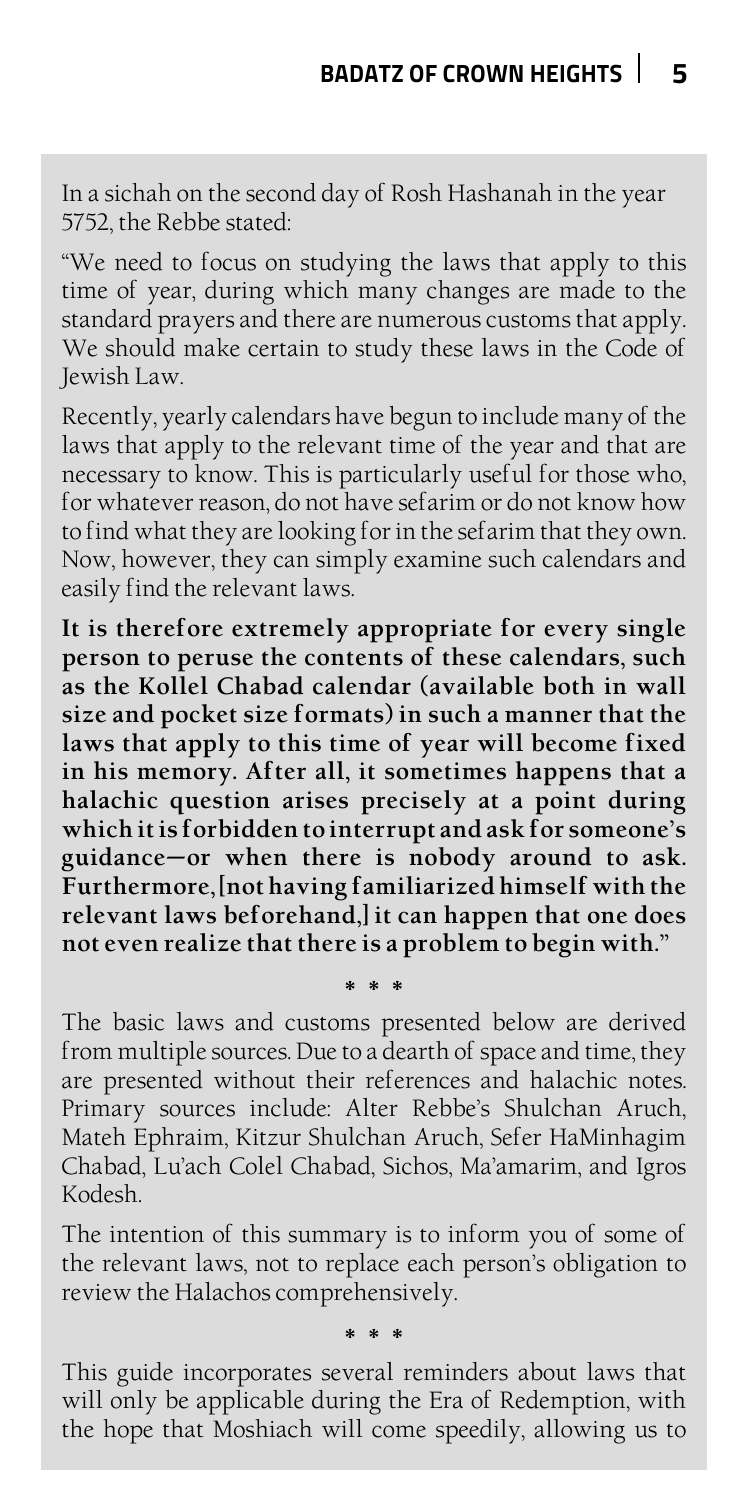implement these laws in practice. The concept of studying these *halachos* is based on several *sichos*, some of which are quoted below: "Hashem **begs** the Jewish people," the Rebbe passionately states,<sup>1</sup> "to occupy themselves with the study of the laws of the sacrificial orders … which [as our Sages state] is considered as if we had actually offered the sacrifices. This study will bring about the actual offerings because it brings [to quote the Rambam] 'King Moshiach [who] will build the *Beis Hamikdash* … and restore the laws of the Torah … so that the Jewish people will again offer the sacrifices … in accordance with all the mitzvos that are stated in the Torah,' speedily, in our time—literally! [Then, to quote the festival liturgy] 'We will offer before You there the offerings of our obligations ... in accordance with the commandments of Your will.'"

"We must experience greater longing and yearning for the Redemption," the Rebbe demanded.2 "One of the ways this is accomplished is through studying more Torah on the subjects of the Redemption and the *Beis Hamikdash*. Studying these topics greatly hastens their actual realization, to the extent that we will go directly from studying these subjects to greet our righteous Moshiach. We will inform him, 'We have just completed studying the laws associated with your coming!' An additional motivation to study these laws is that we must expect Moshiach's arrival each and every day. In that case, these laws [concerning the Redemption and the *Beis Hamikdash*] are matters that every Jew—man and woman alike—must know in order to put them into practical use on a daily basis, such as many of the laws of the offerings."

#### **Note: The times listed below are for Crown Heights**

**\* \* \***

**only.** Many factors influence the calculation of *zmanim*  (halachic times) and it is not possible to achieve complete precision. It is therefore recommended to begin earlier than the time listed and not wait until the last minute (e.g., for the start of Shabbos), or to wait extra time when that is the appropriate precaution (e.g., the close of Shabbos).

<sup>1.</sup> *Likkutei Sichos*, vol. 18, p. 341—emphasis in original.

<sup>2.</sup>from a *sichah* addressed to Nshei uBnos Chabad, *Sefer Hasichos* 5750, vol. 2, p. 485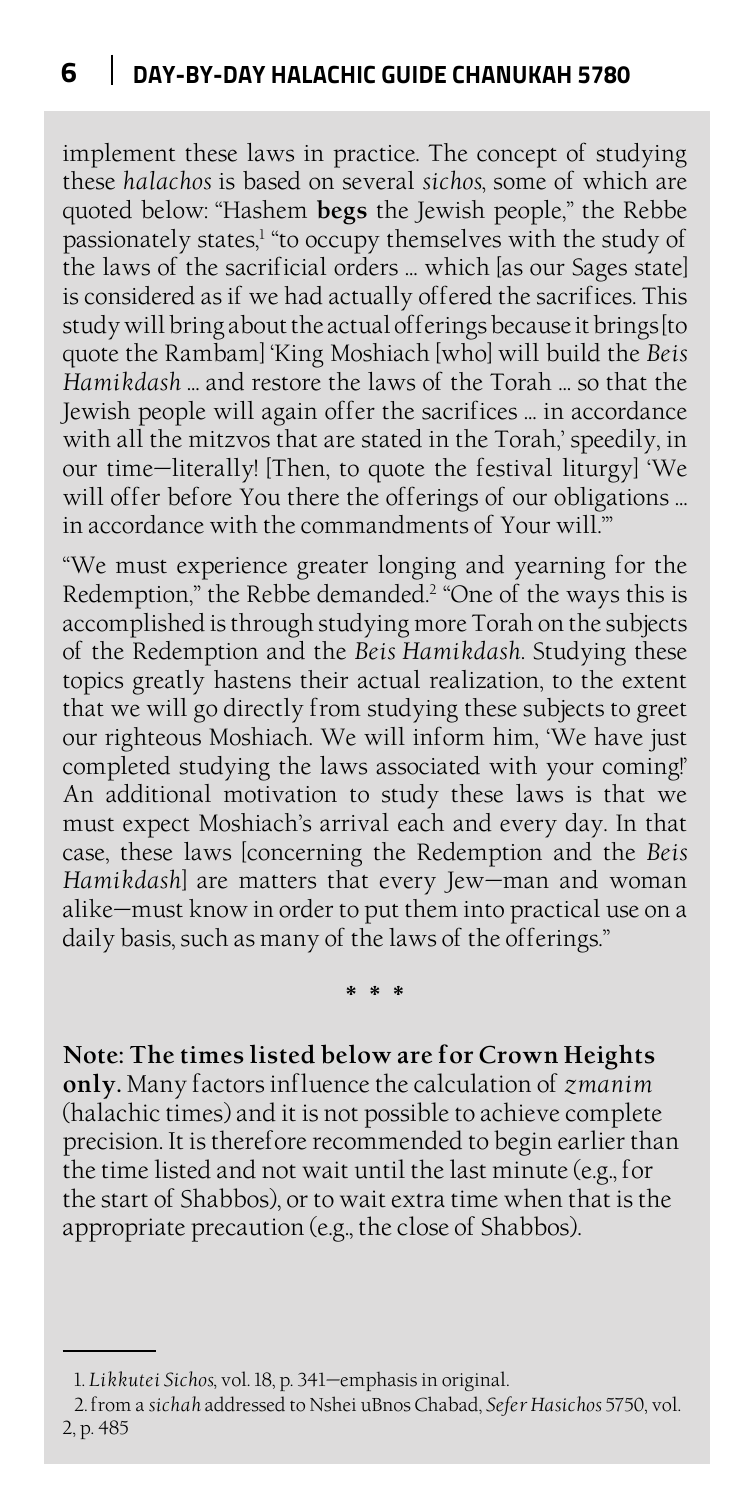#### **Badatz of Crown Heights 7 Menorah Lighting Times for Crown Heights**

*Plag Hamincha* (lit., half of Mincha) is the earliest possible time to light candles for public lightings (and for individuals in extenuating circumstances). The best time to light is after *shkiah* (sunset), between Mincha and Maariv, except Friday, when Chanukah candles are lit immediately prior to lighting Shabbos candles and *motzoei Shabbos*, when candles are lit after havdallah. If unable to light at that time, it is okay to light until *chatzos* (halachic midnight), as long as the family has not gone to sleep. *B'dieved* (with no other recourse), candles may be lit anytime at night, if family members are awake.

**Note:** The times for *shkiah* listed below are the times that appear in the calendars (sunset at sea level). For purposes of menorah lighting, add several minutes. In this context, several minutes should also be added to the times for *plag haminchah*.

**Sunday, Kislev 24 (December 22), First Night of Chanukah** Plag Haminchah – 3:35 pm Shkiah – 4:32 pm Chatzos – 11:54 pm **Monday, Kislev 25 (December 23), Second Night of Chanukah** Plag Haminchah – 3:35 pm

Shkiah – 4:32 pm Chatzos – 11:55 pm

#### **Tuesday, Kislev 26 (December 24), Third Night of Chanukah**

Plag Haminchah – 3:36 pm Shkiah – 4:32 pm Chatzos – 11:55 pm

#### **Wednesday, Kislev 27 (December 25), Fourth Night of Chanukah**

Plag Haminchah – 3:36 pm Shkiah – 4:33 pm Chatzos – 11:55 pm

**Thursday, Kislev 28 (December 26), Fifth Night of Chanukah** Plag Haminchah – 3:37 pm Shkiah – 4:34 pm Chatzos – 11:56 pm

**Friday, Kislev 29 (December 27), Sixth Night of Chanukah** Plag Haminchah – 3:38 pm Shabbos Candles – 4:17 pm (18 minutes before sunset)

**Motzoei Shabbos, Eve of Teves 1 (December 28), Seventh Night of Chanukah** Shabbos Ends – 5:22 pm Chatzos – 11:57 pm

**Sunday, Teves 1 (December 29), Eighth Night of Chanukah**

Plag Haminchah – 3:39 pm Shkiah – 4:36 pm Chatzos – 11:57 pm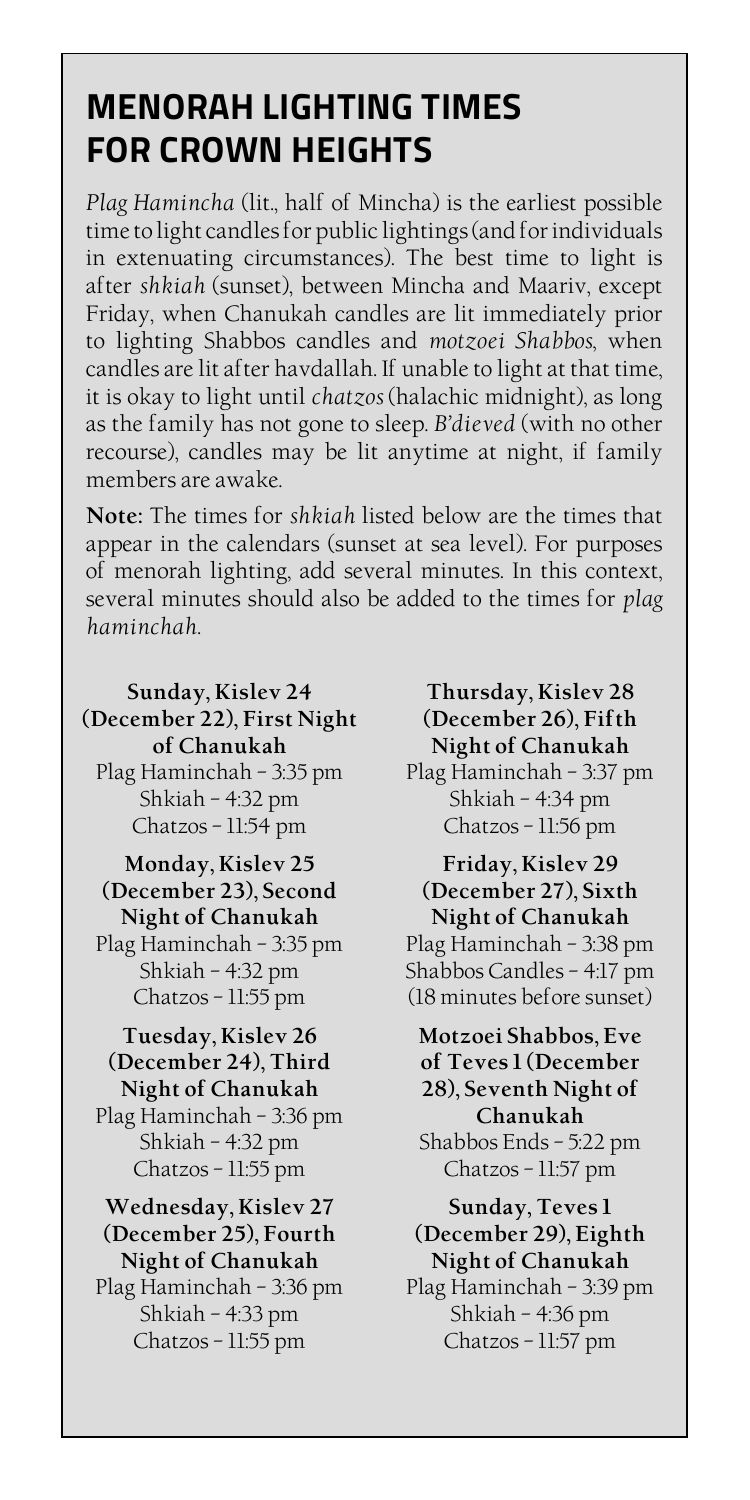## **Chanukah Preparations**

The best way to perform the mitzvah of kindling the Chanukah lights is to obtain olive oil because it produces a pure, clear and steady flame; it is easily drawn by the wick; and it was the fuel with which the miracle of the Chanukah originally occurred.

All other types of oil are also fine to use in a Chanukah menorah, except on Shabbos Chanukah (there are conflicting opinions about the kinds of oil permitted on Shabbos). Nevertheless, it is a greater mitzvah to use oils that offer pure, clean lights.

Buyers beware! Fake olive oil is currently being sold in stores. The bogus oil is more yellow, less bitter and runnier than actual olive oil, but gives off an unpleasant smell when lit. When heated, olive oil will emit a strong olive smell, but will not bubble or foam when used for frying and does not smoke. It is easy to tell a fake by placing a sample in the fridge alongside a sample of genuine olive oil. The olive oil will become thicker and stickier than the fake. It is better not to rely on this experimental evidence, but to purchase oil that is verified as 100% olive oil by a reputable certification agency.

Other *hiddurim* (enhancements) relating to the olive oil include using a product that is extra virgin —and not labeled "pomace," which includes pulp, food-grade (although be aware that oil may be marked "for lighting" so as not to be subjected to a food tax) and liquid (not congealed or frozen).

The best way to perform the mitzvah is to obtain cotton wool or linen thread for wicks. Some have the *hiddur* of using only untreated wicks, so that the first light should be from the burning oil and not the wax that coats the wicks. Any other type of material is also fine. (Some coat their wicks in oil or singe them in preparation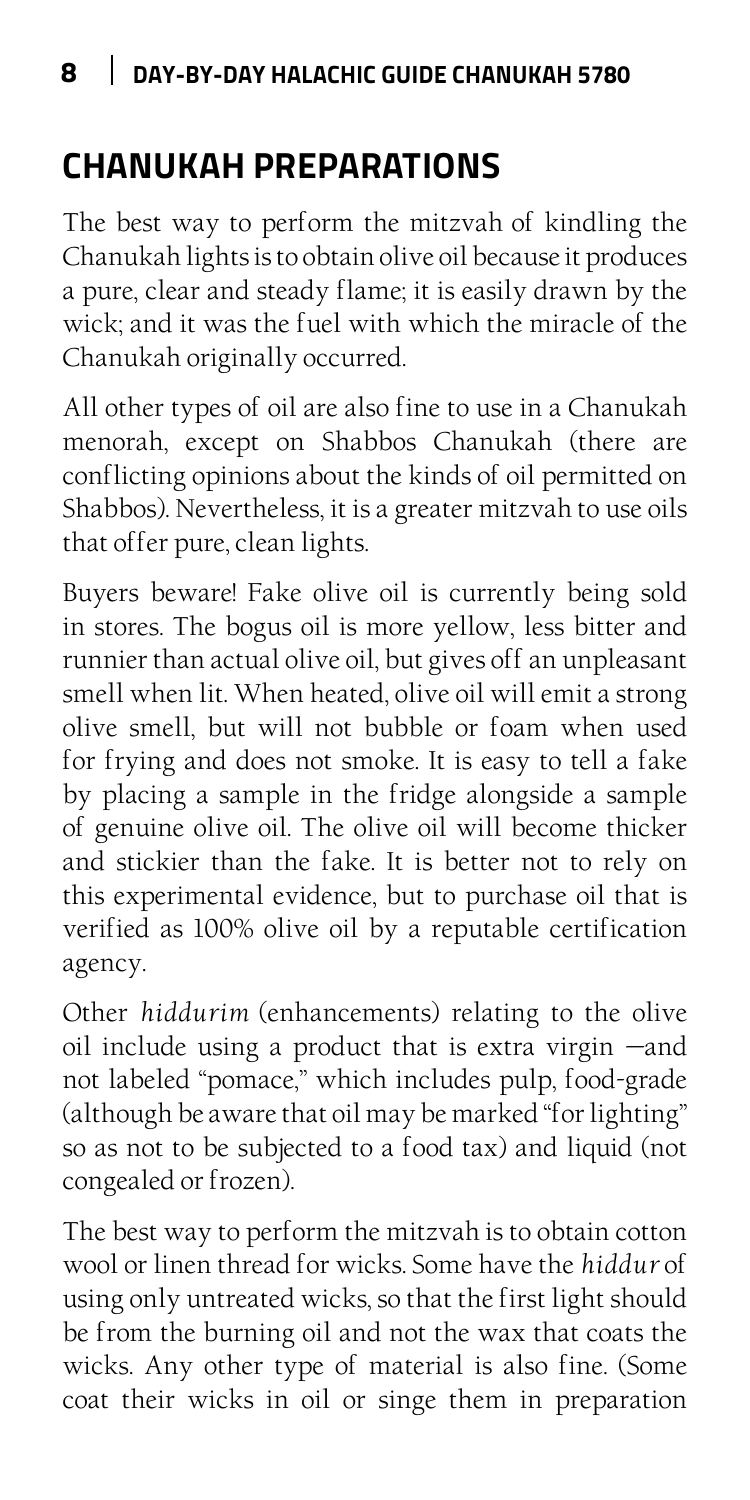for lighting. The thickness and placement of the wicks should be carefully considered, so that the light continues to burn for the appropriate amount of time.)

According to Halachah, a wax candle is considered to be a wick in a wax container. Technically, there is no need to insert the candle into a holder—a menorah. Nevertheless, Chazal instructed that mitzvos be performed in a beautiful manner, in the spirit of *Zeh Keili ve-anveihu* ("This is my G-d and I will glorify Him") and this instruction extends to the rabbinic mitzvah of Chanukah. It is therefore important to obtain a beautiful menorah, ideally made of metal. Those who can afford it should obtain a menorah made of precious metal such as silver, all for the greater splendor of the mitzvah. (Some extend this hiddur and do not use glass cups in their menorah so that the lights are contained within the silver vessel itself.)

It is the Chabad custom to use a beeswax candle for the *shamash*.

In *Likkutei Sichos*, the Rebbe states, "There is basis for suggesting that menorahs that are designed for use on Chanukah should be fashioned with straight, diagonal branches…why change the true design of the original menorah, whose branches were diagonal and not curved?"1

The Rambam writes: "The Chanukah lights are an extremely precious mitzvah. Be extra careful in observing this mitzvah, in order to publicize the miracle and to praise G-d and thank Him for the miracles that He performed for us."

Men and women are equally obligated in the mitzvah of kindling the Chanukah lights. Even a pauper who survives on *tzedakah* is expected to sell their garment if needed to purchase oil for his menorah.

<sup>1.</sup> vol. 21, p. 169, note 44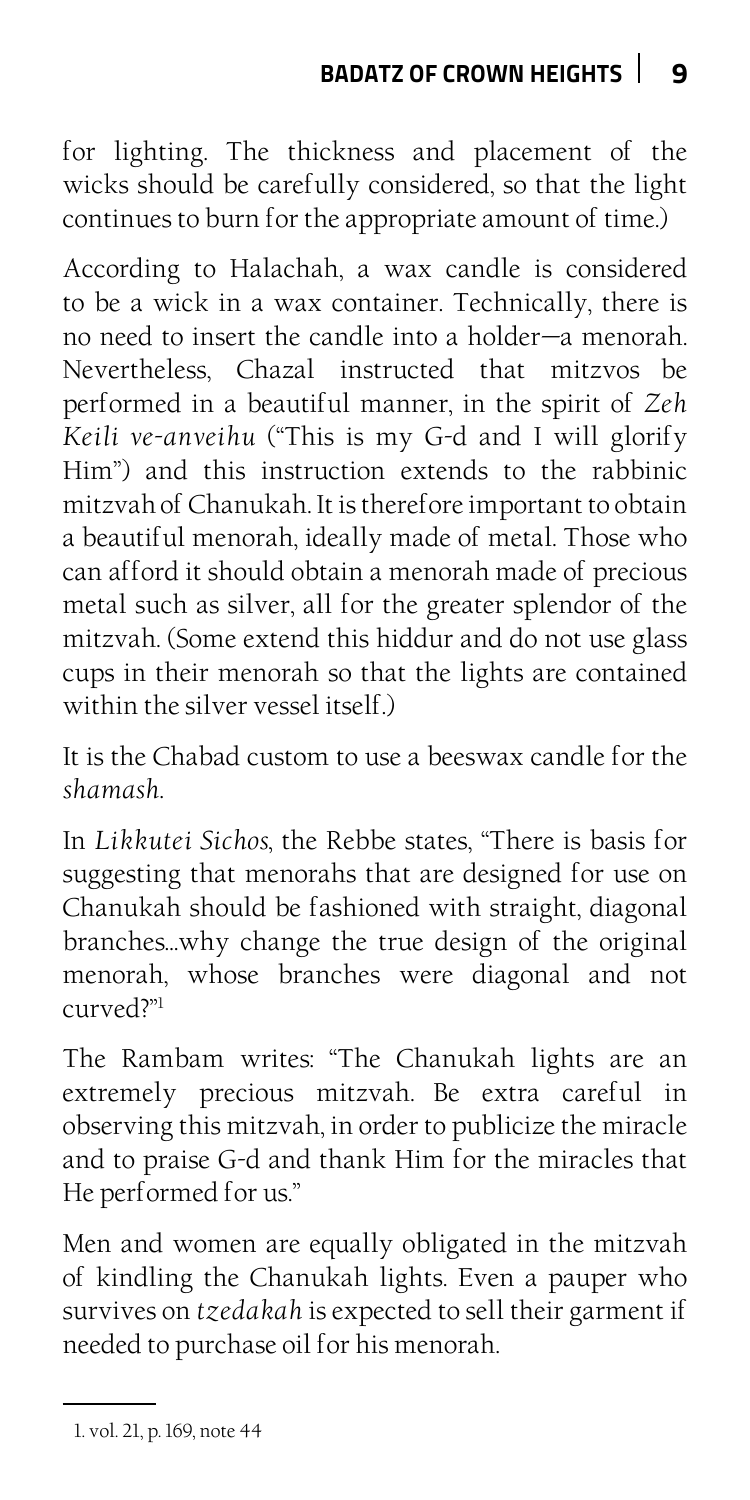A household member may fulfill their obligation through the menorah that is lit by the head of his household. In that case, listen to the blessing and respond *amen*, but do not respond *baruch hu u-varuch shemo*.

Note: While it seems logical that someone who does not have a home is not obligated to purchase or rent a home for the sake of observing this mitzvah, nevertheless, it is equally obvious that due to the preciousness of the mitzvah, we should not cause it to be neglected deliberately. Therefore, if you intend to travel, **organize your schedule in advance so that you will be able to personally light the menorah at its proper time in your own living quarters.** It is a far greater mitzvah to personally light the menorah rather than delegate it to an emissary.

A guest should light the menorah wherever they are staying. However, if that location will no longer be considered their place during the halachic time for lighting—for example, if someone permanently leaves one temporary location immediately after lighting, and now travels elsewhere—there is grave doubt as to whether they have fulfilled their obligation.

(There is actually a halachic debate regarding the need to buy or rent a home for the sake of this mitzvah. Some have pointed to the words of Rambam: "There are positive commandments for which one is obligated to try to fulfill and actively pursue them … these are referred to as chovah, because one is obligated to find a way to fulfill them, one way or another. Then there are mitzvos that are not obligatory and are comparable to *reshus*, optional instructions. Take, for example, the mitzvos of mezuzah and *ma'akeh* [fencing an open rooftop]. One is not obligated to live in a house that meets the requirements for a mezuzah just in order to put up a mezuzah. If he wishes, he may spend his entire life living in a tent or on a ship. Nor must he build a home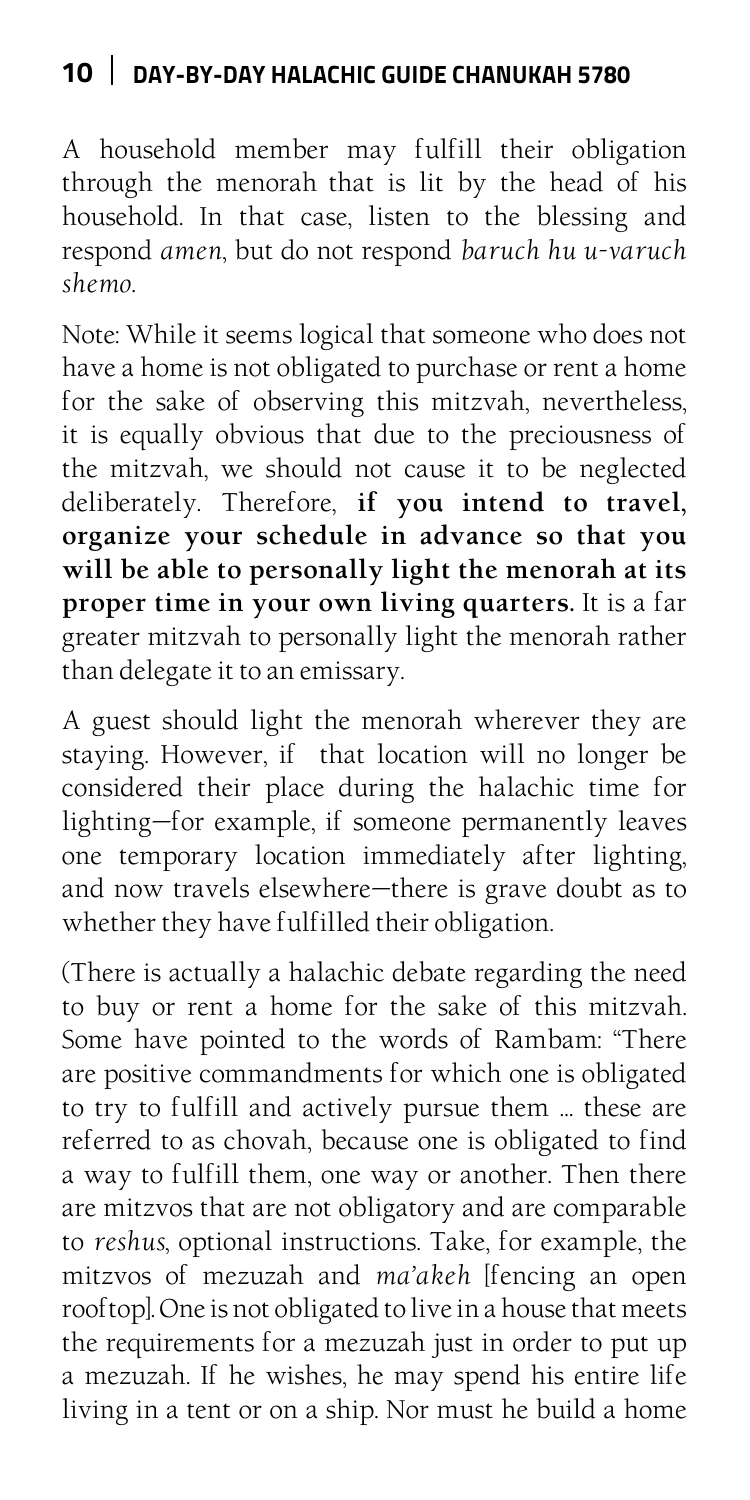just in order to erect a fence along its roof … Then there are [non-biblical] mitzvos that are obligatory according to Rabbinical decree, such as kindling the Chanukah lights." A similar deduction can be made from the words of Tosefos.2 )

Those organizing Chanukah parties for friends or relatives should time and host these events at a location and hour that will allow the participants to light their own menorahs at the correct time **in their own homes.**  It is therefore best to **avoid arranging parties in the early hours of the evening, from a half hour before sunset until after nightfall; since the participants are not actually staying at the location in which the party is held,** they cannot fulfill their obligation by lighting the menorah at that location. It is also forbidden to sit down to a meal during the half hour prior to kindling time.

On the eve of Ches Teves 5747, the Rebbe stated, "As is known, the word *goshnah* (lit., to Goshen) in the phrase '*He sent Yehudah ahead of him, to Yosef, to direct him to Goshen'*<sup>3</sup> is comprised of the four letters that appear on the *dreidel*, which form the acronym of *neis gadol hayah sham* (A great miracle happened there). It has been observed that the Rebbeim also used dreidels in their homes. As is known, there are numerous allusions contained in the *dreidel* and all of its details, as described in the books that elucidate the reasons behind Jewish customs (and: 'Jewish customs are Torah')." This concept is also explained in *Sefer HaSichos* 5748.4 Also see *Likkutei Sichos* and *Igros Kodesh*. 5

<sup>2.</sup> Sukkah 46a, s.v. *ha-ro'eh sukkah*

<sup>3.</sup> Bereishis 46:28

<sup>4.</sup> p. 260, fn. 32

<sup>5.</sup> Likkutei Sichos vol. 12, notes at foot of p. 33; Igros Kodesh vol. 9, p. 66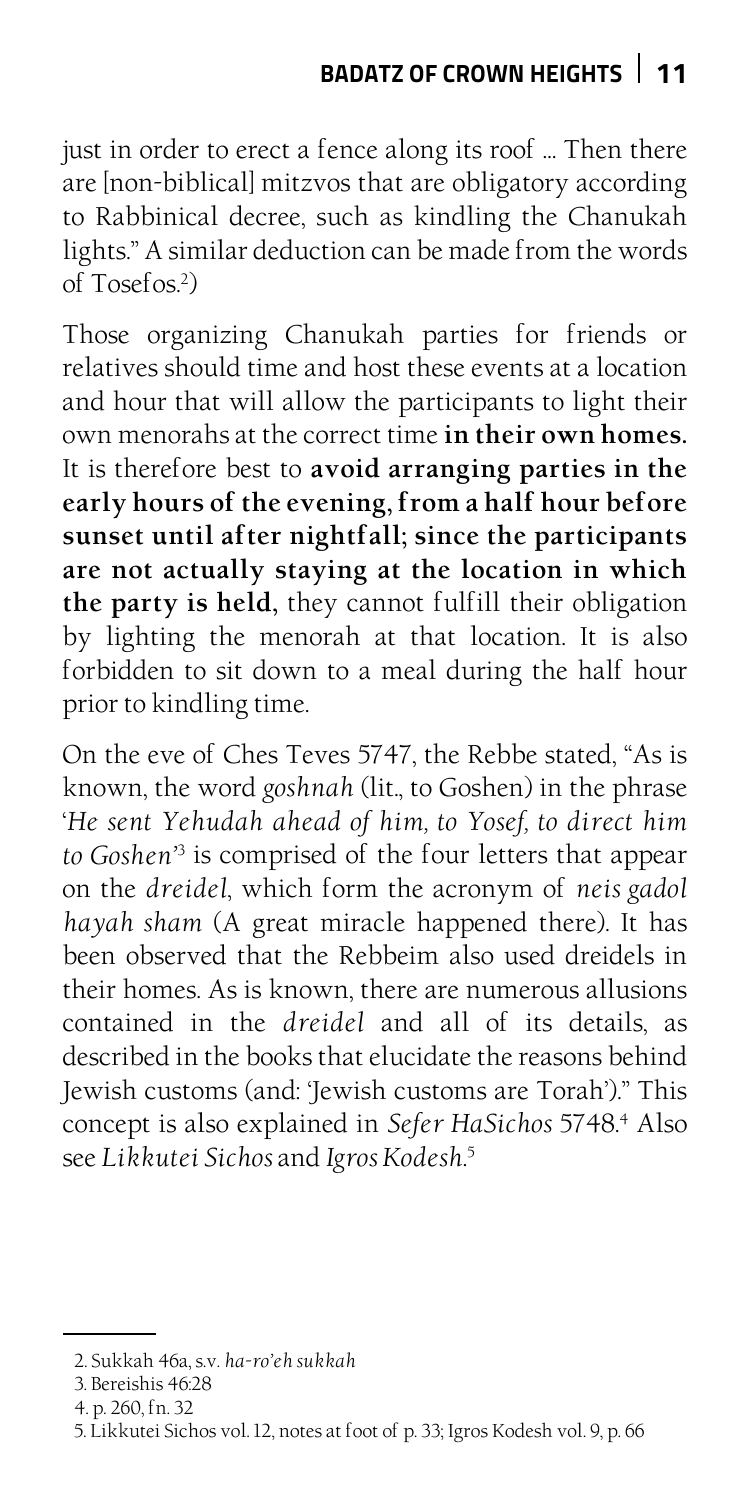# **Sunday, Kislev 24, Erev Chanukah**

Tachnun is not recited during Mincha.

In order to further publicize the miracle, we light a menorah in shul and recite the appropriate blessings. Since this lighting is for publicity's sake, there must be at least a minyan present while the candles burn preferably at the time that the blessings are recited.

The shul's menorah should be on the southern wall, its lamps stretching from east to west. It should be placed on a platform to make it visible (higher than ten tefachim from the floor, in contrast to the home menorah which should be lower). In 770, it is customary for the one lighting the menorah to stand facing south.

It is best to prepare the *menorah* before (not during) Mincha, to avoid distracting those who are praying.

It is the Chabad custom to light the shul menorah towards the conclusion of Minchah before reciting *aleinu*. There is no need to wait until *shkiah* (sunset); it can be kindled any time after *plag haminchah*. The *chazzan* recites three blessings; since it is the first time, *shehechiyanu* is recited. A mourner should not light the shul menorah on the first night of Chanukah for this reason.

The lamps of the menorah should not be kindled until all the blessings are fully concluded.

On the first night of Chanukah, the first right-hand lamp of the menorah is kindled.

Attending a menorah lighting in Shul or at an outdoor public event does not dispense with each person's obligation to kindle a menorah at home. Even the *chazzan* who lit the Shul menorah must light again upon returning home and he must repeat all the blessings. If there is no one at the *chazzan's* home observing and fulfilling their obligation through his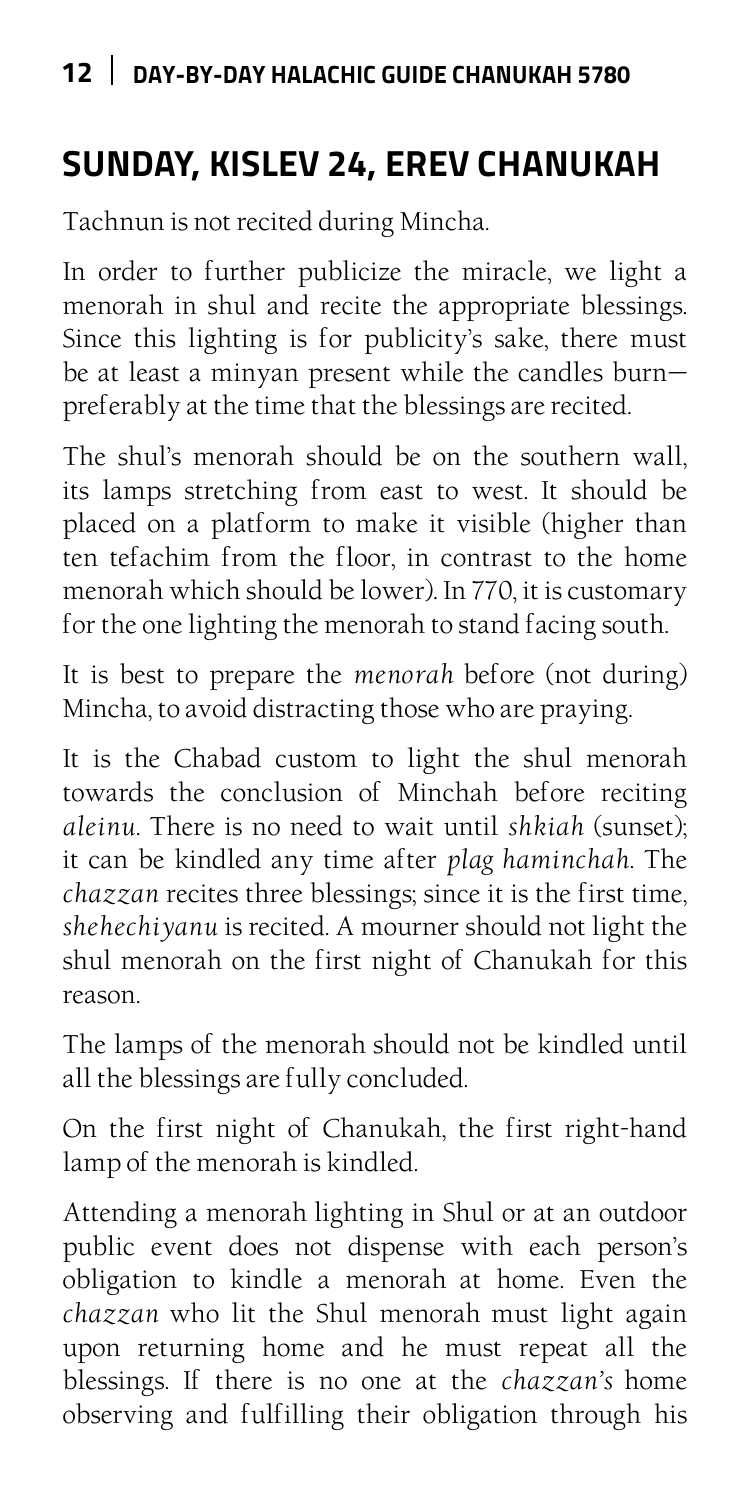private menorah lighting, he should only repeat the first two blessings—not the blessing of *shehechiyanu*.

# **Sunday Night, Eve of Kislev 25 First Night of Chanukah**

The time and place for the menorah lighting were originally established for maximum public exposure. Although it has become customary to light the menorah indoors and not in an entrance facing the street (in view of pedestrians), it is nevertheless appropriate to light at the correct time.

According to Chabad custom, we light the menorah at home immediately after the true moment of *shkiah*, between Minchah and Maariv on each night of Chanukah except for *erev* Shabbos (which requires an earlier lighting) and *motzoei Shabbos* (which requires a delayed lighting).

It is the Chabad custom to fill the menorah with sufficient fuel to burn for at least fifty minutes, so that it remains lit for half an hour after nightfall.

It is forbidden to begin a *melachah* (time-consuming work) or a meal within a half-hour of the proper kindling time. Snacking is permitted, if necessary, on less than the meal-appropriate amount of hamotzi or mezonos—or on fruit and other non-mezonos foods, even in larger quantities. If you began a prohibited activity you must stop. Some opinions maintain that studying Torah is only prohibited once the proper time of kindling has arrived. It is recommended to appoint someone who will remind you to light the menorah.

If you did not light the menorah at the appropriate time, you may do so later, provided that there is still pedestrian traffic outside, established as a half-hour after the appropriate time. If this time has elapsed, you must at least attempt to light the menorah before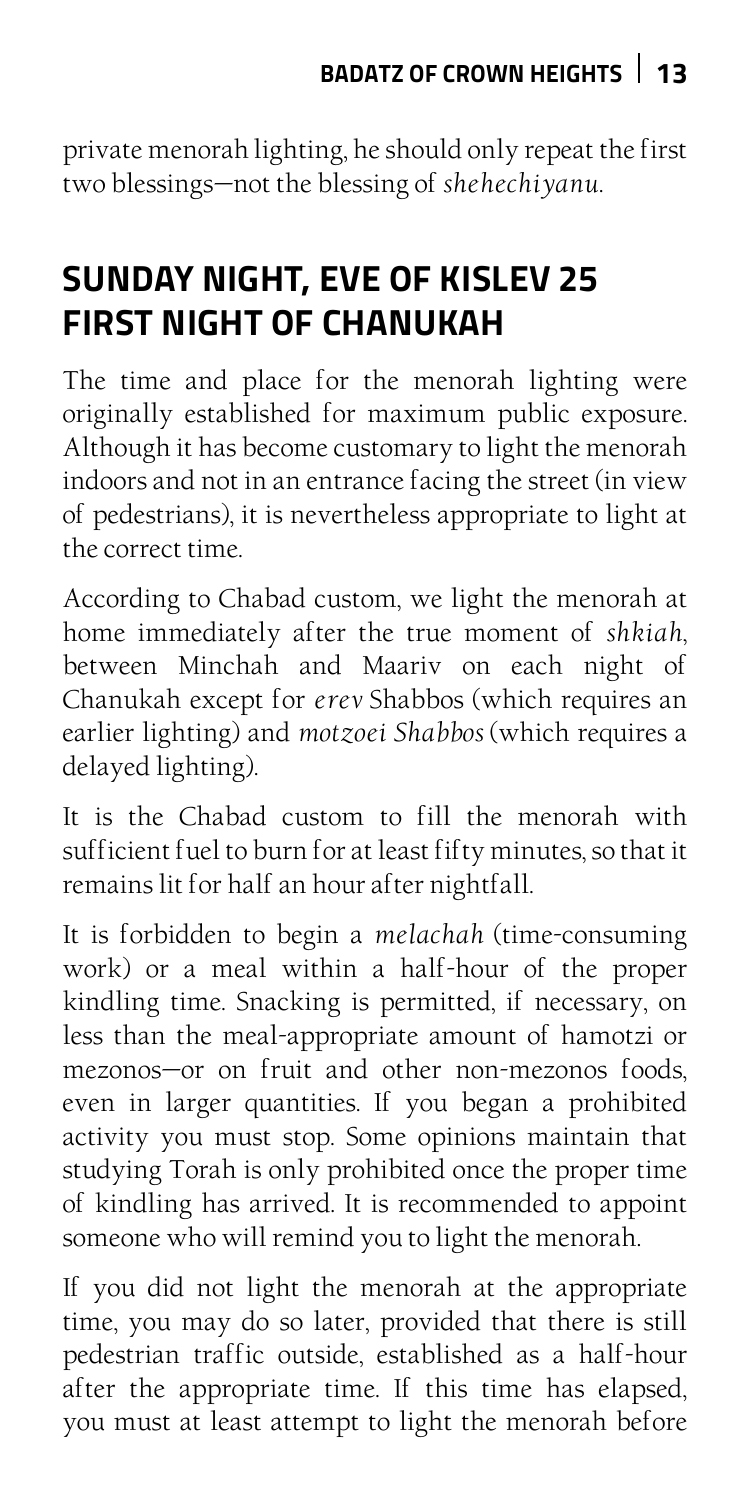halachic midnight. If this is not an option, you may light the menorah during the night, any time before dawn, provided that other members of the household are awake to observe the lighting. It is worth rousing them from their sleep so that you can recite the blessings. If they are asleep, you may light the menorah without the blessings.

If you know in advance that you will be unable to light the menorah on time, it is possible to light it earlier—any time after *plag haminchah*. In that case, make certain that the menorah holds sufficient fuel to continue burning until a half-hour after nightfall. However, there are varying opinions regarding reciting the blessings at this early hour. Some authorities prefer that you appoint a representative to light the menorah at the proper time on your behalf rather than light early. In the final analysis, it is far better to personally light the menorah and to recite the blessings—even if it can be done only later at night—than to appoint a representative or to light earlier in the day without the blessings.

It is not Chabad custom to wear Shabbos clothing when lighting the menorah, however a *gartel* is worn.

If you are unable to light the menorah before the time for Maariv, you should first recite Maariv and only then light your menorah.

It is the custom of the Chabad Rebbeim to position the menorah in a doorway to a room in the home, and not to place it on a windowsill facing the outside.

Light the menorah in the room in which meals are consumed on a regular basis, if there is a choice of multiple rooms or even homes. When visiting a friend, even for a meal, return home to light the menorah.

Children are trained to personally light their own menorahs. They should begin from the earliest possible age. It is preferable for each child to light at the doorway to his own bedroom. Naturally, all safety measures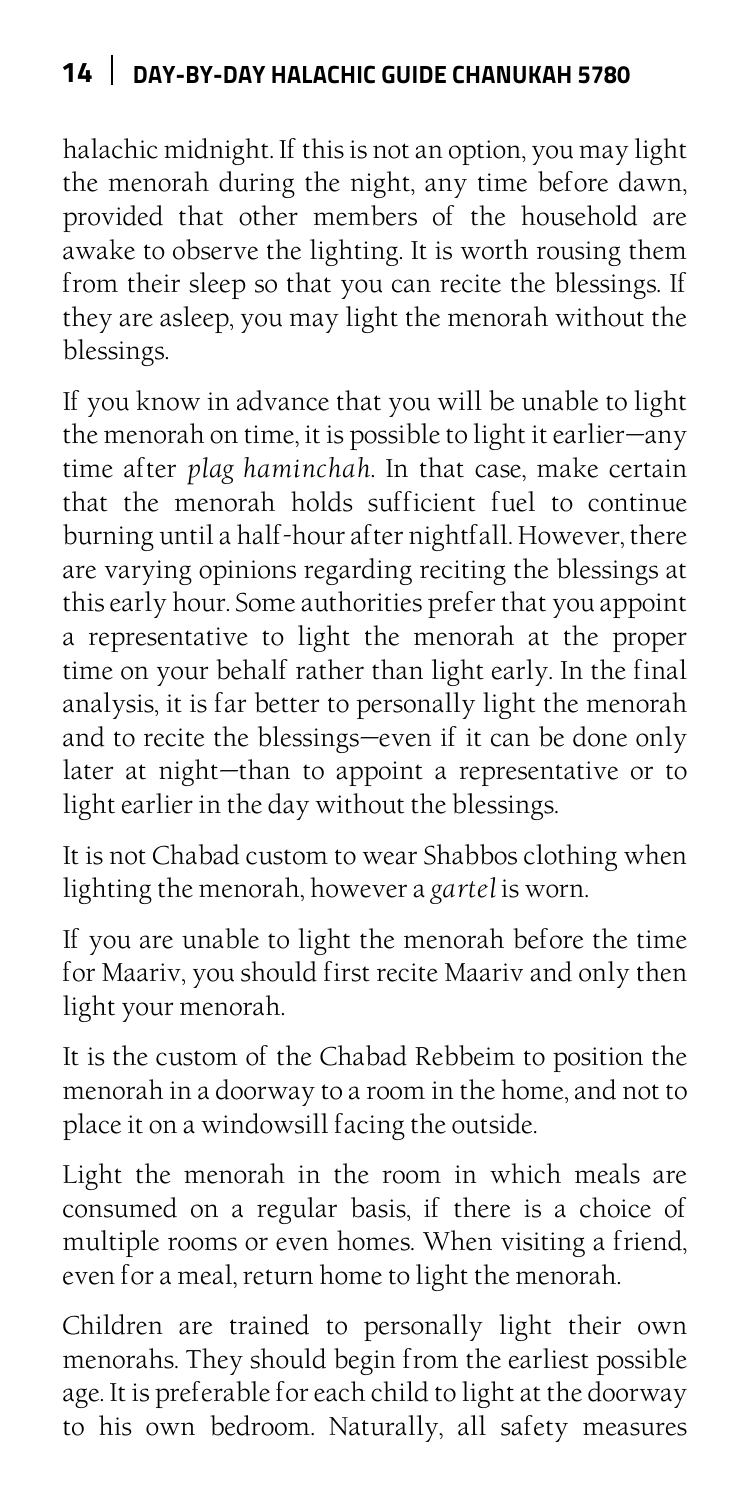should be in place for this event. See the excerpt from the Rebbe, below.

The Rebbe instructs, "In addition to explaining the significance of lighting the Chanukah menorah to children, it is advisable for children to have a menorah situated at the entrance to their rooms. The lighting should take place there as well. Children are impressed by the Chanukah lighting experience to a far greater degree when it is held at the entrances to their own rooms. The menorah's message enters deeper into their souls and their chinuch (Jewish education) is thereby advanced. The *chinuch* (alt. meaning: inauguration) of their bedrooms is also advanced, for every child's room should serve as a *mikdash me'at* (a miniature Beis Hamikdash). This experience reflects and alludes to the *chinuch* of the Beis Hamikdash (the re-inauguration of the Second Temple by the Maccabees) that is commemorated with the festival of Chanukah."6

In answer to questions whether girls are included in the above directive, the Rebbe suggests that parents' overriding principle in making educational decisions should be the effect any given experience will have on their particular child: will implementing the practice indeed advance his or her *chinuch*?7

Yeshivah *bachurim* should light the menorah at the entrance to their dorm rooms. Needless to say, they should observe all fire safety procedures.

Women are equally obligated in this mitzvah. The custom in the homes of the Chabad Rebbeim is that women do not light their own menorahs, but fulfill their obligation through their fathers lighting. Married women fulfill their obligation via their husbands. A lady who is unmarried or whose husband will not be lighting in their home must kindle the flames personally or via a representative.

Girls studying in seminaries away from home must

<sup>6.</sup> Sefer HaSichos 5748, p. 162

<sup>7.</sup> Hisva'aduyos 5748, vol. 2, p. 91. For further elaboration, see p. 133.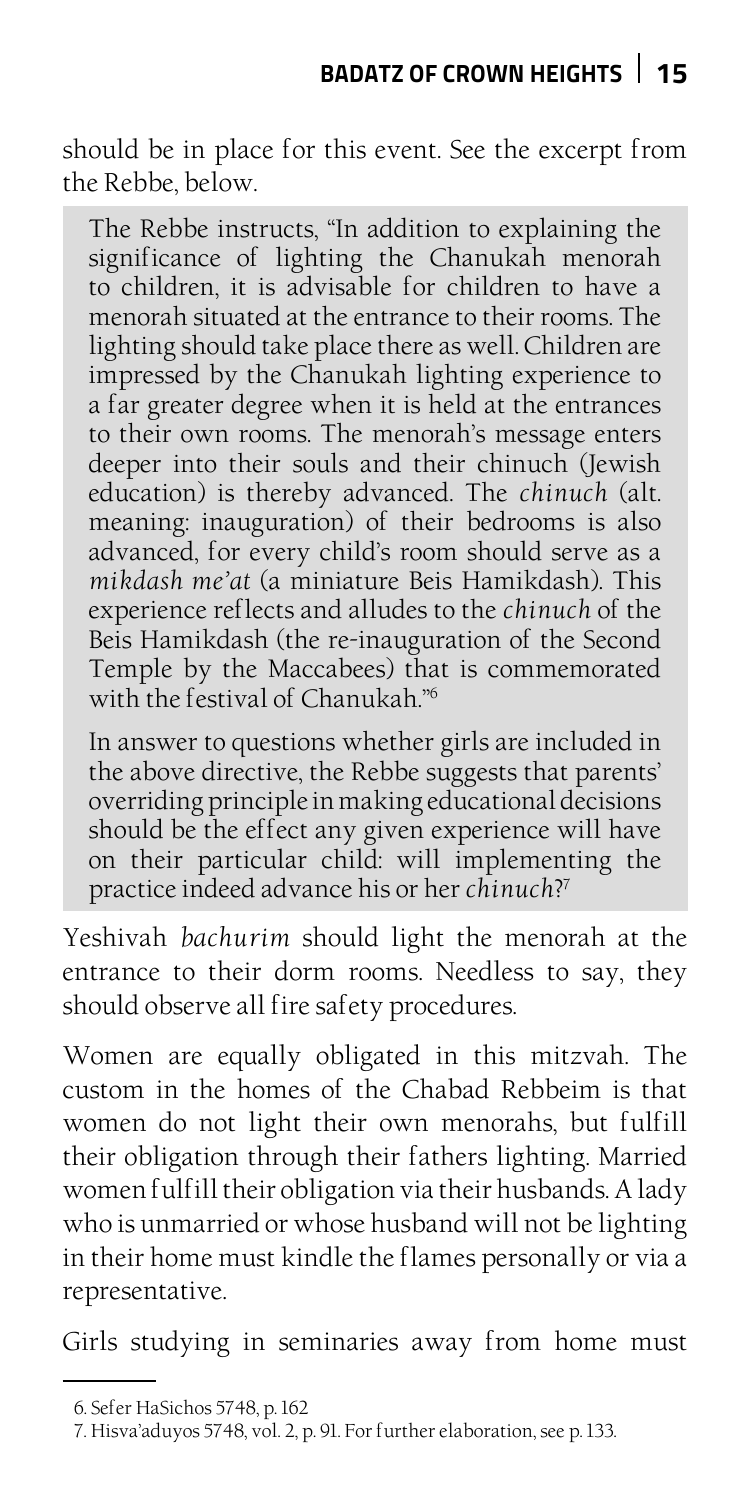therefore fulfill the mitzvah where they presently live. However, one girl may be appointed as a representative to light a menorah on behalf of them all.

The *Taz* states, "In the case of one who lives in town and happens to leave his home to eat in a friend's home, it is obvious that he should not abandon [lighting the menorah at] his home by [instead] lighting the menorah in his friend's home, at which he eats on a one-time basis. Rather, he should return to his own home to light the *menorah* there … It makes no sense to light in the location where he spends an hour or two over a meal instead of at his own home. It is as if he happened to be standing in the street when the time for lighting arrived – it is clearly inappropriate for him to light in the street! True, we observe a few people who eat at the home of others and then send someone to fetch their menorahs for them so that they can light there [at their friend's home] … but they are making an error and fail to understand what is expected from them."8

The Rebbe states: "The [Frierdiker] Rebbe related that when his father the Rebbe [Rashab] had to leave home before Chanukah, he instructed his wife, Rebbetzin Shterna Sarah, to personally light her own menorah, although she would listen to the blessings recited by one of the men."9

For the sake of lending the greatest possible publicity to the miracle, gather the entire household to attend the menorah lighting. It is worth lighting close to suppertime, when the family naturally gathers. If no one is home at the time for lighting, it is permitted to wait until the household members arrive. Ideally, everyone should be present, but the lighting may take place even if one or more members are missing.

<sup>8.</sup> This topic is elaborated in the Day-by-Day Halachic Guide (Hebrew) Chanukah 5776, quoting the views of Bach, Magen Avraham and Admor Hazaken, and we also reported on the practice of the Rebbe Rashab.

<sup>9.</sup> Likkutei Sichos, vol. 30, p. 312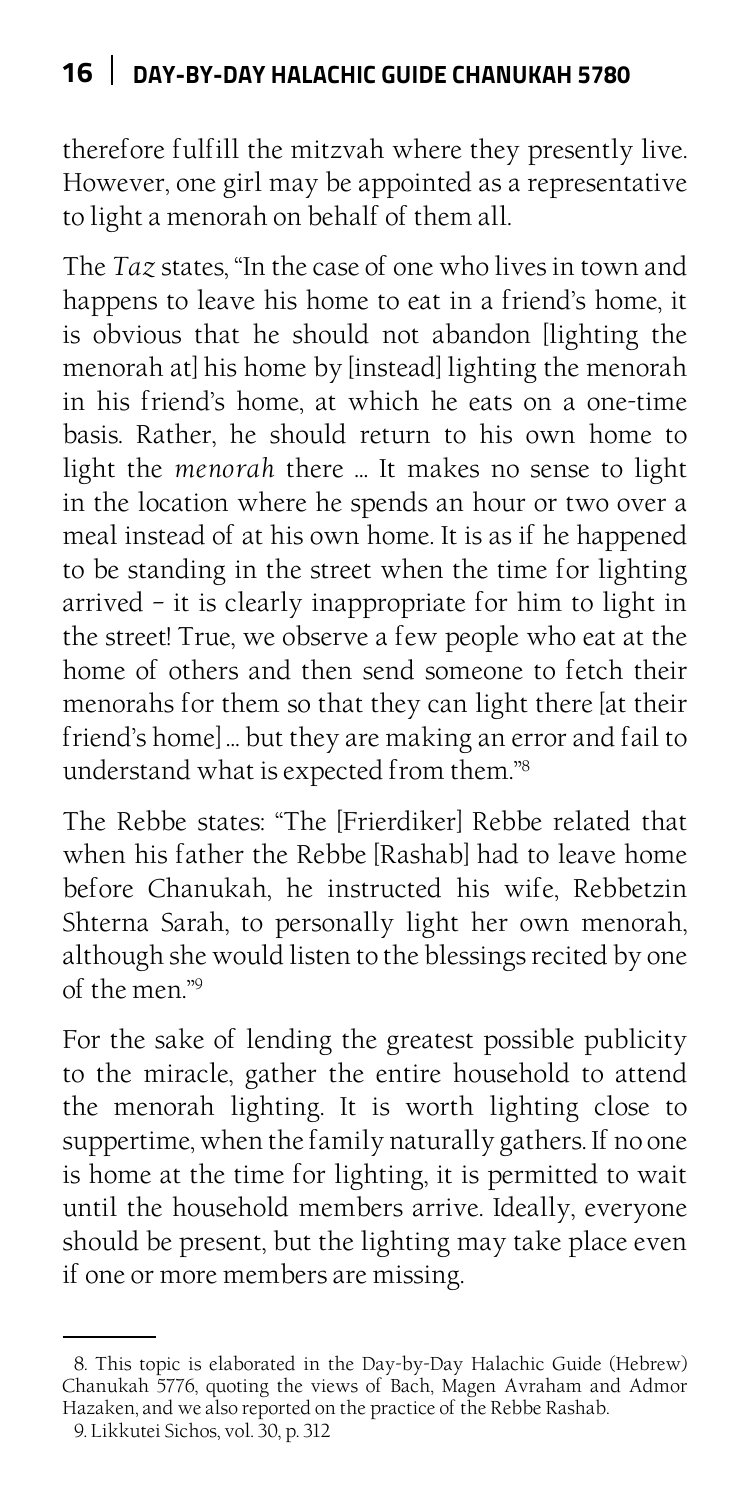## **Badatz of Crown Heights 17**

It is a mitzvah to place the menorah within a tefach (handbreadth) of the left doorpost. If there is no mezuzah on the right doorpost, the menorah should be placed on the right, whether the doorway does not require a mezuzah, or it does but is nevertheless lacking one.

It is the Chabad custom to position the menorah within the actual space of the doorway, alongside the width of its doorposts, and to place it on a somewhat lower object such as chair, without concern for the direction of the branches—whether they stretch from east to west or north to south.

The lights of the menorah must be situated at least three *tefachim* (approximately 10 inches) from the floor but no higher than ten *tefachim* (approximately 31 inches). It is not the Chabad custom to specifically position them between seven and ten *tefachim*, or, alternatively, close to three. In the event that one did light the menorah above ten *tefachim* he has fulfilled his obligation, but at twenty *amos* (approximately 30 feet) or higher it must be relit.

When more than one menorah is placed in an identical location, they should have a *heker* (distinguishing feature) such as individual menorahs, spaced in a way that allows the viewer to easily observe how many lights each menorah contains. It should not appear as one single menorah*.*

If a number of people are lighting menorahs in different locations in a house, each *menorah* must have its own *shamash* light. This applies even if there is already a candle [for general illumination] on the table. There are numerous reasons, including mystical ones, for lighting a *shamash*. Likewise, there are sources that refer to a total of forty-four lights over the course of Chanukah, a number that includes using a *shamash* each day]. Therefore, there is room to be *mehader* that even if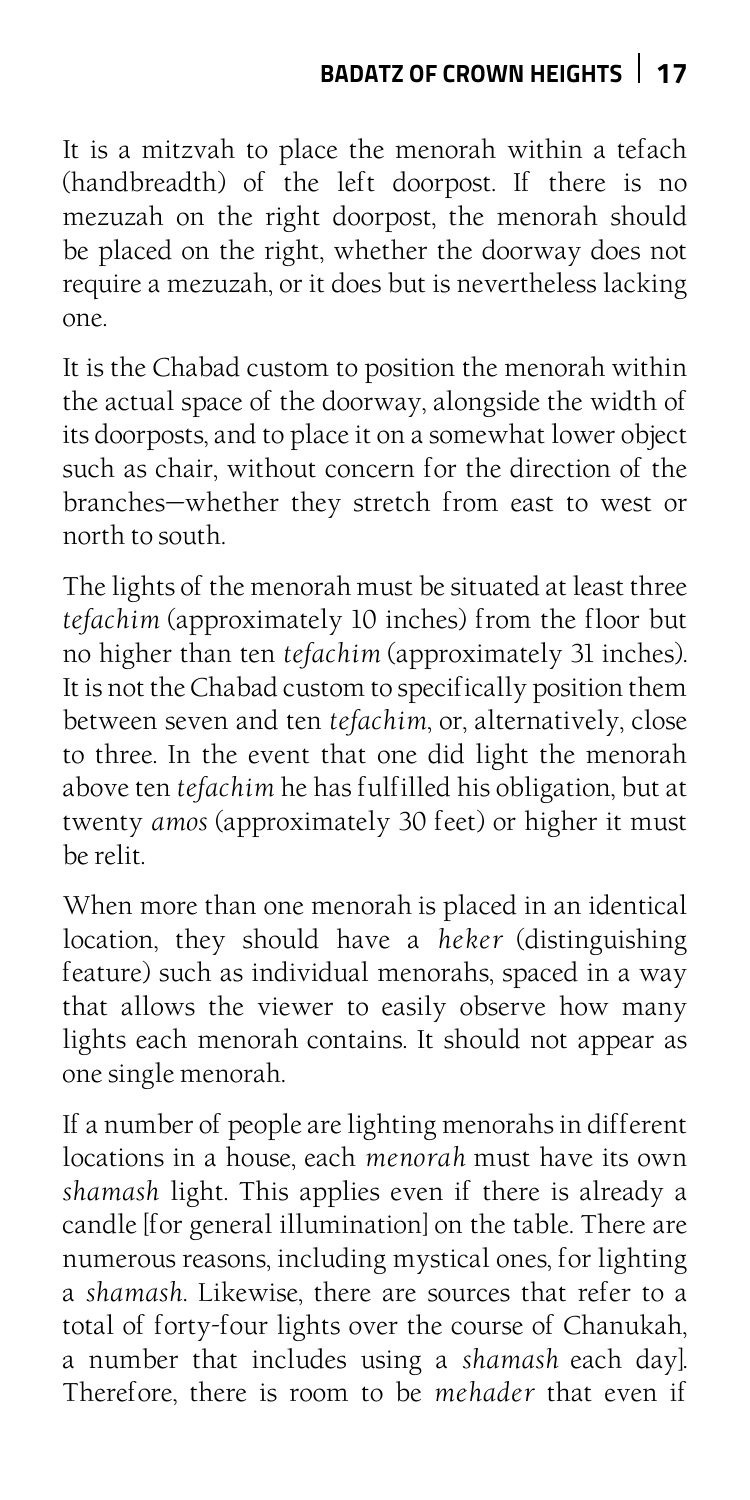numerous people light at the identical location with a *heker*, each person should light a separate *shamash*.)

On the first night of Chanukah, one lamp is lit to the extreme right of the menorah.

**Law of the Redemption:** In the current era, Halachah follows Beis Hillel, who holds that the fewest number of lights are lit on the first night of Chanukah and that the number of lights steadily *increases* on each subsequent night. The opinion of Beis Shamai is that the greatest number of lights is lit on the first night of Chanukah and that they steadily diminish on each subsequent night. As a result, eight lights are lit on the first night (instead of just one), seven on the second night, six on the third, and so on.

The Rebbe asks: "This requires further illumination: In the era of the Redemption, Halachah will follow the opinion of Beis Shamai—when Moshiach first arrives, will the halachah immediately switch to the views of Beis Shamai? If so, then this year, we will need to light eight candles on the first night of Chanukah. Accordingly, our Chanukah preparations will have to reflect this."10

According to the Rebbe's explanation in *Sichas Simchas Torah* 5752, in the initial stage of the Redemption, the law will follow the view of Beis Shamai, whereas in the advanced stage of Redemption, the law will follow both Beis Hillel as well as Beis Shamai. At that time, the physical world will be the recipient of the revelation of *Atzmus*, Hashem's Essence. He is able to tolerate impossibilities, and He considers opposing views of our Sages as equally valid divine disclosures. The impossibility of following both views will then become possible, and that will become the practical  $law<sup>11</sup>$ 

<sup>10.</sup> *Sichas Erev Chanukah* 5750. See, however, *Sichas Shabbos Parshas Vayishlach* 5752, that "at that time, we will experience the perfection of the concept of steadily increasing from one day to the next."

<sup>11.</sup> Note that according to one version of our Sages' teaching, "All the festivals will be nullified in the future era, except for Chanukah and Purim," as quoted in *Igeres HaTi'ul, Derush Ois Mem*, and in *Sefer HaChayim* (vol. 3, beginning of ch. 7)– also see *Likkutei Sichos* (vol. 5, p. 172, fn. 4). See *Ateres Zahav* (676), that the term used in the blessing over the *menorah – le-hadlik*, "to kindle," refers to the kindling of the Chanukah lights in the future era. On the other hand, *Maggid Meisharim, Parashas Vayakhel*, seems to imply that in the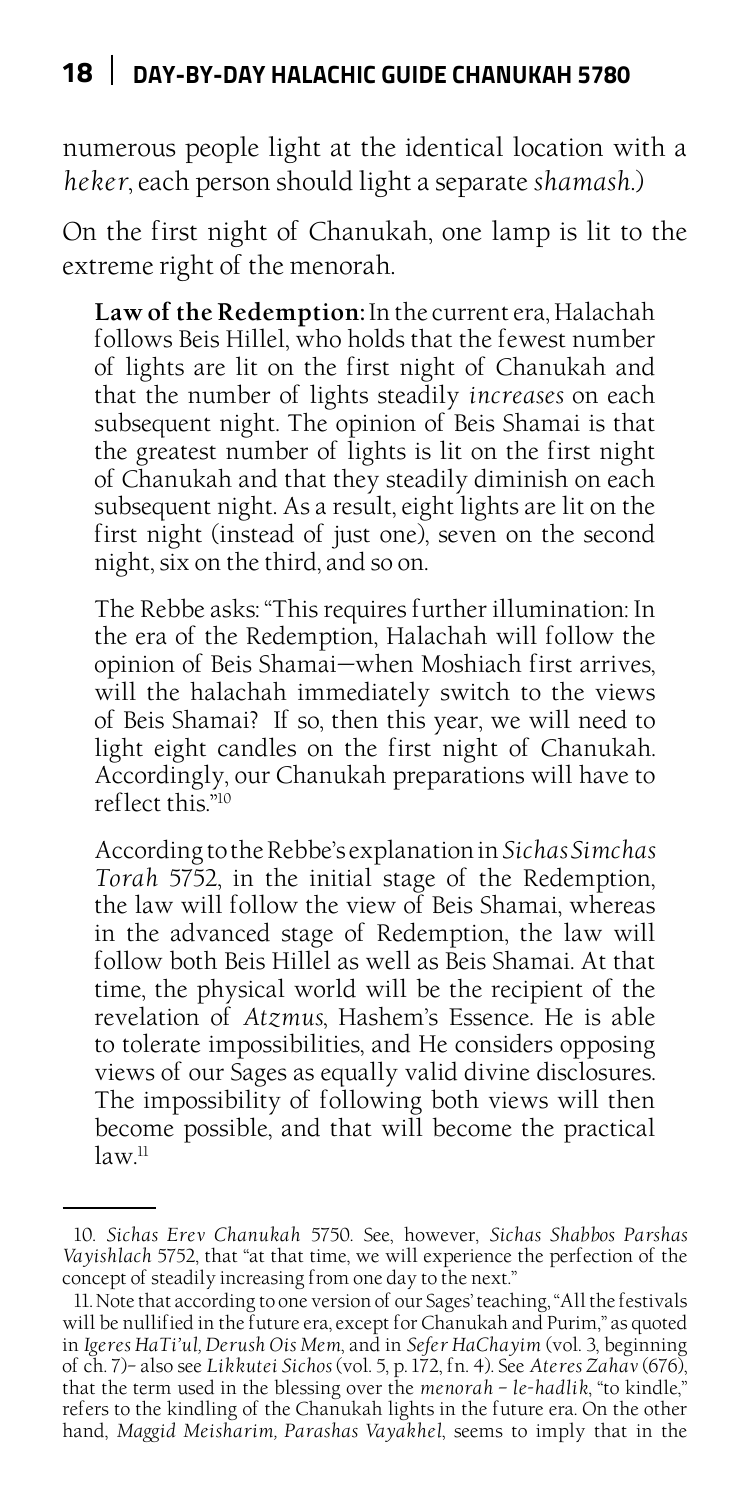The *shamash* must be lit before reciting the blessings, so that it is available for kindling the lamps immediately upon concluding the blessings.

The three blessings are: (1) *le-hadlik neir Chanukah* (2) *she-asa nissim la-avoseinu* and (3) *shehechiyanu*. The menorah is kindled only after reciting the blessings. The *shamash* must be held beside the wick until the majority of the tip is aflame. After the kindling is completed, *Haneiros halalu* is recited.

Someone who recited the blessings previously (as the *chazzan* in Shul, for example, or while doing *mivtzaim*) must repeat them when lighting his own menorah at home. He should not repeat the third blessing (*shehechiyanu*) unless others fulfill their obligation through him.

**Safety Alert:** The Torah insists that protecting lives should be taken even more seriously than religious observance: Children must not be permitted uncontrolled access to a lit menorah or to matches and the like. Nor should a lit menorah be left unattended without adequate safety precautions.

It is customary to remain beside the menorah for the first half-hour after its kindling. However, if you are not able to remain, you should still light on time rather than postpone it. Nevertheless, make an effort to at least linger briefly before abandoning a newly-lit menorah. The best option when forced to leave is to appoint someone else to continue watching the menorah until end of the thirty minutes.

If a light has extinguished during the fifty minutes (required according to Chabad custom) it should be relit

future era only the verbal recounting of the miracle will be observed. See *Ben Ish Chayil* (vol. 2, *Derush Alef LeShabbos Shuvah*). It is also necessary to clarify the concept of lighting candles at night in the future era. According to Shemos Rabbah (ch. 18, 11), "In the future era, night will become day, as it is stated, '*The light of the moon shall be as the light of the sun*.'" Note the statement in *Sha'alos u'Teshuvos Be'eir Moshe* (vol. 8, 17).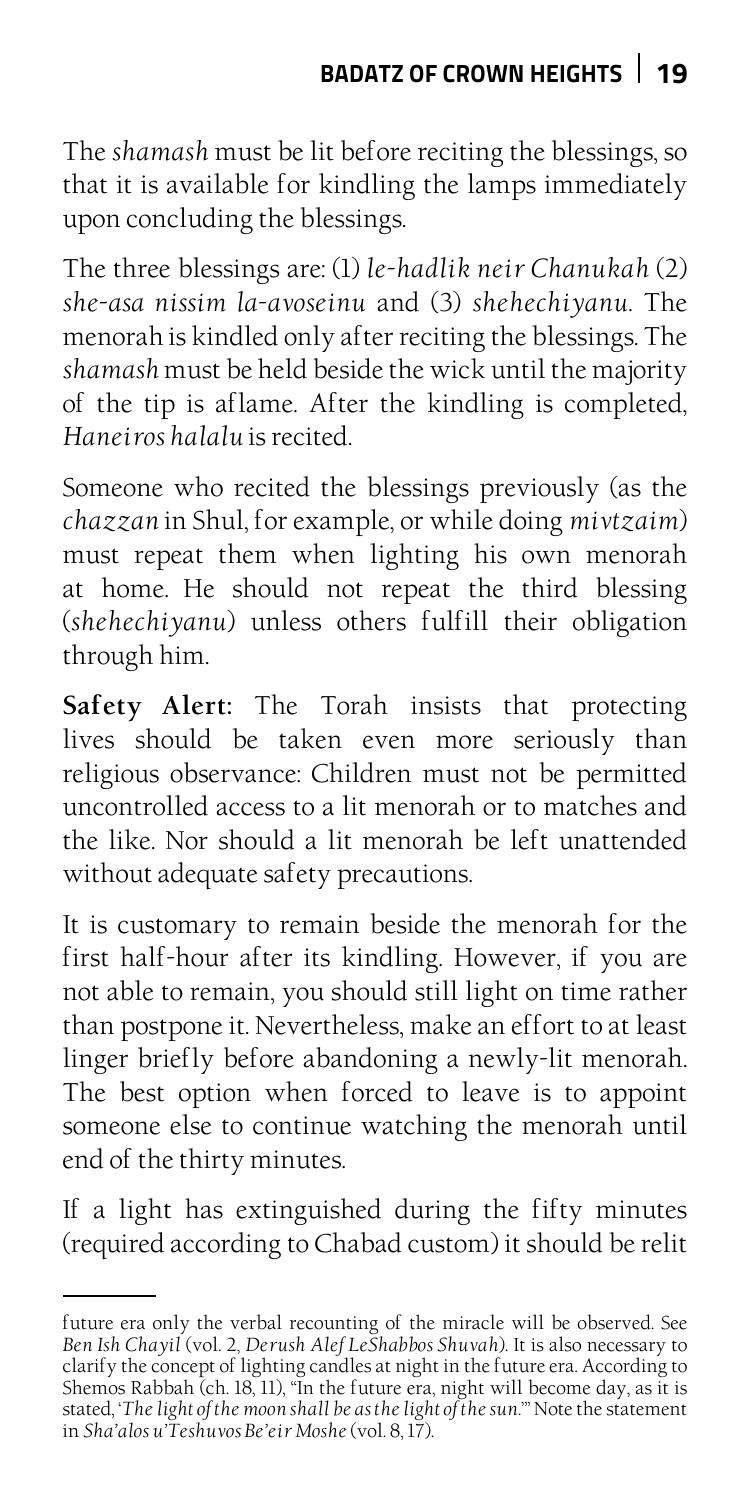without a blessing. If the menorah remains lit beyond this minimum time, it may be moved. Candles that remain lit may also be extinguished after fifty minutes, if necessary.<sup>12</sup>

It is forbidden to make use of the illumination provided by the Chanukah lights.13 The flames may not be used even to light a *shamash*. Even after the allotted time has passed, do not make use of the light provided by the Chanukah lights.

It is customary for women to refrain from chores for fifty minutes after kindling. (According to some authorities, this applies to men as well.) After fifty minutes, women may work as they wish—provided they do not perform activities in front of the menorah. According to custom, only sewing, knitting, laundering, ironing and the like must be avoided. Other activities, such as sweeping and cleaning the house or cooking and baking may be performed. Take note of the following statement of the Rebbe:

The significance of women customarily refraining from chores while the candles remain lit is that women internalize the concept and message of the burning Chanukah lights to the degree that they shed any association with mundane chores.<sup>14</sup>

The Rebbe Rashab would sit in proximity to the Chanukah lights and study Torah. Naturally, he avoided making use of the lights themselves. As mentioned in numerous *sichos,* the Rebbe saw in this a directive to increase in Torah study during Chanukah.

For directives regarding Chanukah *gelt*, see the

<sup>12.</sup> Some are stringent not to extinguish the candles at all.

<sup>13.</sup> According to a number of opinions, this includes the light of the *shamash*. Another candle or electric light must be present in the vicinity of the menorah in order to provide general illumination.

<sup>14.</sup> *Michtav Leil Chanukah*, published in *Likkutei Sichos,* vol. 25, p. 512. See *Tur Barekes, Orach Chaim,* 670; *Sefer HaMitzvos (Tzemach Tzedek), Mitzvas Neir Chanukah* beg. ch. 3 (*Derech Mitzvosecha* 74a).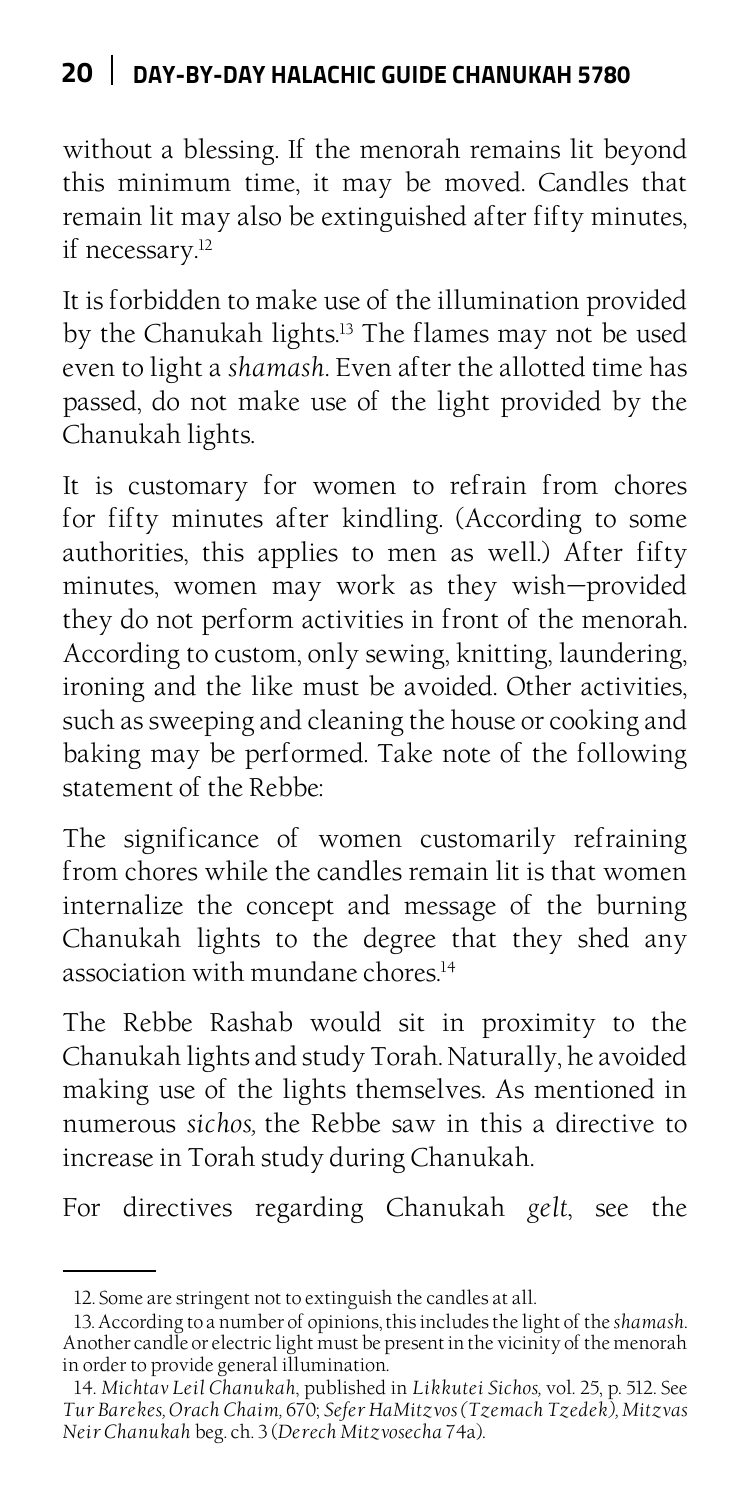entries below for the fifth night of Chanukah. There, the directive to give Chanukah *gelt* on each night of Chanukah is discussed.

It is customary to give additional *tzedakah* during Chanukah.

During Maariv, *V'al hanissim* is inserted into the Amidah.

The gabbai should not interject between the blessing of *hashkiveinu* and the start of the Amidah in order to announce "*V'al hanissim*!" for the benefit of the congregation.

If you forgot to recite *V'al hanissim* during the Amidah, see footnote.15

Mivtza Chanukah: Every effort should be expended to ensure that a Chanukah menorah is lit in each Jewish household, and that all men including very young children should personally light a menorah.

Menorahs should be lit in the most public and central locations to further publicize the miracle of Chanukah. Such public events should be utilized to urge all participants to light their own menorahs at home. It is best to clearly announce that no one fulfills their obligation with a public lighting—they must also light at home.

A working man who lights a public menorah at his office for the sake of publicizing the miracle should not recite the blessings unless it is positioned where at least ten Jews will view it within a half-hour.

Rambam states that the days of Chanukah are days of

<sup>15.</sup> If you forgot to recite *V'al hanissim* during the Amidah but recall the omission before pronouncing Hashem's name in the blessing of ha-tov shimcha, you should return to the correct place for *V'al hanissim* and continue from there. If you already said Hashem's name, you should not return at all. (In that case, some say to insert it before reciting the second *yihyu le-ratzon, by saying: ha-rachaman hu ya-aseh lanu nissim, kemo she-asah la-avoseinu, ba-yamim ha-heim bi-zman ha-zeh, bimei Matisyahu…leshimcha ha-gadol).*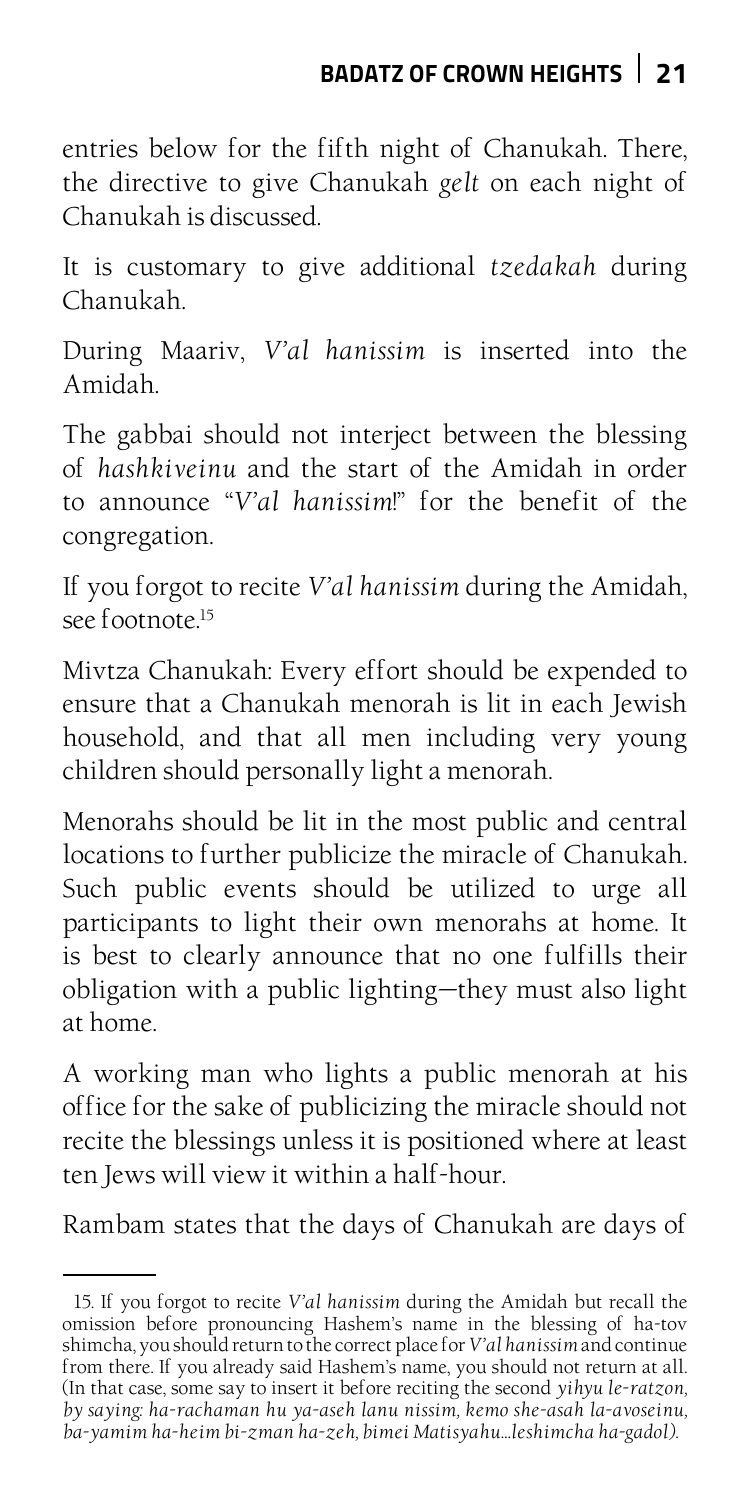joy. The Rema qualifies that "it is partially a mitzvah to increase in meals" during Chanukah. The prevailing custom is to add in festive meals during Chanukah. It is best to sing and recount Hashem's praises for the miracles that He made for our ancestors during these meals, which will guarantee that the meals are considered *seudos mitzvah* according to all opinions.

In numerous *sichos*, the Rebbe discusses the requirement to rejoice on Chanukah. Despite the halachic dispute as to whether rejoicing is actually required or not, the Rebbe encourages an all-out observance of the custom *mehadrin min hamehadrin*. Included in this, the Rebbe explains, is holding *farbrengens* with fellow Chassidim, family or friends, and reaching positive resolutions for the future.

It is customary to serve cheese and milk products during Chanukah.

It is customary to serve foods that are prepared with oil in order to recall the miracle of the oil. In *Sefer Hasichos* 5752, the Rebbe explains this custom at length.<sup>16</sup>

In *birchas hamazon*, the V'al hanissim prayer is inserted into the blessing of *nodeh lecha*. If you forgot to recite *V'al hanissim* in *birchas ha-mazon*, see footnote17.

On Shabbos Parashas Vayeishev 5752, the Rebbe stated, "Seeing that we have already accomplished all that was required and nevertheless the Redemption has not yet arrived, it is extremely appropriate to 'publicize the miracle,' meaning that we should publicize the miracles that Hashem performs for

<sup>16.</sup> p. 196

<sup>17.</sup> If you forgot to recite *V'al hanissim* but realized the omission before pronouncing Hashem's name at the conclusion of the following blessing (*al ha-aretz ve-al ha-mazon*), return to the correct place for reciting V'al hanissim and continue from there. If you realized after pronouncing Hashem's name, do not return at all, because there is no binding obligation to recite *V'al hanissim* in *birchas ha-mazon*. If you wish—and this is the appropriate procedure to follow—upon reaching the section for adding a *ha-rachaman* (right before *ha-rachaman hu ye-zakeinu*), recite: *ha-rachaman hu ya-aseh lanu nissim, kemo she-asah la-avoseinu, ba-yamim ha-heim bi-zman ha-zeh, bimei Matisyahu…leshimcha ha-gadol*.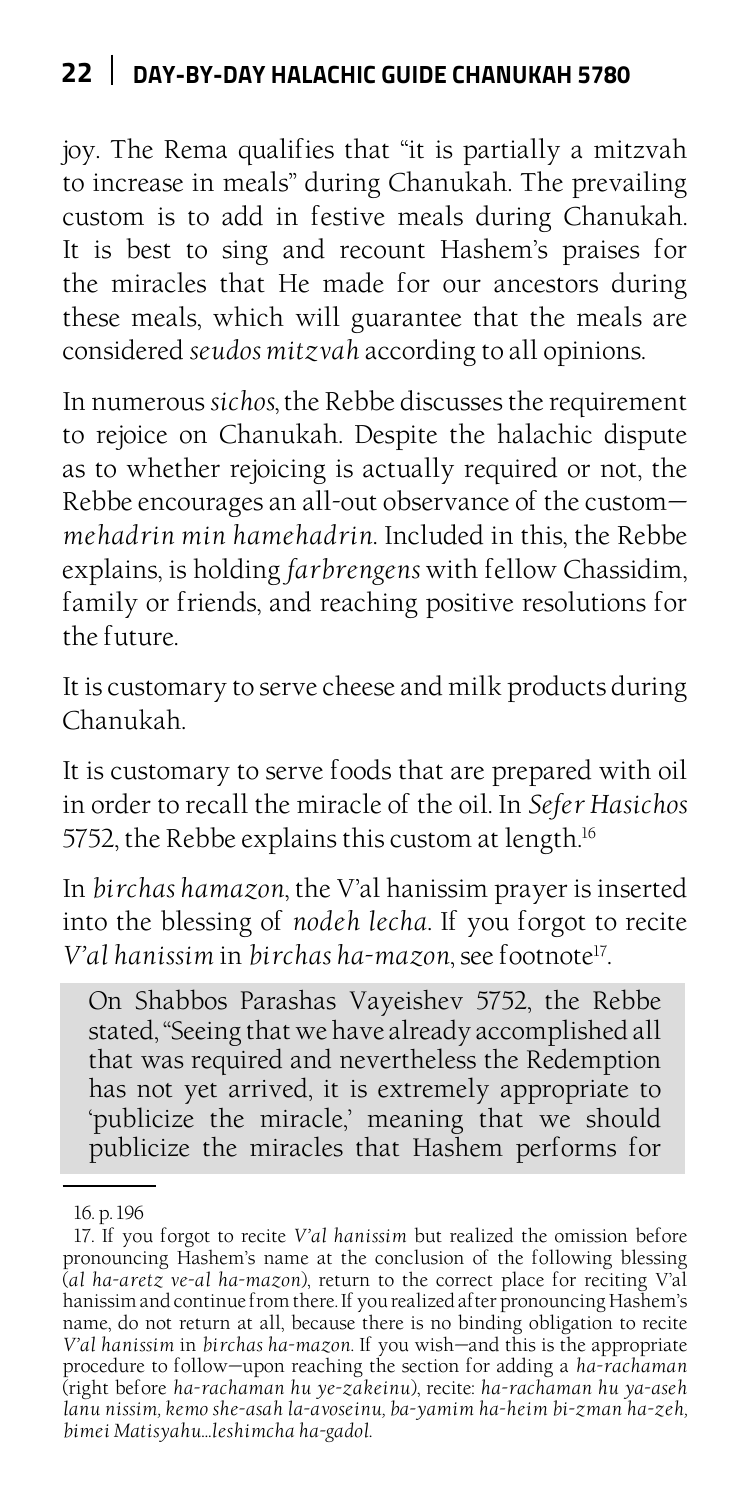us, broadcasting this awareness to ourselves and to others in every location. We should do so with the understanding that publicizing Hashem's miracles brings the true and complete Redemption. This effort should be stepped up during Chanukah—a festival whose entire purpose is to publicize Hashem's miracles.

"In addition to all of our other activities, including *mivtza* Chanukah, we should hold *chassidishe farbrengens* on each day of Chanukah. Naturally, these events may be renamed to fit the location and the audience—'When you visit a city, follow its local customs.' At these *farbrengens*, we should discuss words of Torah, both *nigleh* and *pnimius* and make positive resolutions in all matters of Torah and mitzvos, so that there is a steady increase—in a manner reflecting the steadily increasing lights of the menorah. Above all, we must use these events to discuss and publicize miracles that occur nowadays—in the spirit of the Chanukah blessing, *ba-yamim ha-heim bizman ha-zeh*, 'In those days [of yore as well as] *in the current era*.'"18

## **Monday, Kislev 25, First Day of Chanukah**

In the morning, it is customary to kindle the shul menorah without a blessing and to keep it alight for the duration of Shacharis. Use a *shamash* for this lighting.

In 5750, the Rebbe instructed, "To further increase the impact of the Chanukah lights, it is appropriate to keep the menorah that is lit in shul (where everyone gathers) burning around the clock, provided that there is no concern of children playing with fire."

Do not skip *V'al hanissim* in order to complete the Amidah in time to respond to *kedushah* or *modim* together with the congregation.

<sup>18.</sup> Sefer HaSichos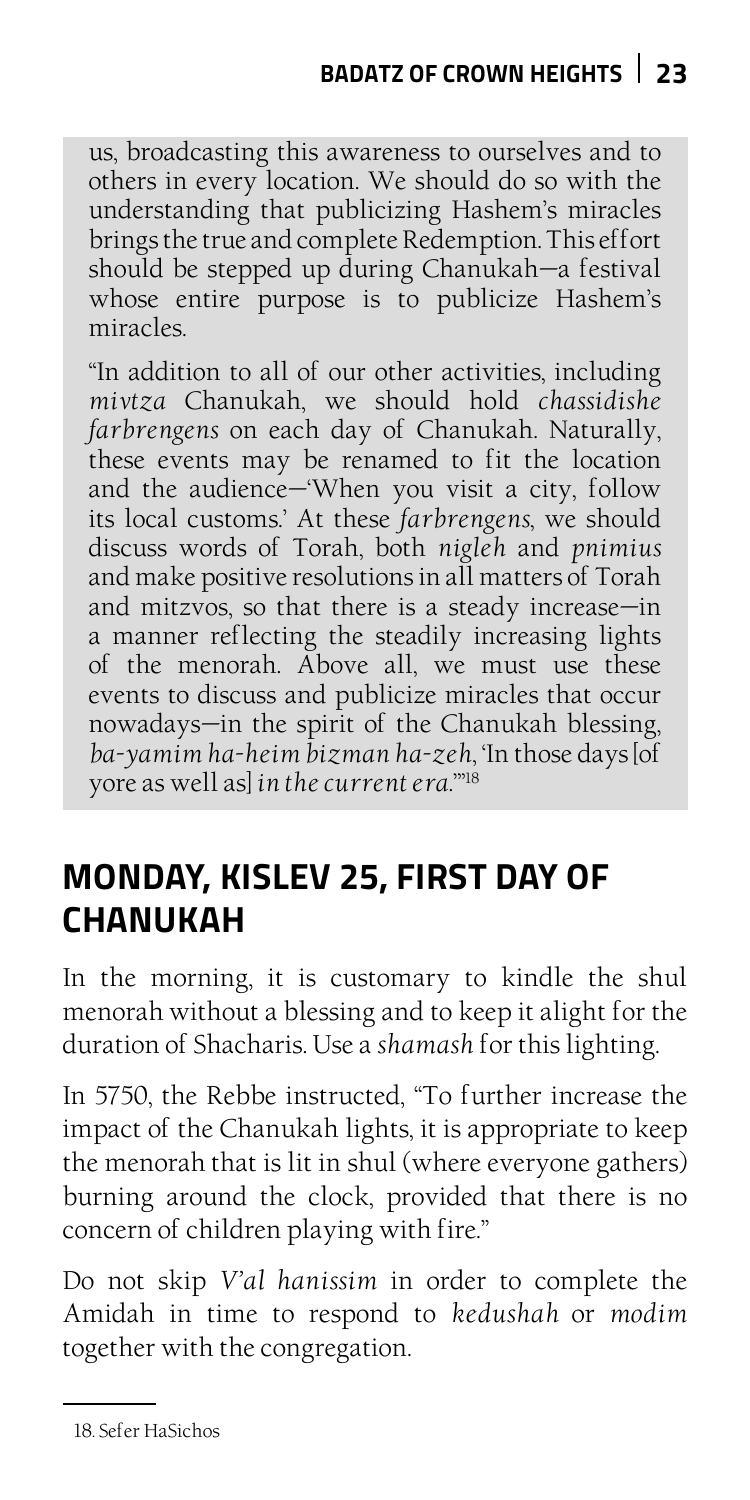The complete Hallel is recited on each day of Chanukah, followed by *chatzi kaddish* and a Torah reading comprised of three *aliyos* from the *Parashas Naso*.

The Sages instituted the recital of Hallel during Chanukah as a binding obligation. It is therefore recited even in a house of mourning, because the mourner himself must also recite this *hallel*.

Do not verbally interrupt the recitation of Hallel to speak of other matters, except for those matter for which it is permitted to interrupt the blessing preceding the recitation of the *shema*.

An *avel* (within his period of mourning) may lead the congregation throughout Chanukah, with the exception of Hallel, for which someone else must take over. The avel resumes his position as *chazzan* immediately, and he recites the *chatzi kaddish* that follows Hallel.

It is forbidden to fast or to deliver a eulogy during Chanukah. The only exception is a *ta'anis chalom* (a fast for a deeply unsettling dream). Unlike Chol Hamoed, all forms of work may be performed during Chanukah.

**Law of the Redemption:** The following statement is recorded in *Sha'alos u'Teshuvos Tzafnas Panei'ach HaChadashos*19: "…May we speedily merit the coming of our righteous Moshiach and the true Redemption! Then will be revealed to us the megillah that the elders of Beis Shamai and Beis Hillel inscribed regarding the events of Chanukah, which occurred in their own times. It is only because there were no prophets that they were unable to create an official megillah [to be read by all Jews, and although they personally recorded the events], it was not given over to be written [for public use], as explained in Yoma 29a. G-d willing, in the future era, soon, the prophets will be revealed to us and this megillah will be revealed to us!"20

<sup>19.</sup> Vol. 1, 45

<sup>20.</sup> See *Halachos Gedolos, Hilchos Soferim*, 75; Likkutei Sichos, vol. 15, p. 368, fn. 17; and *Sichas Shabbos Parashas Vayeishev* 5750 (in *Sefer HaSichos*).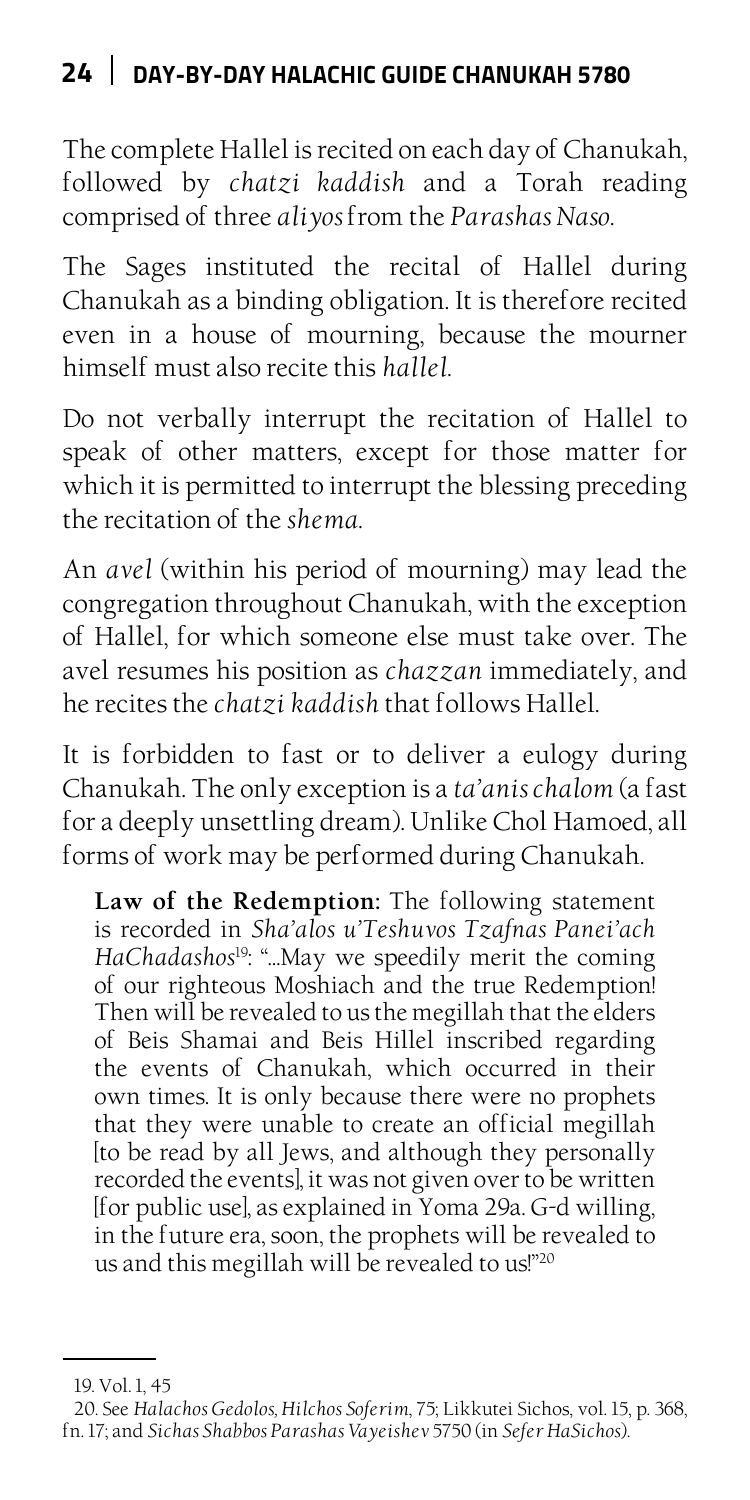## **Monday Night, Eve of Kislev 26 Second Night of Chanukah**

The Alter Rebbe returned from his incarceration in Petersburg to his home in Vitebsk on the second night of Chanukah, following his original liberation in 5559 (1798). He remained in Vitebsk for the remainder of Chanukah.

*Sefer HaMinhagim Chabad* records that "it is customary to use fresh wicks on each night of Chanukah. Other opinions differ, insisting that there is no need for fresh wicks and that used wicks are easier to light. So far, I have been unable to clarify the [Previous] Rebbe's custom."

Nevertheless, in a *sichah* of Shabbos *Parashas Vayeishev* 5716, the Rebbe states that the Previous Rebbe reused his wicks and he derives a lesson from this<sup>21</sup>

The third blessing of *shehechiyanu* is only recited the first night of Chanukah; on the second night only the first two blessings are said. However, someone who has not yet kindled a menorah this Chanukah must recite *shehechiyanu* whenever he first lights a menorah. (This is typically the case when introducing a Jew to Chanukah on *mivtzaim*.)

When preparing the menorah on the second night of Chanukah, a new lamp is added to the left of the previous night's lamp. Begin kindling the menorah with the newest lamp. It is customary to be stringent and to avoid lighting one Chanukah lamp from another.

After concluding to kindle all the lamps, *Haneiros halalu* is recited.

<sup>21.</sup> See also *Kuntres BaKodesh Penimah*, p. 24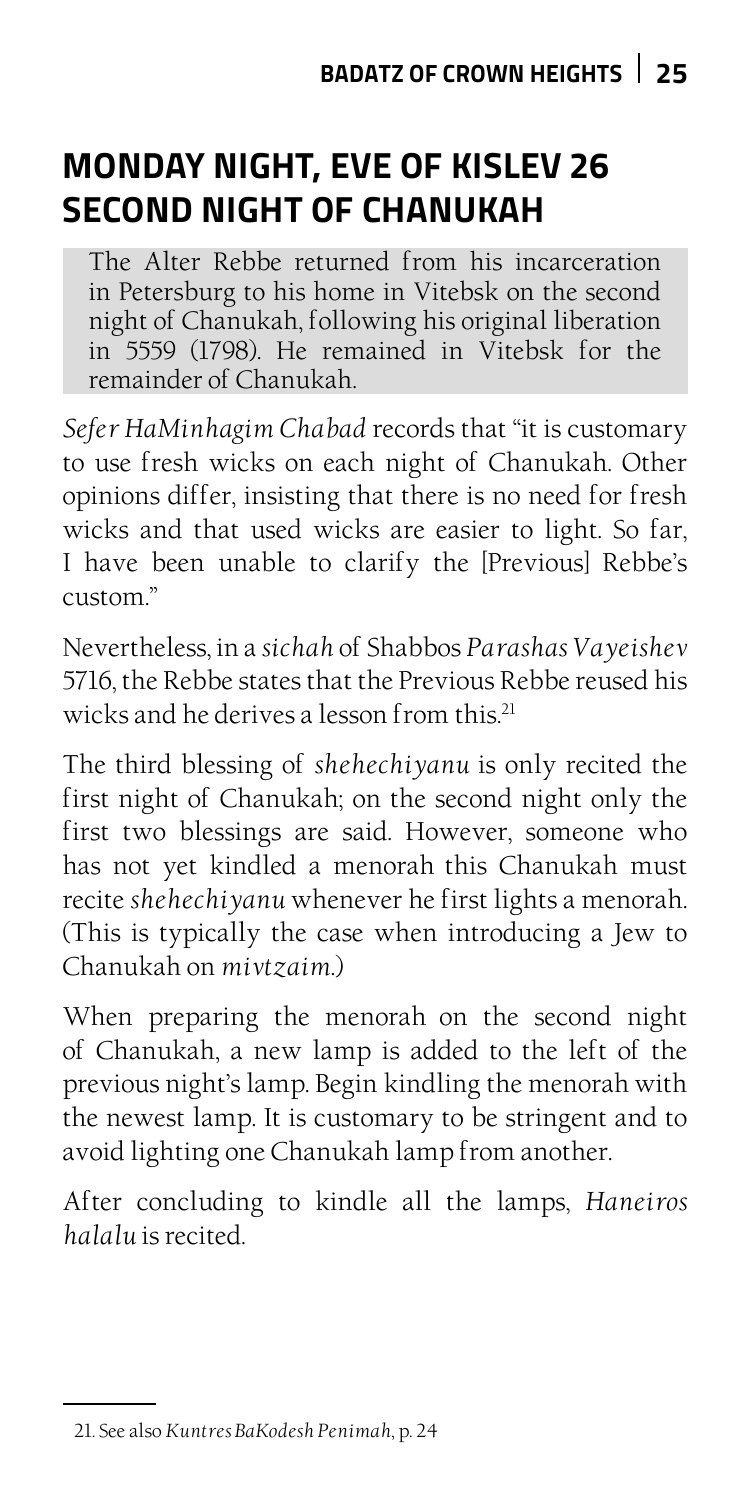# **Tuesday, Kislev 26, Second Day of Chanukah**

The prayers of today and the remaining days of Chanukah (except Shabbos and Rosh Chodesh) are the same as yesterday's. The order of Torah reading for each day of Chanukah is recorded in the *Siddur*.

Tonight is *nittel*. Make sure to finish Chitas and Rambam before sunset.

## **Tuesday Night, Eve of Kislev 27 Third Night of Chanukah**

*Nittel***:** The Rebbe notes that *nittel nacht* (night of *nittel*) occurs often during or in proximity to the days of Chanukah<sup>22</sup>.

The name *nittel* alludes to an absence, a euphemism for birth. Some suggest it is related to the word *nitleh*  and *taloy*, "the hanged one", a reference to "that man" ("*oso ha'ish*), the individual who is the focus of worship in the *notzri* religion. The date officially marks the birth of that man. Accordingly, the term *nittel* can be related to the Latin *natal*, "birth."

It is an ancient Jewish practice (which thereby becomes a venerated part of Torah) and it is also the Chabad custom, to refrain from studying Torah on *nittel nacht*, from sunset until halachic midnight. The reason is "to avoid adding vitality to the forces of impurity." Other reasons, offered by great Torah sages, are recorded in the books that explain the reasons for *minhagim*. The Rebbe mentions these in *Igros Kodesh* and *Likkutei Sichos*. 23 In other sources, it is explained that the phrase "to avoid adding vitality to *kelipos*" is directed at "that man" who was deified by the non-Jews as well as those who presently follow his path. See the above *Igros Kodesh*

<sup>22.</sup> Sefer Hasichos Shabbos Parshas Vayeishev 5750

<sup>23.</sup> Igros Kodesh vol. 14, p. 351; Likkutei Sichos vol. 15, p. 554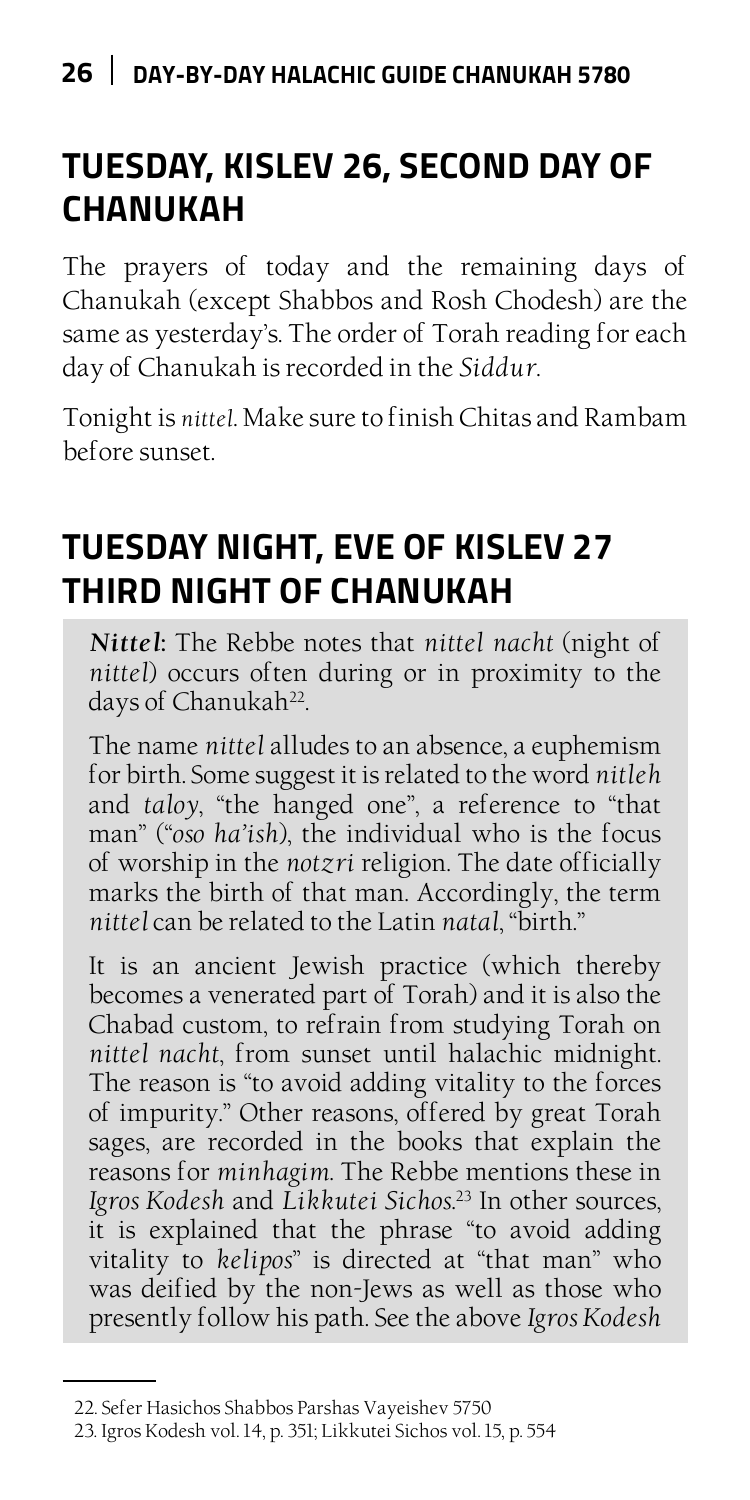to understand how it is possible for Torah study to produce negative results.

The timing of *nittel nacht* does not follow the Jewish calendar, but rather, the secular calendar. The date must be determined by the observance of the local non-Jewish population. The Jews of each country observe this custom on the eve of *yom eidam* (lit. the day of their calamity, used as a metonymy for festival) as it is celebrated by the non-Jews of their country. In the United States, this sets the date as December 25th. In a location with variances in the dates for the non-Jewish *yom eidam, nittel nacht* is observed on the date that the majority of the local non-Jews celebrate.24

The willful avoidance of Torah study is a surprising and unprecedented concept. It must not be extended beyond the strict duration set by Jewish custom just one night, until midnight.

Regarding the conduct of the Rebbe Rashab on nittel nacht and the implied directive, see *Sichas Shabbos Parashas Vayeishev* 5750: "From this we derive a directive as well as an infusion of ability to utilize the duration of *nittel*, not to waste our time, G-d forbid (simply in order to avoid adding vitaliuty to *kelipos*), but rather for a practical benefit. It is especially appropriate to use this time for matters that lead to increased wisdom … or to increase in acts of *tzedakah* and *chessed*, or to take care of the home, and the like."25

In his notes from the winter of 5695, recorded in Vienna, the Rebbe relates that the Rebbe Rashab would also refrain from studying chassidus on *nittel nacht*, even in a cursory manner. When *nittel* coincided with the eve of Shabbos, he would defer the delivering of his customary *ma'amor* to Shabbos morning instead.26

<sup>24.</sup> See footnotes to *Sefer HaSichos* 5750, vol. 1, p. 192

<sup>25.</sup> Printed in *Sefer HaSichos.* See further in the original *sichah*.

<sup>26.</sup> For more on this topic, see *Heichal Menachem*, p. 268. However, refer to the *reshimah* of Chof Kislev 5693. Also take note of a short *Sichah* delivered on *Leil Gimmel D'Chanukah* 5750.

Regarding the *mitzvah* of a *mikveh* night that coincides with *nittel*, see *Igros Kodesh*, vol. 12, p. 424.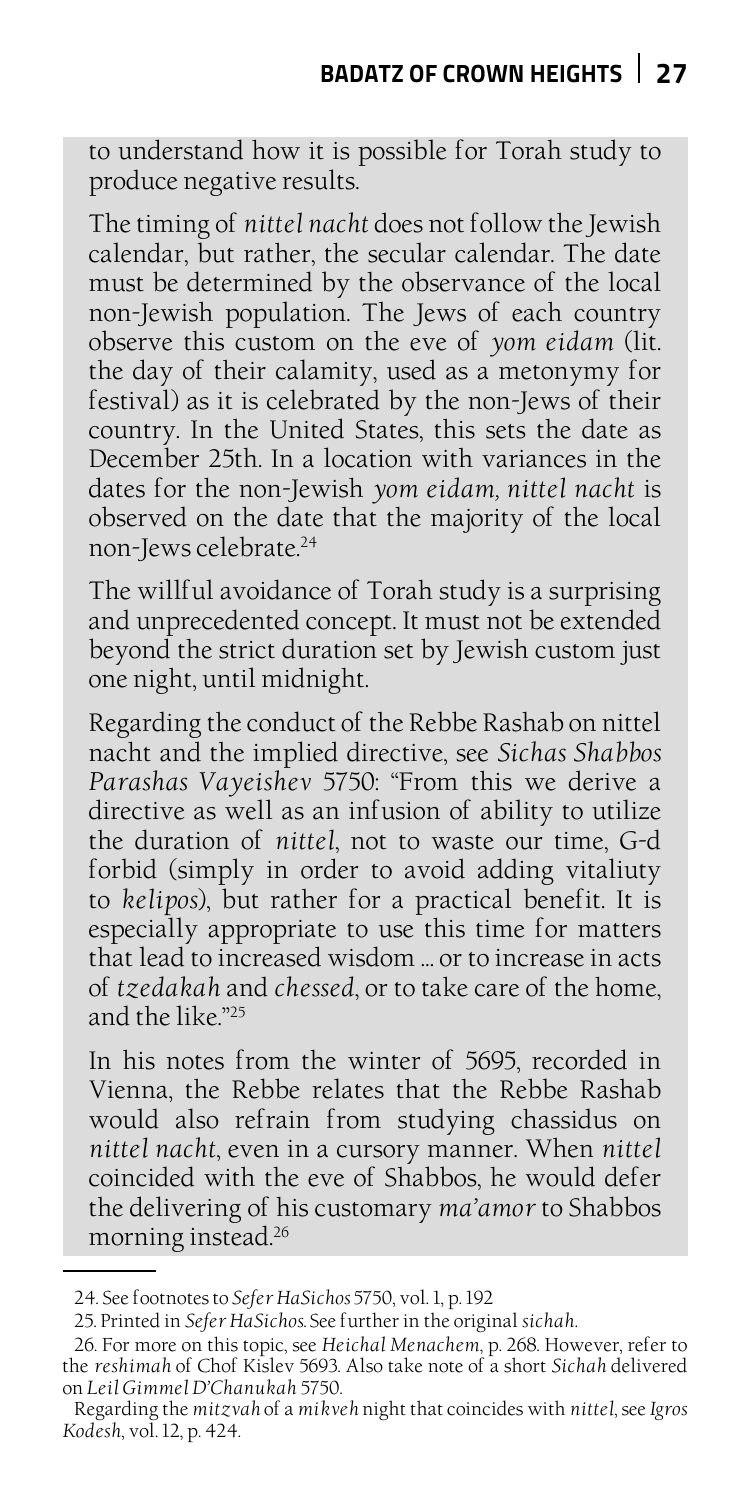## **Wednesday, Kislev 27, Third Day of Chanukah**

Today is the anniversary of the Alter Rebbe's release from his second incarceration, in the year 5561 (1800).

## **Thursday, Kislev 28, Fourth Day of Chanukah**

On this date, King Yehoyakim burned the original megillas eichah that Yirmiyahu haNavi had dictated to his disciple, the prophet Baruch, foretelling the destruction of the Beis Hamikdash.<sup>27</sup>

## **Thursday Night, Eve of Kislev 29 Fifth Night of Chanukah**

It is customary among Chassidim to celebrate the fifth night of Chanukah, because one account of the Alter Rebbe's liberation from his second incarceration in 5561 (1800) sets the fifth night of Chanukah as the date of his release. The Rebbe suggests that various stages in his liberation occurred on the third and the fifth night of Chanukah.

The Rebbe Rashab would distribute Chanukah *gelt*  on the fourth or fifth night of Chanukah. In 5748, the Rebbe instructed that Chanukah *gelt* be given on each night of Chanukah with the exception of Shabbos, and that additional *gelt* be given on the fourth and fifth nights.

In a number of *sichos*, the Rebbe encourages making the greatest fuss out of Chanukah *gelt*. It should be given with great fanfare and excitement, in generous amounts, and in increasing amounts. The distribution of Chanukah *gelt* should be designed to make the

<sup>27.</sup> Shulchan Aruch, Orach Chayim, 580. The commentaries point out that there are various versions as to the precise date of this event.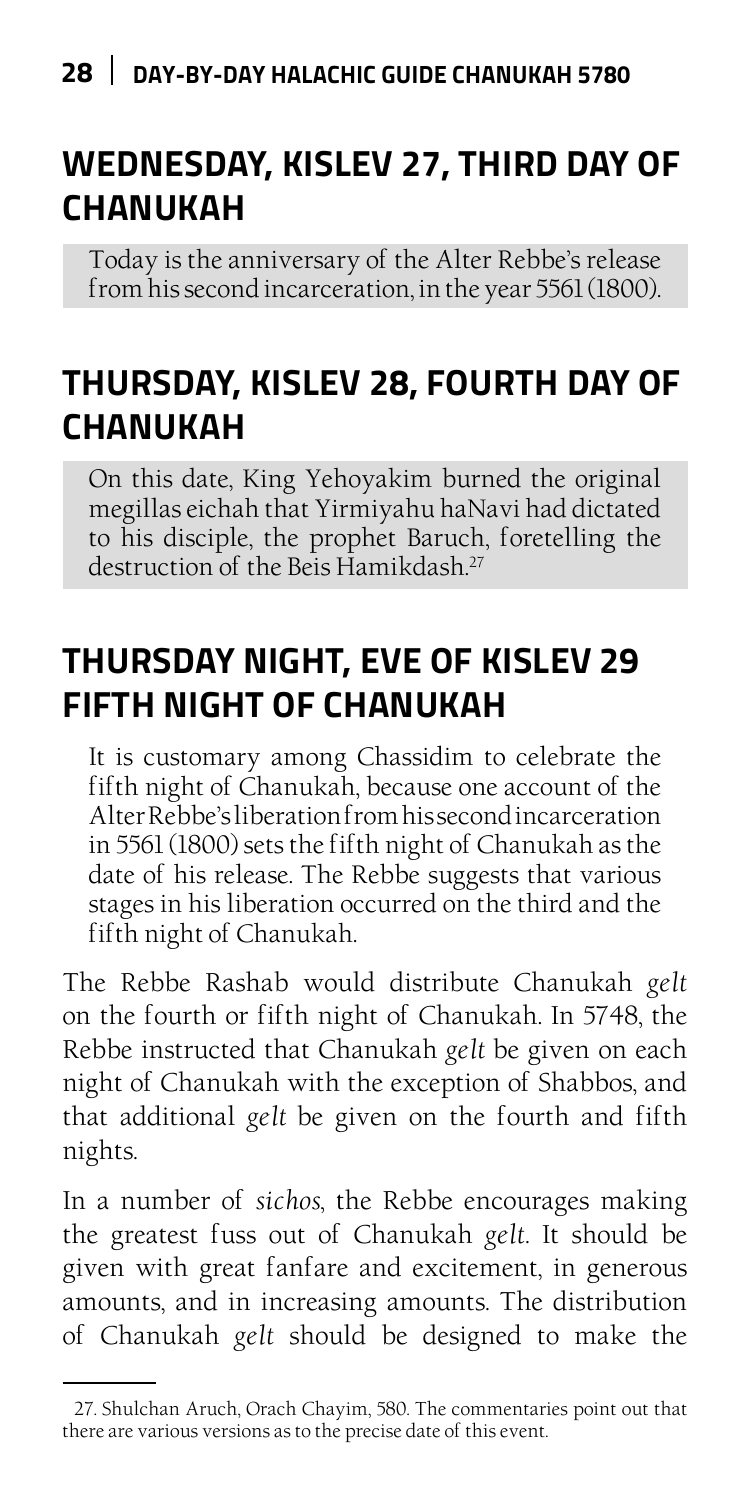children happy and excited to receive it. Although the entire Chanukah is a time of rejoicing and celebration, the children's delight at receiving Chanukah gelt should bring about extra *simcha*, to the point that children who have not yet received Chanukah *gelt* should be deeply impressed simply by hearing about the experiences of their friends who already received the *gelt* (or who were at least promised it). The Rebbe notes that it is customary for children to receive *gelt* from as many people as possible-in addition to a child's father, the other members of his family should give Chanukah *gelt* as well. Explain to the children that they are receiving Chanukah *gelt* so that they will further increase their Torah study and to enable them to give more *tzedakah*. "After all," the Rebbe concludes, "What else is a Jewish child expected to do with money?"

The Rebbe often mentions giving coins or bills as Chanukah *gelt*. 28 However, there is a superiority in giving coins rather than bills from a *halachic* perspective, as the Rebbe explained during a Tzivos Hashem rally<sup>29</sup>.

It has become customary in many communities for school children to deliver Chanukah *gelt* and other gifts to the teachers who teach them Torah.

## **Friday, Kislev 29 Fifth Day of Chanukah, Erev Shabbos & Erev Rosh Chodesh**

Erev Rosh Chodesh is observed by many as *Yom Kippur katan*, a day of fasting and Selichos. Today, however, we are not permitted to fast or even recite Tachanun due to the joyous festival of Chanukah. In *Likkutei Sichos*, the Rebbe explains the association

<sup>28.</sup> For example, see the second *sichah* of *Yom Daled d'Chanukah* 5750 – addressed to Tzivos Hashem.

<sup>29.</sup> see *Sichas Neir Ches d'Chanukah* 5748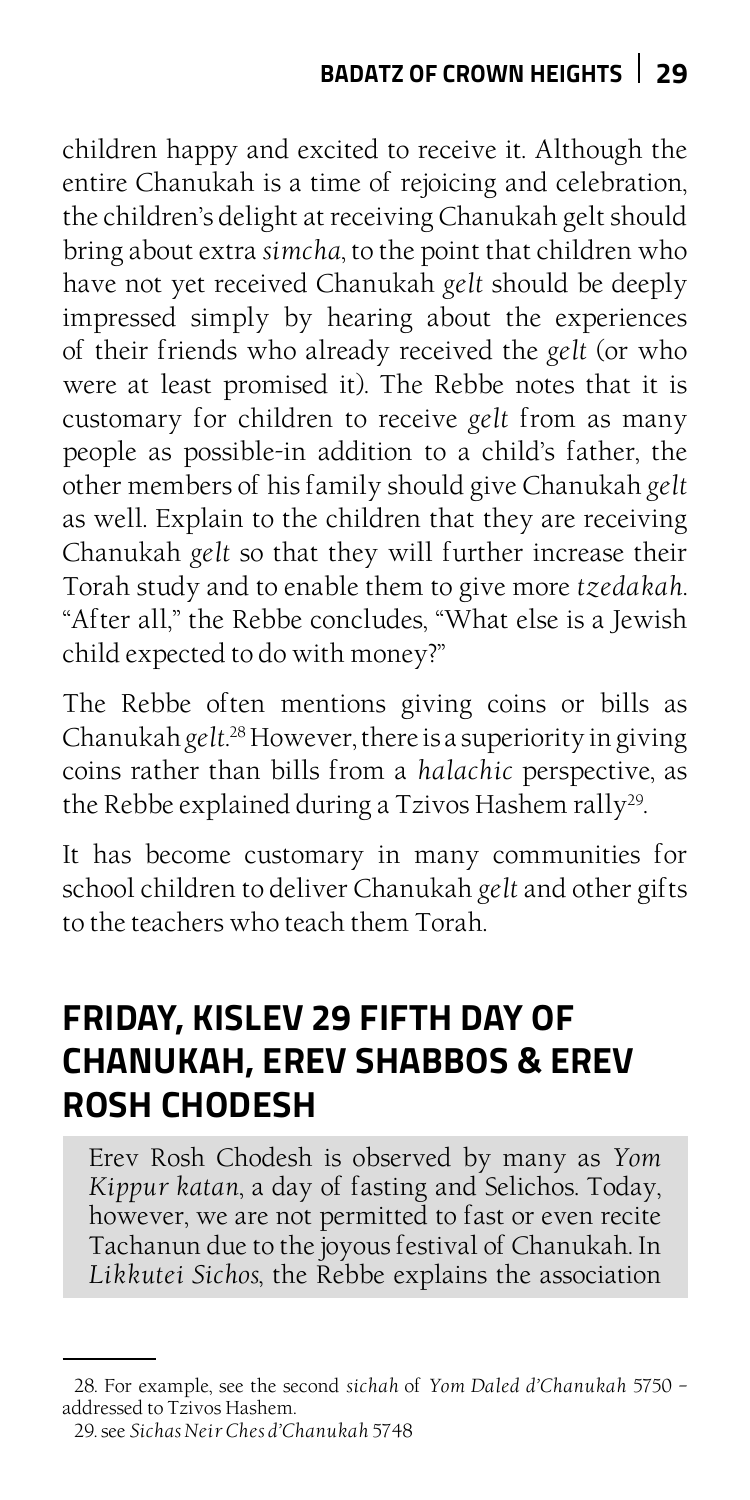of this day to *teshuvah ila'ah*, the higher form of *teshuvah* that is beyond repentance for sins.30

In today's reading of *shnayim mikra v'echad targum*, 31 the custom is to say all *Haftorahs* relevant to Shabbos. In accordance with the custom of the Chabad Rebbeim, the *Haftorah* of *Mikeitz* is read after completing *shnayim mikra ve-echad targum* on *erev* Shabbos, while the Torah portion from *shevi'i* until the conclusion is read once again (in the manner of *shnayim mikra ve-echad targum*) on Shabbos morning, but this time it is followed by the *Haftorahs* of Shabbos Chanukah, Shabbos Rosh Chodesh, as well as *machar chodesh*.

Minchah is recited earlier than usual, because it precedes the lighting of the menorah. If there is no early *minyan*  available, you should first light the menorah and then join the regular *minyan* for Minchah. The shul menorah is lit after Minchah —any time after *plag haminchah* (**3:38** pm).

It is appropriate to complete all Shabbos preparations before lighting the menorah, so that the entire family can attend the lighting together. The menorah must be lit before the Shabbos candles and is therefore lit earlier than any other day of Chanukah. (Shabbos candle lighting time, eighteen minutes before *shkiah,* is at **4:17** pm). Chanukah candles can be lit any time after *plag haminchah*, although it is best to light it as close as possible to Shabbos candle lighting time.

Unlike all other days of Chanukah, it is not customary to linger beside the newly lit menorah for a half-hour.

An extra-large quantity of oil should be used today, so that the menorah continues to burn for at least fifty minutes after sunset. According to many opinions,

<sup>30.</sup> vol. 15, p. 545

<sup>31.</sup> The requirement to review the weekly Parashah, primarily on *erev*  Shabbos, by reciting the Torah text twice and the (Onkelos) translation in Aramaic once.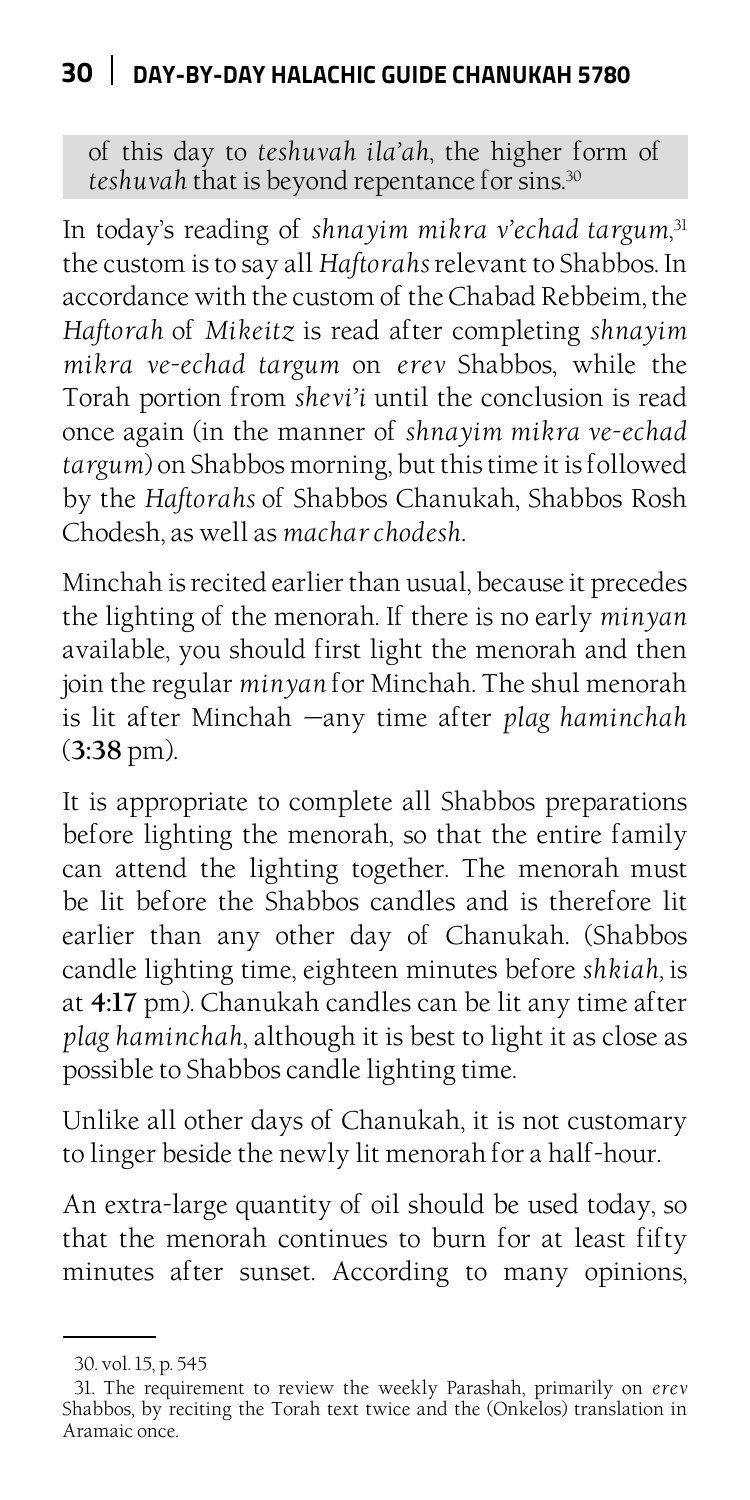someone who failed to use the appropriate amount of fuel, resulting in the lights being extinguished before the proper time, has not fulfilled his obligation.

If you realized after kindling the menorah that there is not sufficient oil, immediately extinguish the flame, add more fuel, and then rekindle the lamp without a blessing. If you realized the error only after personally accepting Shabbos—but it is still before *shkiah*—ask someone who has not yet accepted Shabbos to add the fuel. Similarly, if the menorah goes out before the onset of Shabbos, either rekindle it yourself or ask someone else to do so if you already accepted Shabbos.

Before Shabbos, it is appropriate to place an object that is worth more than the flames of the menorah (such as a *challah*) on the tray upon which the menorah stands. This makes it permissible to move the tray during Shabbos. (Some authorities are more stringent and do not allow the tray to be moved; this would require that the object be placed on the chair or table upon which the tray rests, as will be explained below).

We do not give "Chanukah Gelt" on Shabbos; not even using a permissible object<sup>32</sup>. Chanukah gelt for Shabbos should be given Friday or Sunday.<sup>33</sup>

## **Friday Night, Sixth Night of Chanukah, Shabbos Rosh Chodesh**

*Kabbalas Shabbos* is recited as usual. In addition to *V'al hanissim*, *ya'aleh ve-yavo* is added during Maariv. If you forgot *ya'aleh ve-yavo* tonight*,* do not repeat the Amidah.

<sup>32.</sup> Sichas Shabbos Parashas Vayeishev 5750, Sefer Hasichos 5750, I:194

<sup>33.</sup> Sichas Shabbos Parashas Vayeshev 5748, Sefer Hasichos 5748, I:163. See also Address to Tzivos Hashem on 28th of Kislev 5750, Sefer Hasichos 5750, I:199, "Also on Friday before the onset of Shabbos." See also Yechidus on 24th of Kislev 5748.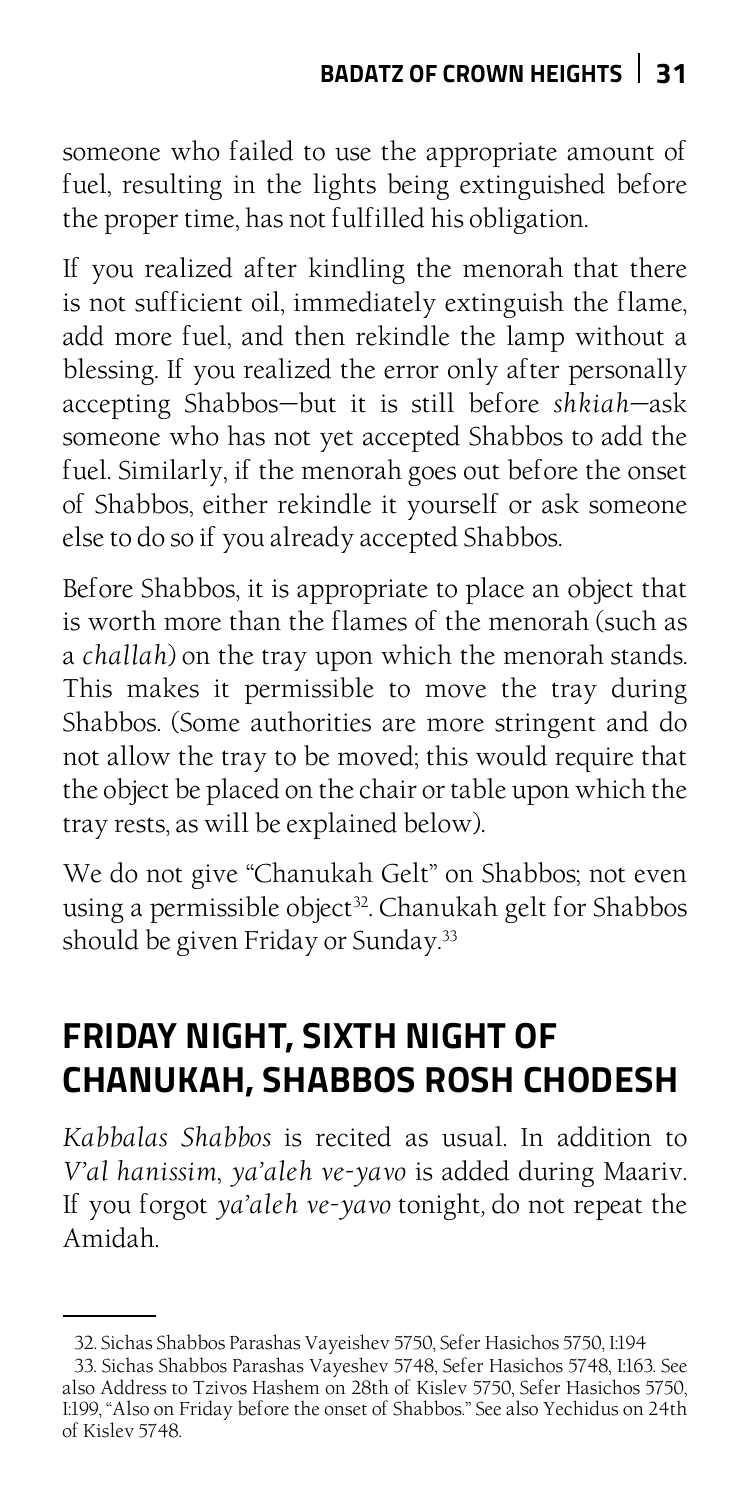*V*'*al hanissim* is added to *birchas hamazon*, as well as *Retzei* followed by *ya'aleh ve-yavo*.

Take care to avoid rushing past or opening a door directly opposite a lit menorah on Shabbos, so as to avoid extinguishing its flames.

On Shabbos, it is forbidden to directly touch the menorah, its tray, and the chair on which the tray is placed—even after the flames have gone out. Even if the menorah is no longer on the tray or chair, the tray and chair may not be moved. However, once the menorah has gone out, you may move these objects in an indirect way, such as using your body, foot, elbow, the back of a hand and the like. Similarly, if you need to use the place in which the menorah is located, you may ask a non-Jew to move it.

If you placed a *challah* (or another object that is worth more than the flames of the menorah) on the tray before the onset of Shabbos, then once the flames have gone out, the tray—even with the menorah on top—may be moved directly on Shabbos.

According to alternative opinions, the tray has been designated for the use of the menorah and it does not help to place a *challah* on it before Shabbos. Rather, the object must be placed on the chair (or table) on which the tray rests. Then you may then move the chair—with all that is placed on it—during Shabbos. Nevertheless, this solution works only if you need to move the chair in order to provide space to pass by, or in order to use the place in which the chair stands. The chair may not be moved in order to protect the menorah.

(There is an opinion that the *heter* of placing a permissible object does not apply to the menorah during Chanukah. Without getting into myriad details, be aware of this stringency and if possible utilize a non-Jew or indirect handling.)

The *dreidel* should not be played on Shabbos. According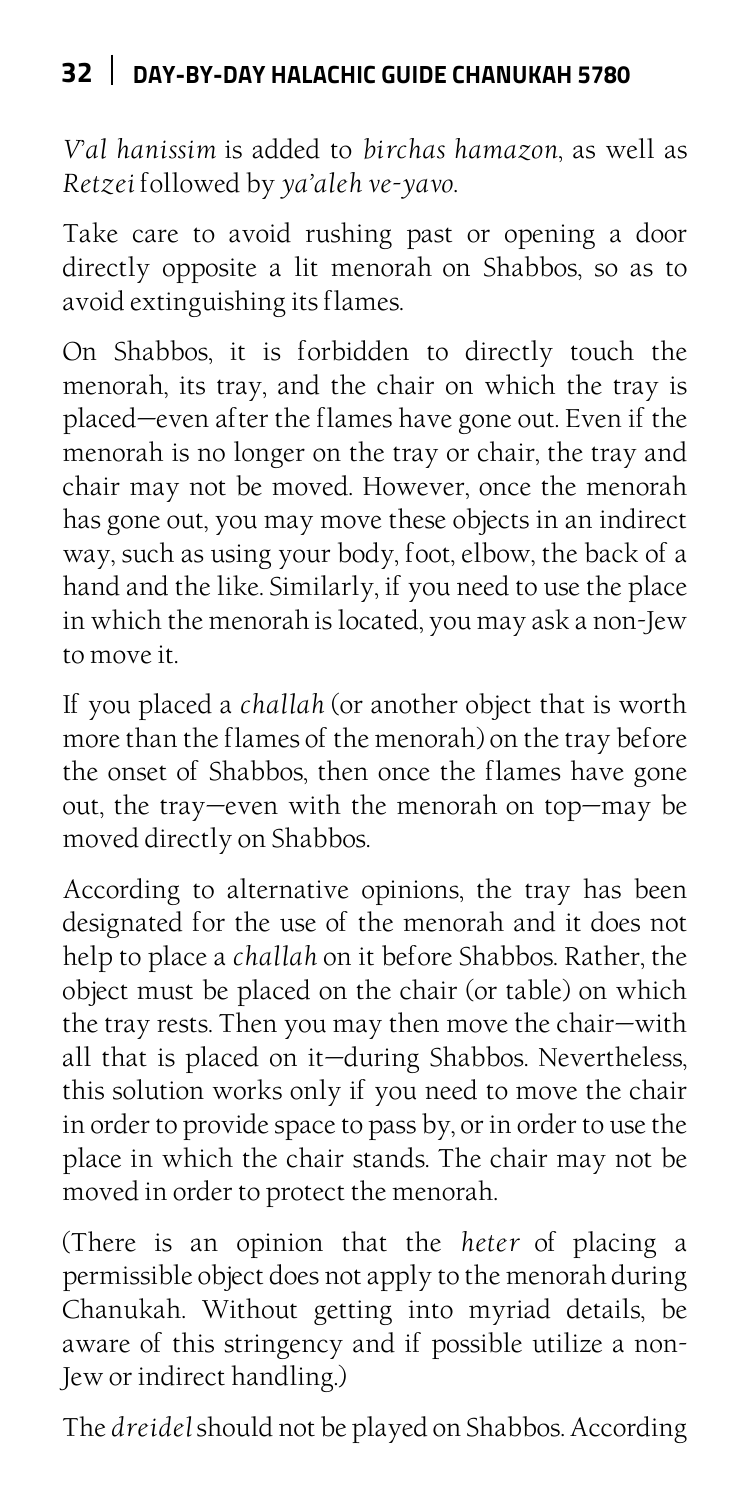to some authorities, a *dreidel* is possibly considered a *keli shemelachto l'issur* (object whose primary use is prohibited on Shabbos).

Chanukah gifts should not be given during Shabbos, unless they are articles that are necessary for Shabbos itself.

Doughnuts and other solid foods may be squeezed on Shabbos to remove the excess oil, if the oil is discarded.

Haneiros halalu is not sung during Shabbos.<sup>34</sup>

## **Shabbos Parashas Miketz, Kislev 30, Sixth Day of Chanukah, Shabbos Rosh Chodesh Teves**

Add *Ya'aleh veyavo* and *V'al hanissim* in Shacharis. If you forgot to recite *ya'aleh veyavo*, see footnote.35

During Shacharis, the complete Hallel is followed by *V'avraham zaken, kaddish tiskabel*, *shir shel yom*  (*mizmor shir l'yom ha-shabbos), hoshi'einu, Barchi nafshi*, and *kaddish yasom*.

Three *sifrei torah* are used today. *Parshas Mikeitz* is read from the first (in six *aliyos*), after which the second *sefer torah* is placed on the *bimah* alongside the first. We may not remove the first *sefer torah* untill the second *sefer torah* is placed on the *bimah*, so that the *bimah* should

<sup>34.</sup> *Shabbos Chanukah* 5742

<sup>35.</sup> Someone who forgets to recite *ya'aleh veyavo* in Shacharis should do as follows:

<sup>1)</sup> If you realized that you omitted *ya'aleh veyavo* before pronouncing Hashem's name in the blessing *ha-machazir*, return to *ya'aleh veyavo* and continue from there.

<sup>2)</sup> If you concluded the blessing of *ha-machazir* but did not begin *modim*, recite *ya'aleh veyavo* immediately and then continue with *modim*.

<sup>3)</sup> If you passed *modim* but realized before reciting the second *yihyu leratzon* at the conclusion of the Amidah, return to *retzei*.

<sup>4)</sup> If you passed the second *yihyu le-ratzon* at the conclusion of the Amidah, you must restart the entire Amidah.

<sup>5)</sup> If you realized only after praying Musaf, you should not repeat the Amidah of Shacharis.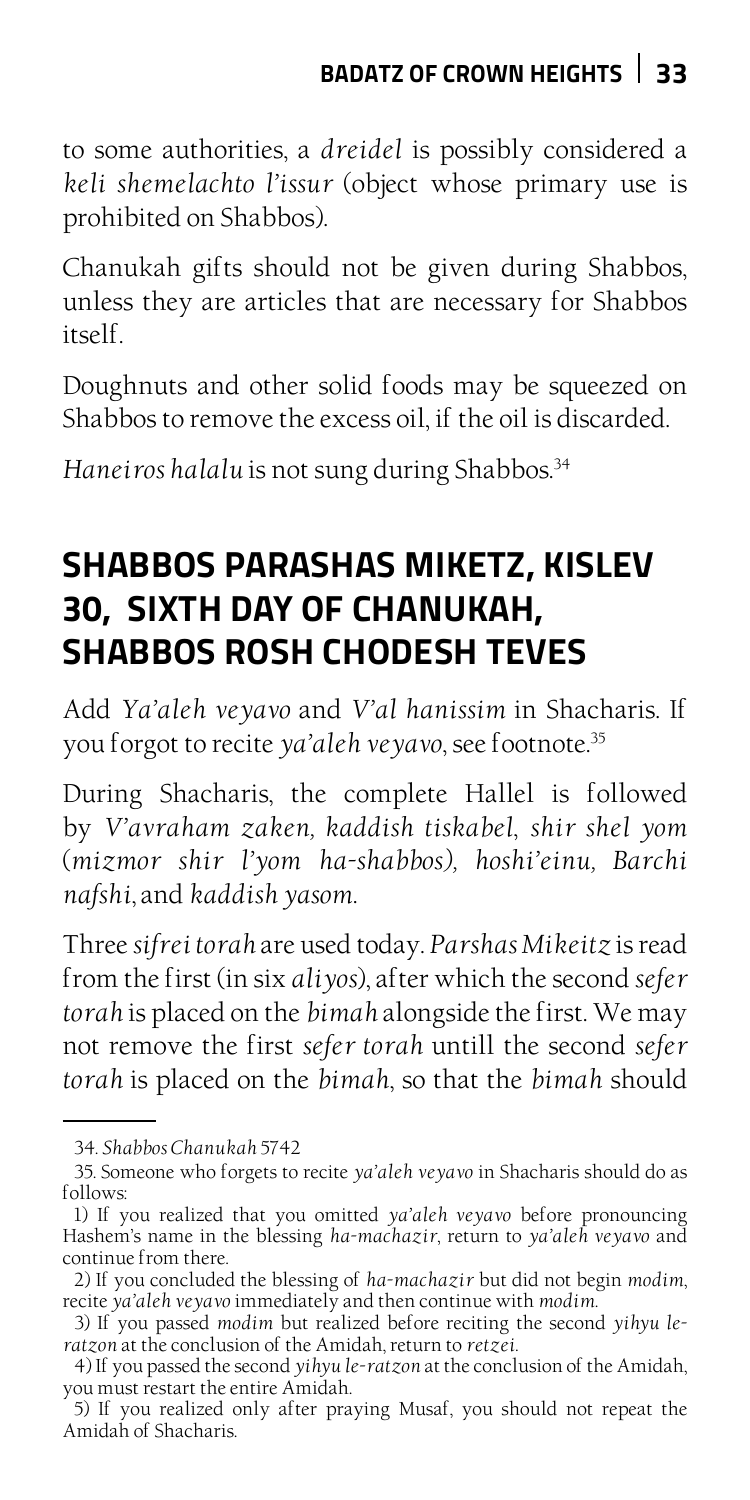not be vacant from a mitzvah). *Hagbah* (lifting the Torah) and *gelilah* (wrapping the Torah) are performed on the first Torah. The seventh *aliyah* is read from the second *sefer torah*. It is the reading for Rosh Chodesh (*uv'yom hashabbos* .. *u'verashei chadsheichem*). Then the third *Torah* is placed on the *bimah* alongside the second. *Chatzi kaddish* is recited, and the second *torah* is raised and wrapped.

*Maftir* is read from the third *sefer torah*. It is the offerings of the *nassi* to the tribe of Gad (*ba-yom ha-shishi*). The third *torah* is then raised and wrapped.

The *haftorah* begins *Rani ve-simchi* and describes the lights of the golden *menorah* as seen by Zechariah. Upon its conclusion, the following are added this year: 1) The first and last verses from the *haftorah* of Shabbos Rosh Chodesh. These are: *Koy amar Hashem ha-shamayim kisi… Ve-hayah midei chodesh… Va-yatze'u u-ra'u… Vehayah midei chodesh…*. 2) The first and last verses from the *hatorah* of *machar chodesh* are added. These are: *Va-yomeir lo Yonasan machar chodesh… Va-yomeir lo Yonasan le-Dovid leich le-shalom*<sup>36</sup>*…*.

*Av ha-rachamim* is not recited before Musaf.

During Musaf, the section for Shabbos Rosh Chodesh is read instead. It begins *ata yatzarta* and ends *mekadeish ha-shabbos ve-Yisrael ve-roshei chadashim*.

One who inadvertently concluded the blessing with the regular phrase, *mekadeish ha-shabbos*, has fulfilled his obligation. If one made other mistakes in Musaf, see footnote37.

<sup>36.</sup> See at length, *Likkutei Sichos*, vol. 35, p. 187 *ff*.

<sup>37.</sup> One who mistakenly recited the ordinary Shabbos Musaf (*tikanta shabbos*) but realizes his error before reciting the concluding blessing must return to *ata yatzarta*. However, if he already pronounced Hashem's name at the conclusion of the blessing, he should now conclude with the correct wording of *mekadeish ha-shabbos ve-Yisrael ve-roshei chadashim* and then add *ve-na'aseh lefanecha be-temidei ha-yom u've-korban musaf rosh chodesh ha-zeh*, then continue with *retzei* as usual.

<sup>1)</sup> If he realizes his error only after beginning *retzei*, he should add *vena'aseh* etc. as above, after the words *ve-hasheiv ha-avodah lid'vir beisecha*.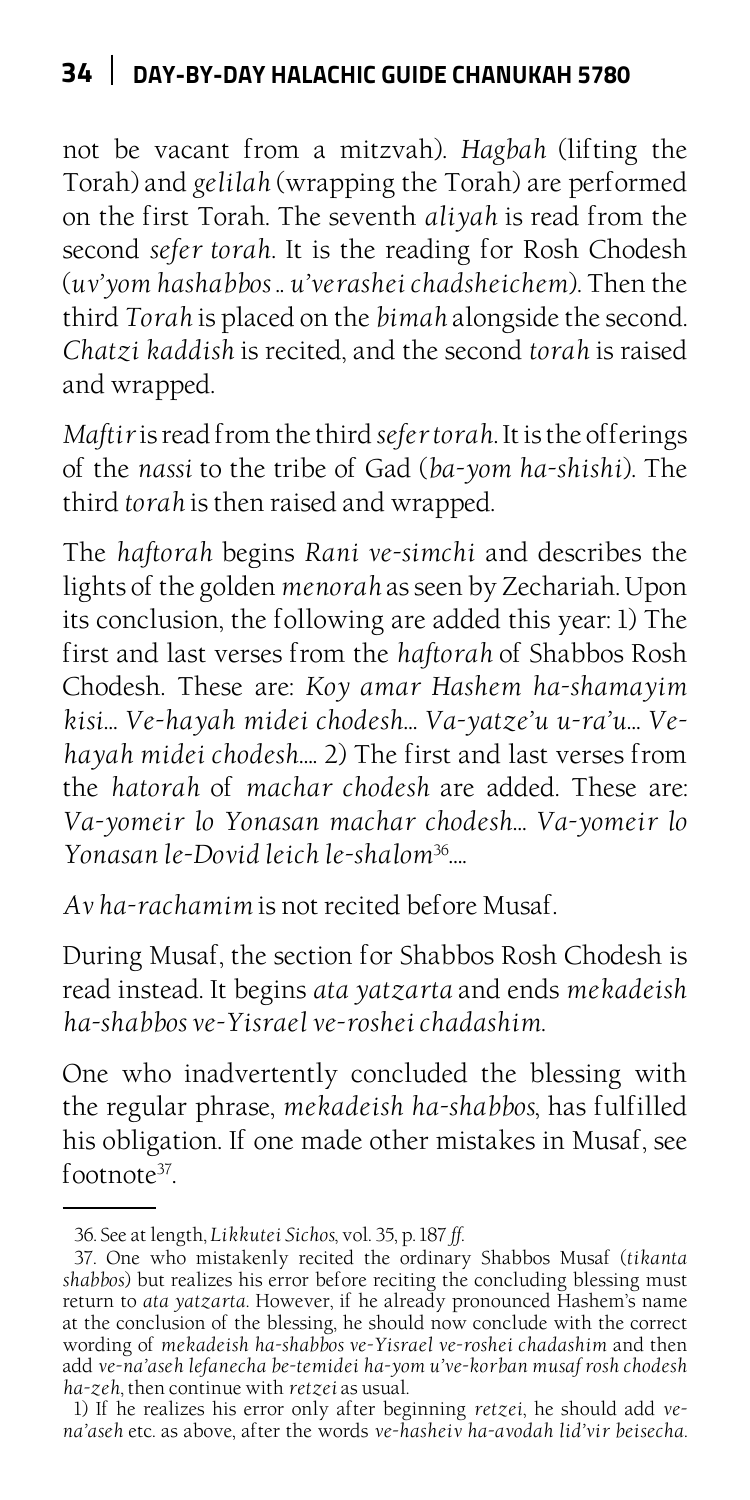*V'al hanissim* is inserted into the Amidah of Musaf.

**Law of the Redemption:** We offer the following *korban musaf* in the Beis Hamikdash in honor of Rosh Chodesh: two bulls, one ram, seven lambs as burntofferings, and one goat for a sin-offering.

"It is an ancient custom, on each Rosh Chodesh, to study one verse of the chapter of Tehillim that corresponds with the current years of a person's life. The verse should be studied with the commentary of Rashi, and additional commentaries may be added as well. If the current chapter contains less than twelve verses, or in a leap year, when there are more than twelve months, verses that have been studied on a previous Rosh Chodesh should be studied a second time. Similarly, if the current chapter contains many verses, then two or three verses should be studied at once on each Rosh Chodesh of the year."

*Tzidkascha* is not recited during Minchah.

As mentioned earlier, we may not eat a meal before lighting the *menorah* once the time has arrived for doing so. If someone began eating earlier, when it was permissible (they washed hands for bread before sunset), they are not required to end the Shabbos meal in order to light the *menorah* (especially since the *menorah*  lighting is *mid'rabanan*). Nevertheless, it would be prudent to plan ahead to avoid delaying this *mitzvah*, especially when attending a *farbrengen* which often involves drinking alcoholic beverages. Nonetheless, the common custom in Chassidic communities is to

The same applies if he realizes his error after completing *retzei* but before reciting *modim*.

<sup>2)</sup> If he already began *modim*, he must return to *ata yatzarta*. This applies even if he had included *ya'aleh ve-yavo* for Rosh Chodesh in his mistaken prayers.

<sup>3)</sup> If he realizes his error after pronouncing Hashem's name in either the blessing *ha-tov shim'chah* or *ha-mevareich es amo Yisrael* – he should recite the two words *lam'deini chukecha* before returning to *ata yatzarta*.

<sup>4)</sup> If he realizes only after reciting the second *yiyu le-ratzon*, he must repeat the entire *amidah*. (See references in the Hebrew section).

One who concluded the *amidah* but is uncertain as to whether he recited *ata yatzarta* instead of the ordinary Shabbos Musaf must repeat the entire Musaf correctly.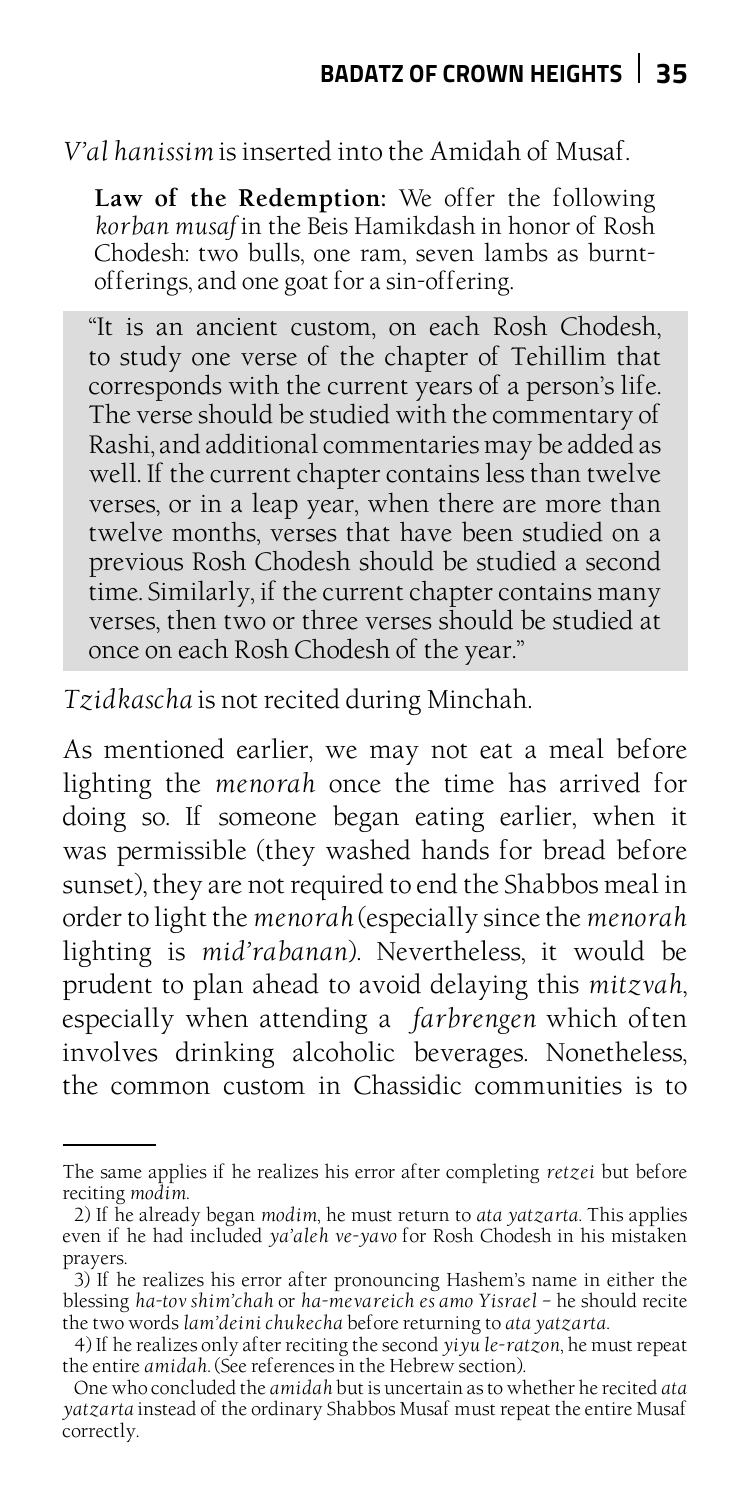follow their standard practice of extending the *se'udah shlishis* beyond the official conclusion of Shabbos, as is done usually. In fact, this exact scenario occurred at the Rebbe's *farbrengen*. 38

## **Motzoei Shabbos, Eve of Teves 1 Seventh Night of Chanukah, Rosh Chodesh Teves**

Shabbos ends at **5:22** pm.

Recite *Ata chonantanu, Ya'aleh veyavo* and *V'al Hanisim* in Maariv*. Vihi no'am* is recited as usual at the conclusion.

In shul, the menorah is lit before reciting *Aleinu*. It is followed by *Haneiros Halelu*, *Aleinu*, etc., and then *havdalah* by the *chazzan*. It is necessary to verify that the one kindling the shul menorah did not forget to recite *Ata chonantanu* in the Amidah. If he did, he must recite *Baruch ha-mavdil bein kodesh le-chol* before kindling the menorah.

Needless to say, the menorah is lit only at the conclusion of Shabbos (**5:22**pm). Hurry home from shul in order to avoid delaying the menorah lighting more than absolutely necessary.

At home, first recite *havdalah*, then light the menorah, and only then recite *Veyiten lecha*.

It seems that Chabad custom is to ensure that the *menorah*'s lights remain burning for at least 50 minutes on *motzoei Shabbos* as well, even though they are lit after nightfall.

There are some people here who are careful to avoid dealing with money on *motzoei Shabbos.*39 In a *yechidus* 

<sup>38.</sup> Shabbos Chanukah, Parashas Miketz 5744

<sup>39.</sup> see *Sichas Ohr L'yud Gimmel Nissan* 5743 (and numerous other *sichos*).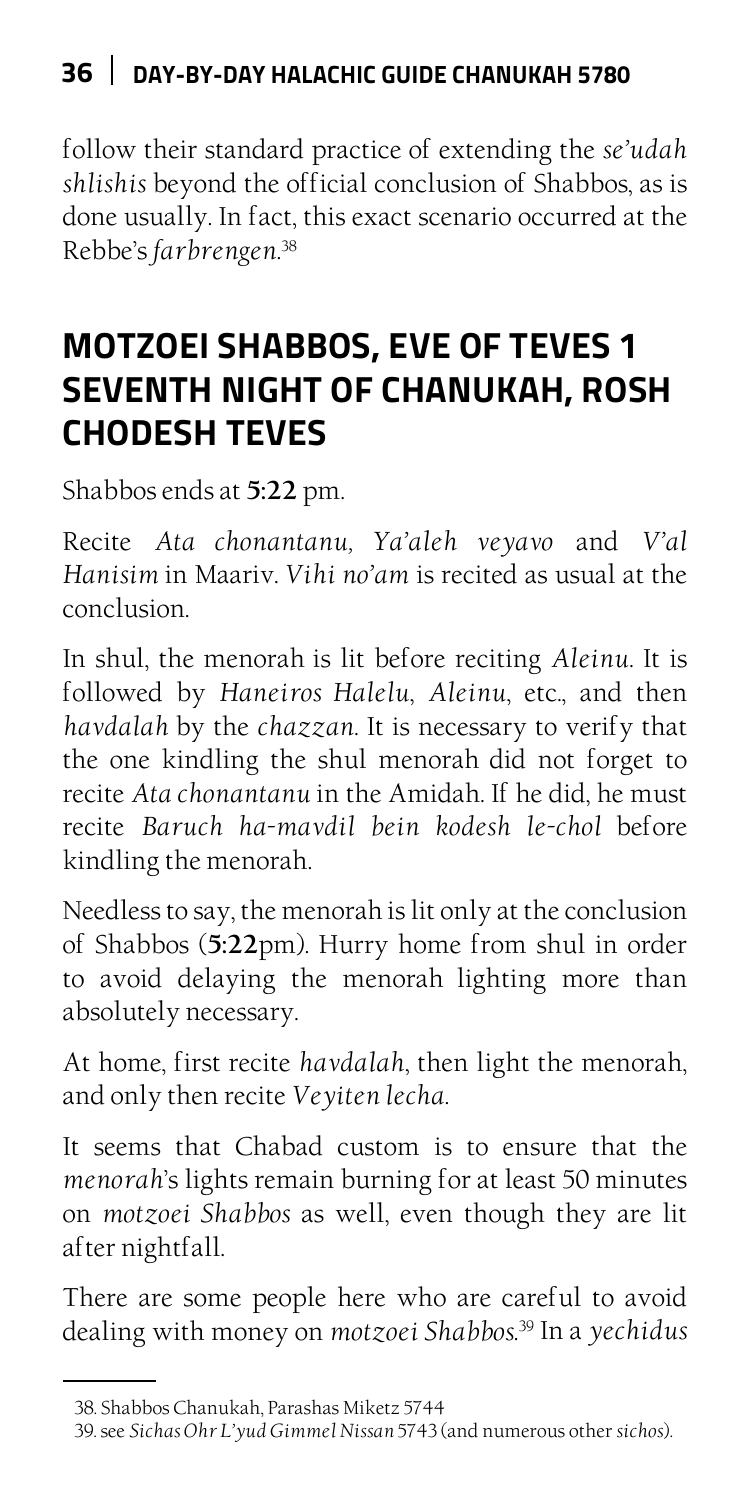*kelalis*, the Rebbe explains that this concern should not apply to Chanukah *gelt* because it is associated with a mitzvah and is used as a tool to advance children's education. The Rebbe noted that the it could be discussed on *motzoei Shabbos* that money be spent only the following morning.<sup>40</sup> The following year (5749), the Rebbe took an alternative approach and concluded that it is appropriate to refrain from actually giving the *gelt*  on *motzoei Shabbos*. 41

# **Sunday, Teves 1, Seventh Day of Chanukah, Rosh Chodesh Teves**

*Ya'aleh veyavo* and *V'al hanissim* are inserted into the Amidah. If you forgot to recite *ya'aleh veyavo*, see yesterday's entry for the Amidah on Shabbos morning.

The complete Hallel is followed by *V'avraham zaken, kaddish tiskabel*, *shir shel yom* (*rishon ba-Shabbos*), *Hoshi'einu, Barchi nafshi*, and *kaddish yasom*.

Two *sifrei Torah* are read during Shacharis. The first is used for the Rosh Chodesh reading and requires three *aliyos*. (Kohen until *revi'is ha-hin*, Levi until *ve-niska*, and Yisrael—*Uv'roshei chadsheichem* until *ve-nisko*.) The second Torah is then placed on the *bimah* beside the first.

After *hagbah* on the first Torah, one *aliyah* is read from the second Torah, from *Parashas Naso* (*Ba-yom ha-shvi'i*  etc., but no further).

The Torah reading is followed by *chatzi kaddish*, *Ashrei*, *Uva le-tziyon*, *Yehalelu, tefillin d'Rabbeinu Tam, chatzi kaddish*, and Musaf (*V'al hanissim*).

On Rosh Chodesh, it is customary not to cut hair, as per the *tzavaah* of Rabbi Yehudah Hachasid. (Note that the

<sup>40.</sup> Kislev 24, 5748

<sup>41.</sup> S*ichah* on the eve of 23 Kislev, 5749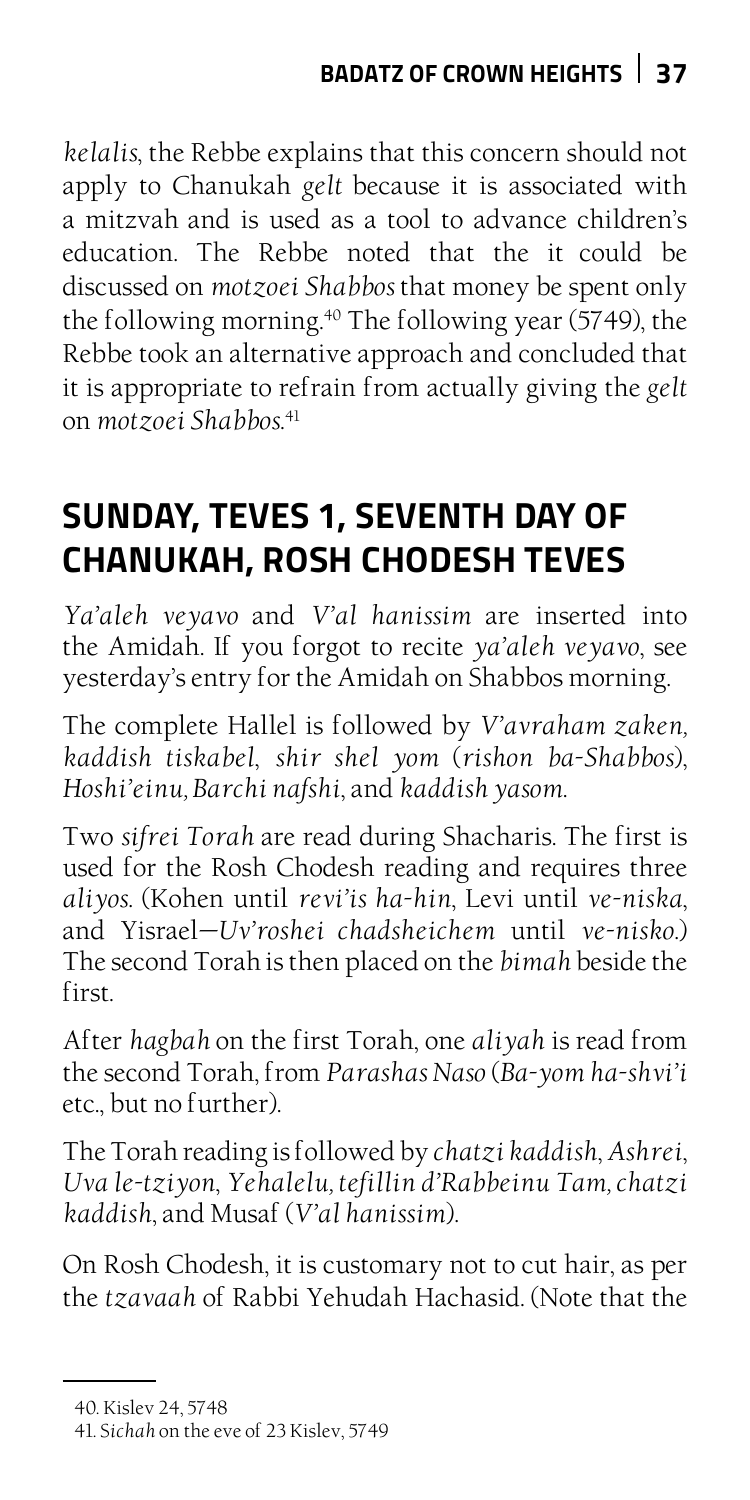*tzavaah* mentions not cutting nails too. This requires further elaboration.)

**Law of the Redemption:** Specific families merited to donate wood annually for use on the altar, as described in *Ta'anis* 4:5. On the first of Teves, the family of Parosh donated wood. They actually had an earlier date in the year as well, on the fifth of Menachem-Av.42

## **Sunday Night, Eve of Teves 2 Eighth Night of Chanukah, "Zos Chanukah"**

In *Sichos Kodesh*, the Rebbe urges each person to utilize the remaining hours of the eve of *Zos Chanukah* for *mivtza Chanukah*. See more details below in entries for the day of *Zos Chanukah*.

Oil and wicks that remain in the menorah after the conclusion of Chanukah should be burned, since they had been designated for a mitzvah.

Oil that remains in its container and has not been poured into the menorah may be used in any manner—it has not acquired sanctity at all.

# **Monday, Teves 2, Eighth Day of Chanukah, "Zos Chanukah"**

For today's Torah reading, the Kohen's *aliyah* is from *Ba-yom ha-shemini* until *melei'ah ketores*. Levi is from *Par echad* until *ben pedatzhur*. Yisrael is from *Ba-yom ha-tshi'i* until *kein asa es ha-menorah*.

In *Sichos Kodesh*, the Rebbe instructs each person to use this special day—when all eight flames of the menorah shine forth—to bring *mivtza Chanukah* 

<sup>42.</sup> See *Tosefos Yom Tov* to the Mishnah, and *Likkutei Sichos,* vol. 4, p. 1105, fn. 9. However, note Rashi's comment in *Eiruvin* 41a, s.v., *mib'nei sanav*, which implies that the donation was arranged through lottery.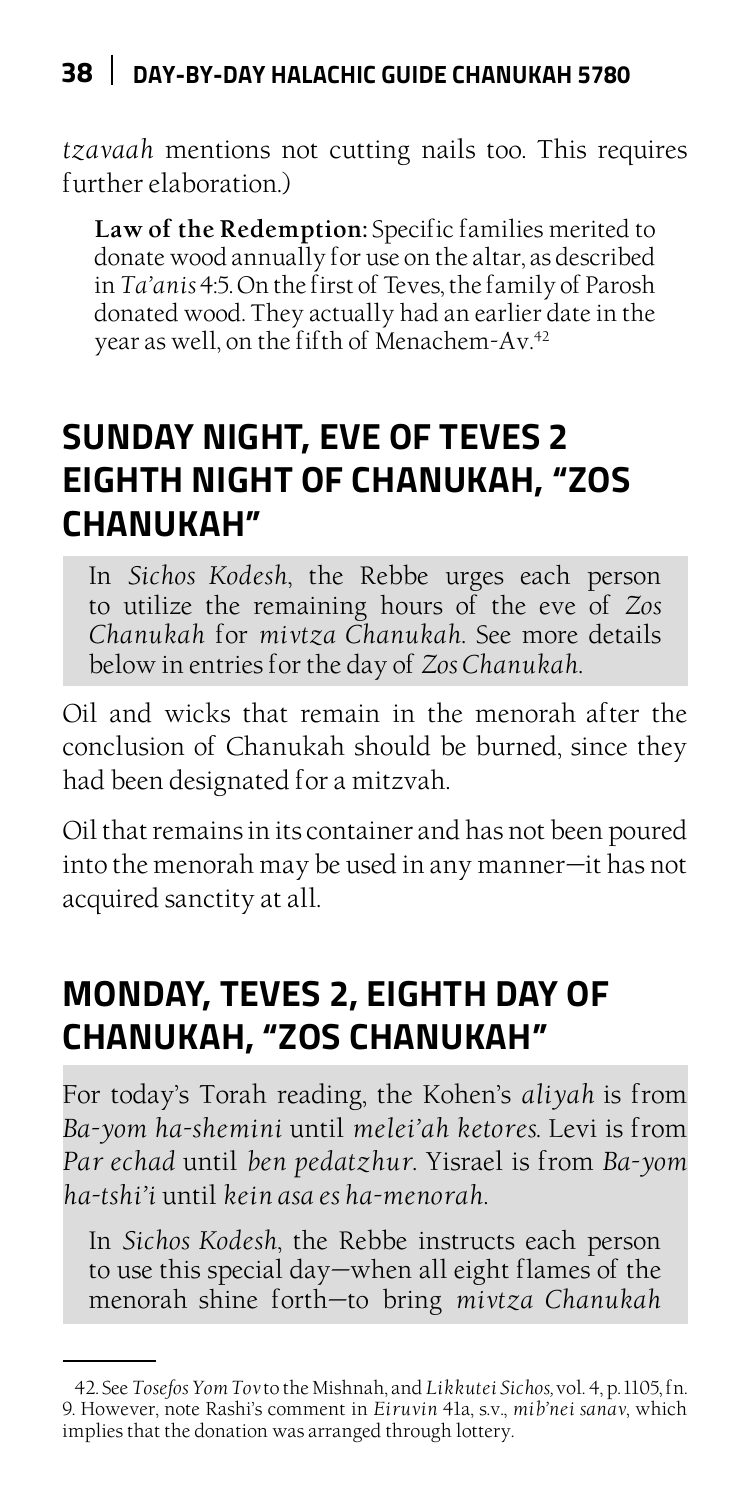to its climax. The Rebbe urges whoever has not yet observed the custom of giving Chanukah *gelt* to "grab the opportunity" now, in the final hours and minutes of Chanukah. Failing that, he should make it up on the night following Chanukah, or in the coming days—the sooner the better. Even those who have already given *gelt* should use the final day of Chanukah to give even more, because there is basis to question whether they have indeed given enough, especially in light of the great *chassidishe nachas*  that they receive from their sons and daughters—the *nachas* that they will receive in the future through increasing their Jewish education from this point onwards.

The Rebbe also instructed that on this final day of Chanukah, we should take stock of our entire Chanukah in a manner that will continue to positively influence our service throughout the year, in actuality. Resolve to advance in all matters of Torah and mitzvos. The ideal way to launch this process is with a *farbrengen*.

The Rebbe once instructed that the Alter Rebbe's *ma'amor* that explains the greatness of Zos Chanukah be studied today.<sup>43</sup> The main point, the Rebbe explained, is to live with this *ma'amor*.

On Zos Chanukah 5713, the Rebbe said, "It is stated in the books of the Chassidim of Poland (and although it most likely appears somewhere in Chabad Chassidus, I have not yet located such a teaching) that the eighth day of Chanukah—"Zos Chanukah" $$ is a day of special blessing for resolving fertility  $i$ ssues." $44$ 

On Zos Chanukah 5734, the Rebbe said: "The [Frierdiker] Rebbe explained in *Sichas Yud-Tes Kislev*  5704, that the concepts of *erev* Rosh Hashanah, the days of *selichos*, the month of Elul, and so on, are also present regarding the Rosh Hashanah of Chassidus, Yud-Tes Kislev. It is also understood that after the *kesivah* (inscribing) that occurs on Yud-Tes Kislev,

<sup>43.</sup> see *Likkutei Torah*, *Derushim LeShemini Atzeres*

<sup>44.</sup> For further explanation, see the original *sichah.*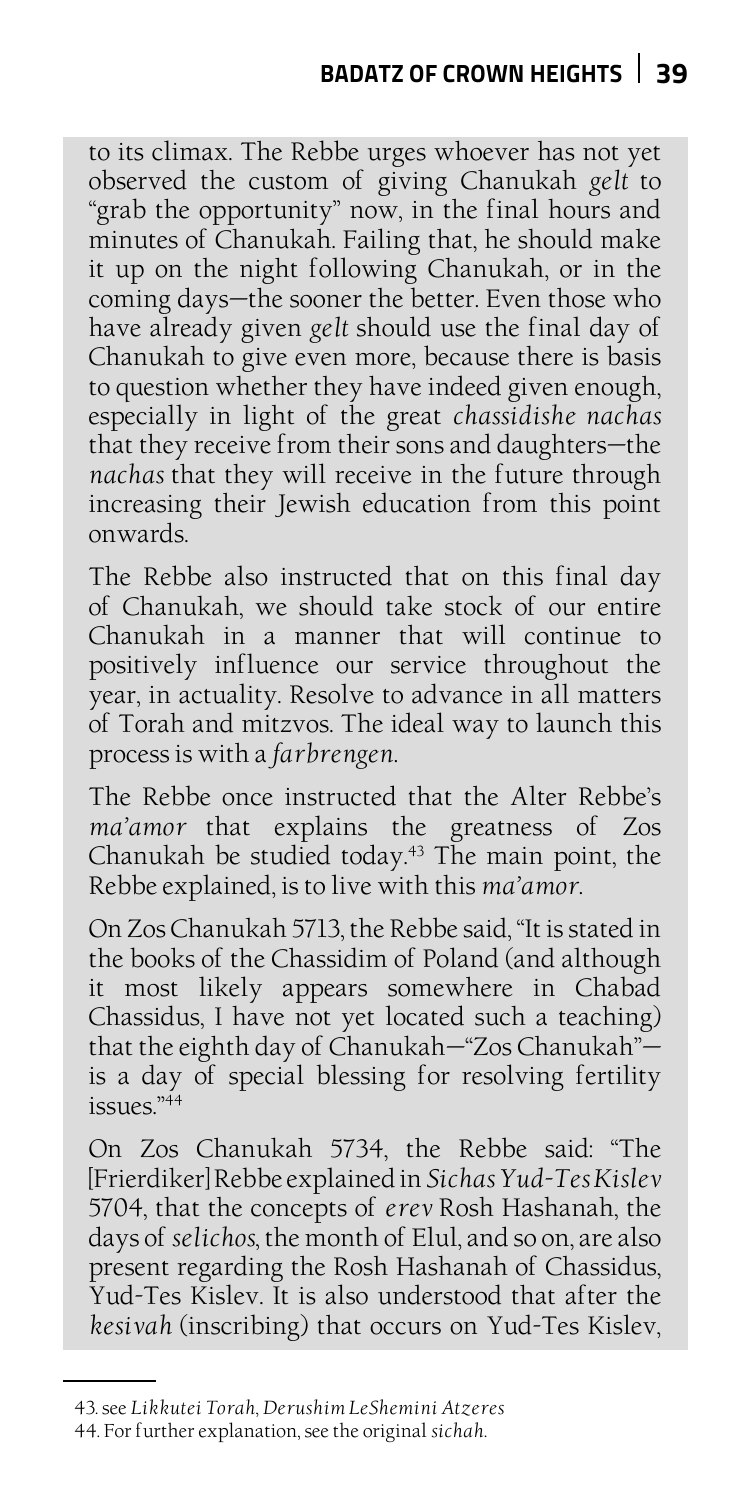there follows the concept of *chasimah* (sealing), similar to the *chasimah* of Yom Kippur that comes as a result of the *kesivah* of Rosh Hashanah.

The Rebbe explains further that this *chasimah* [that follows Yud-Tes Kislev] occurs during Chanukah, which is why the Alter Rebbe returned home after his liberation during Chanukah.

He also mentions that this teaching runs parallel to a teaching recorded in *Poilishe sefarim* (works of other Chassidic streams) that Chanukah marks the *gmar chasimah* (final sealing) of the judgments [of Tishrei]. The Rebbe explained that he quotes the works of *Poilishe sefarim* because in this case, the teaching concurs with the teachings of Chabad Chassidus."45

See also *Igros Kodesh*: "It was a common teaching in Poland that … the *gmar chasimah* occurs in the month of Kislev, during Chanukah."46

## **Tuesday, Teves 3**

Today's portion of Chumash in Chitas study ends with the verse, "*And they told him all of Yosef's words … and the spirit of their father Yaakov was revived*" 47 as per  $Chabad$  custom $48$ .

**Law of the Redemption:** Some authorities, such as *Minchas Chinuch,*49 are of the opinion that in the era of Redemption, when the Jewish people will return to establishing their calendar according to human sightings of new moons, Chanukah will then be observed by distant Jewish communities as a nine-day festival, due to unavailability of real-time updates of

<sup>45.</sup> This portion of *Sichas Yud-Tes Kislev* 5734 can be heard in the digital recording of the *farbrengen*, although it does not appear in the printed version of that address.

<sup>46.</sup> vol. 14, p. 112. See also *Likkutei Torah*, *Derushim LeShemini Atzeres* (p. 88b), explained in *BaYom HaShemini* 5746 (in particular, see fn. 33), to the effect that the eighth day of Chanukah is like Shemini Atzeres (the eighth day of Sukkos). See also *Sichas Zos Chanukah* 5738.

<sup>47. 45:27</sup>

<sup>48.</sup> See entry for Shabbos Parshas Vayigash

<sup>49.</sup> *Mitzvah* 301:6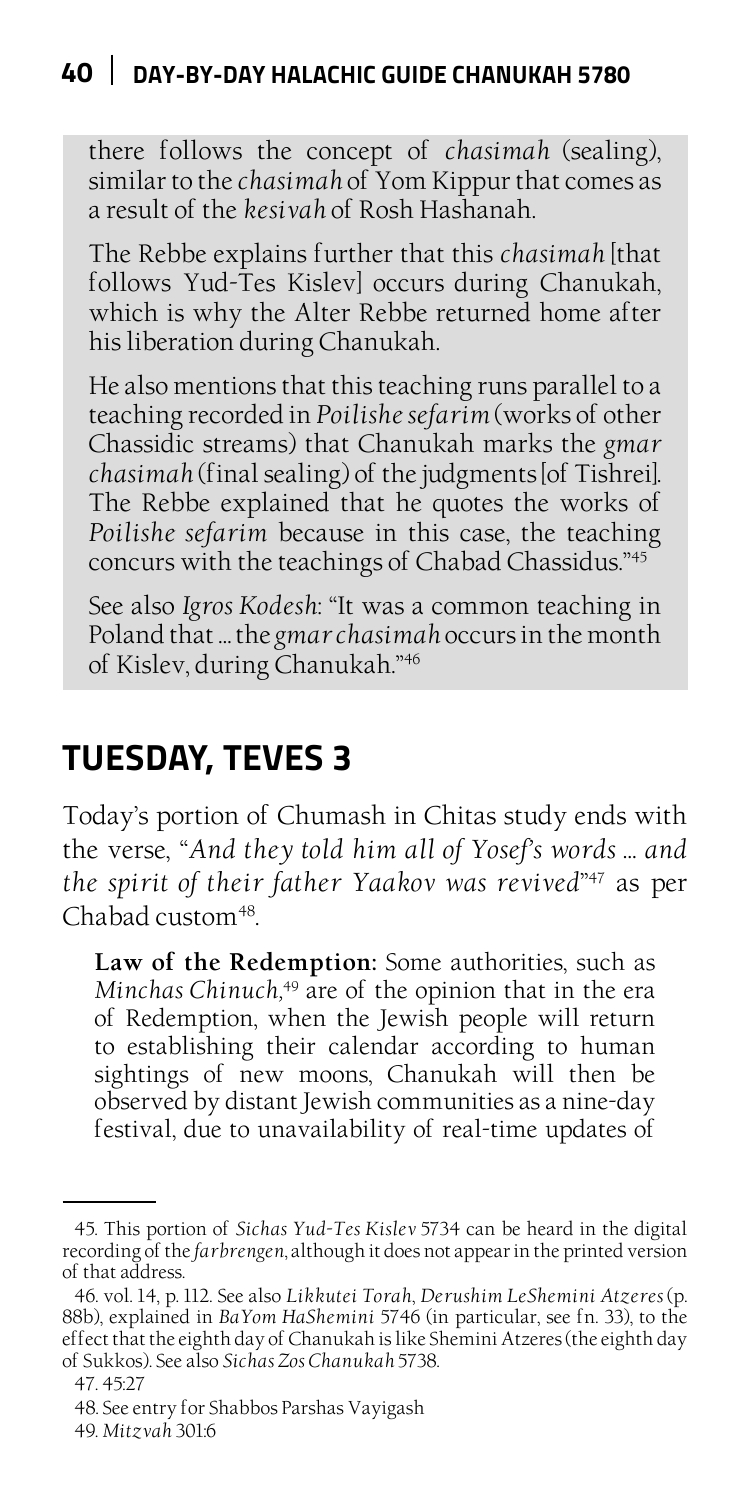the calendar decisions made by the *beis din* in Eretz Yisrael.

In *Sichas Zos Chanukah* 5738, the Rebbe states that even a suggested approach found within Torah sources remains an integral part of the Torah. Since there is some debate over a future nine-day Chanukah, we should continue to apply the themes of *Zos Chanukah*  on the following day. The Rebbe even compares the day after *Zos Chanukah* to Simchas Torah that follows the eight days of Sukkos and was established due to the inability of ancient Diaspora communities to obtain real-time updates from the *beis din* in Eretz Yisrael.50

Nevertheless, the Rebbe clarifies in *Sichas Simchas Torah* 5749, that in the era of Redemption, uncertainties regarding the true calendar dates will simply not exist. The *beis din* of the future will be able to instantly communicate their decisions to every location, regardless of geographic distance. It is only those festivals that in ancient times were allotted an extra day in the Diaspora due to the delay in long distance communications, and that have been observed as twoday festivals by millennia of Jews, that may possibly continue to be observed as two-day festivals even in the era of Redemption.

**Law of the Redemption:** Once Chanukah has ended, *bikurim* (First Fruit) may no longer be brought to the Beis Hamikdash. Fruit that ripens after Chanukah are considered as belonging to the following year, insofar as the laws of *bikurim* are concerned, and they must be kept until after Shavuos. This is because the Torah specifies that *bikurim* must be "*that which you bring from your land*," meaning that *bikurim* may be brought only as long as the same species are still found growing across the Land of Israel – "when they are still available for the beast of the field." After Chanukah, however, fruit is no longer found growing in the fields and orchards.

This raises the question of the *bikurim* season in the future era,<sup>51</sup> when fruit will indeed be found growing in the field even after Chanukah. For "trees will bring

<sup>50.</sup> See also *Sichas Purim* 5719 regarding the theory of a nine-day Chanukah. 51. see Yechezkel 44:30, and a similar theme in 20:40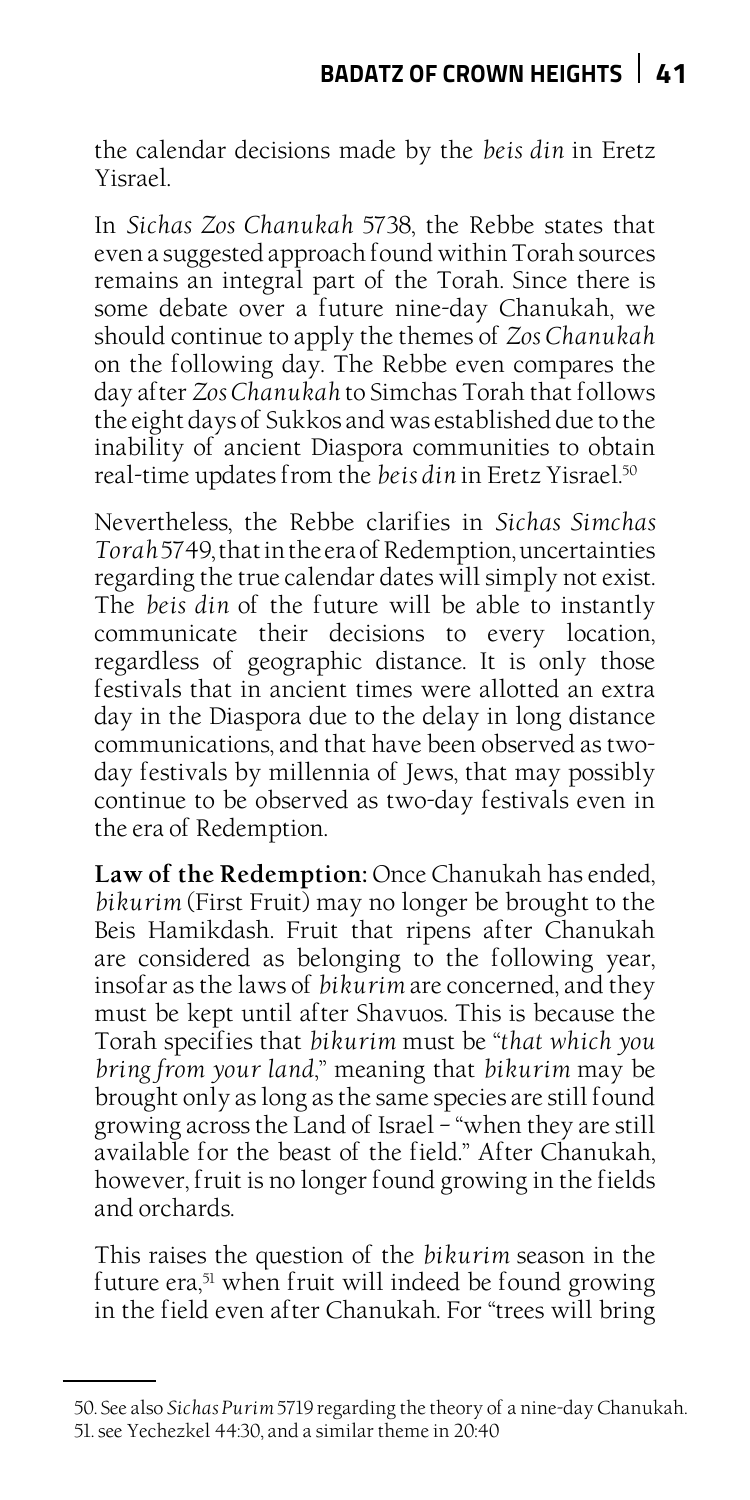forth fruit every day,"52 and "*the ploughman will encounter the reaper*" due to the instant and constant growth of produce.53

There is also room to debate the obligation of *bikurim*  regarding fruit that grows miraculously.

## **Wednesday, Teves 4**

Regarding the beginning of the secular year, see the yechidus to Mr. Peter Kalms in Guidance from the Rebbe.

## **Thursday, Teves 5, Didan Notzach!**

"*Behold, it came to pass in the twelfth year, in the tenth [month], on the fifth [day] of the month of our exile, that the fugitive from Yerushalayim came to me, saying, 'The city was struck!'*" 54 Rashbi considered this day on which the news of the tragedy arrived as if it were the day of the event itself.<sup>55</sup>

*Shalsheless HaYachas*56 states: "In the year 5747 … on the fifth of Teves, we experienced a *didan natzach* (complete victory) that was revealed for all the nations to see through a federal court ruling regarding [ownership of] the books and manuscripts of our Rebbeim that are housed in the Lubavitch Library."

Today's entry in *Luach Colel Chabad* reads: "The date of *Didan Natzach*. In 5747 (1987), the Federal Court vindicated the claim lodged by *Agudas Chassidei Chabad* with regard to the Previous Rebbe's library. The Rebbe declared the date to be an auspicious day for all generations to come. The Rebbe also called on us to add

<sup>52.</sup> *Shabbos* 30b

<sup>53.</sup> *Amos* 9:14. See *Toras Kohanim, Bechukosai* 26:4*.* See *Sefer HaSichos* 5741, vol. 2 (p. 743, fn. 70 and p. 809, fn. 131)

<sup>54.</sup> Yechezkel 33:21

<sup>55.</sup> *Rosh Hashanah* 18a. See *Turei Aven* there. The Rebbe explains all this in footnotes to *Likkutei Sichos,* vol. 15, p. 555.

<sup>56.</sup> included in the introduction to *HaYom Yom*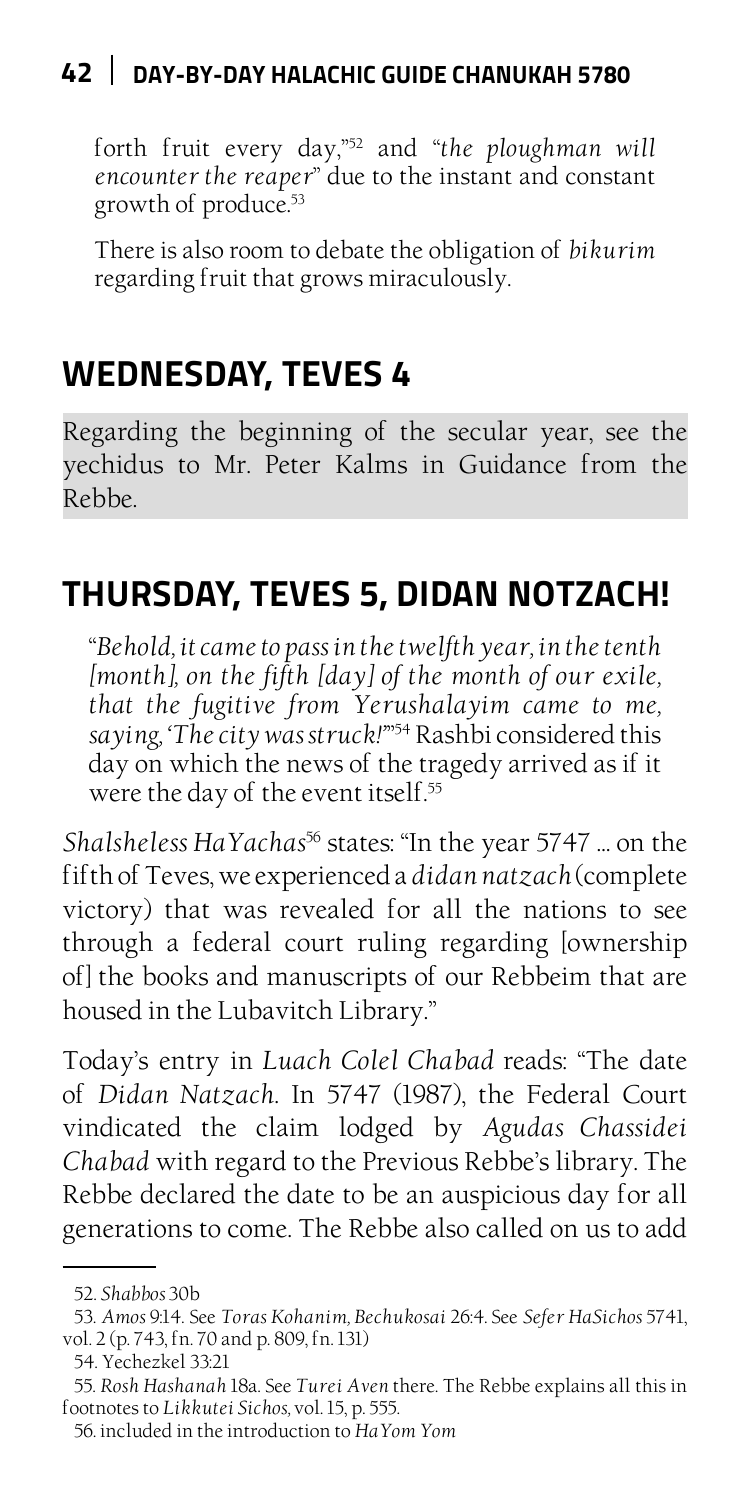to and expand the library of *Agudas Chassidei Chabad-Lubavitch*."

"During these days," the Rebbe stated, "We must add greater vigor to our Torah study. For the true victory of the books is the increased Torah study that results especially public Torah classes, in the spirit of the Mishnah's statement regarding ten who sit and occupy themselves with Torah.

"Our study must lead to action: In *nigleh*, we must study the laws that are necessary for practical application (these are found in Rambam and similar works). In the inner dimension of Torah, we must study *chassidus* that allows us to observe the *mitzvos* with complete love and awe of Hashem.

"The individual home of each and every Jew must also house the fundamental books of *yiddishkeit* (in addition to a *chitas*), and especially books that record the practical laws relevant to daily life, so that everyone can determine what they must do."

In the year 5749, the Rebbe marked Hei Teves by distributing an additional dollar to all who approached him as his participation in their acquiring new *sefarim* or in the repair of their worn *sefarim*.

The Rebbe repeatedly encouraged booksellers to offer special discounts on all sacred literature to make it feasible for everyone to buy *sefarim*.

For the Rebbe's *sichos* regarding *Hei Teves* that occurs in a year with an identical calendar sequence to the present, see *Shabbos Vayigash* 5752 (published in *Sefer Hasichos*).

# **Friday, Teves 6**

Today we recite *shnayim mikra ve'echad targum* for Parashas Vayigash.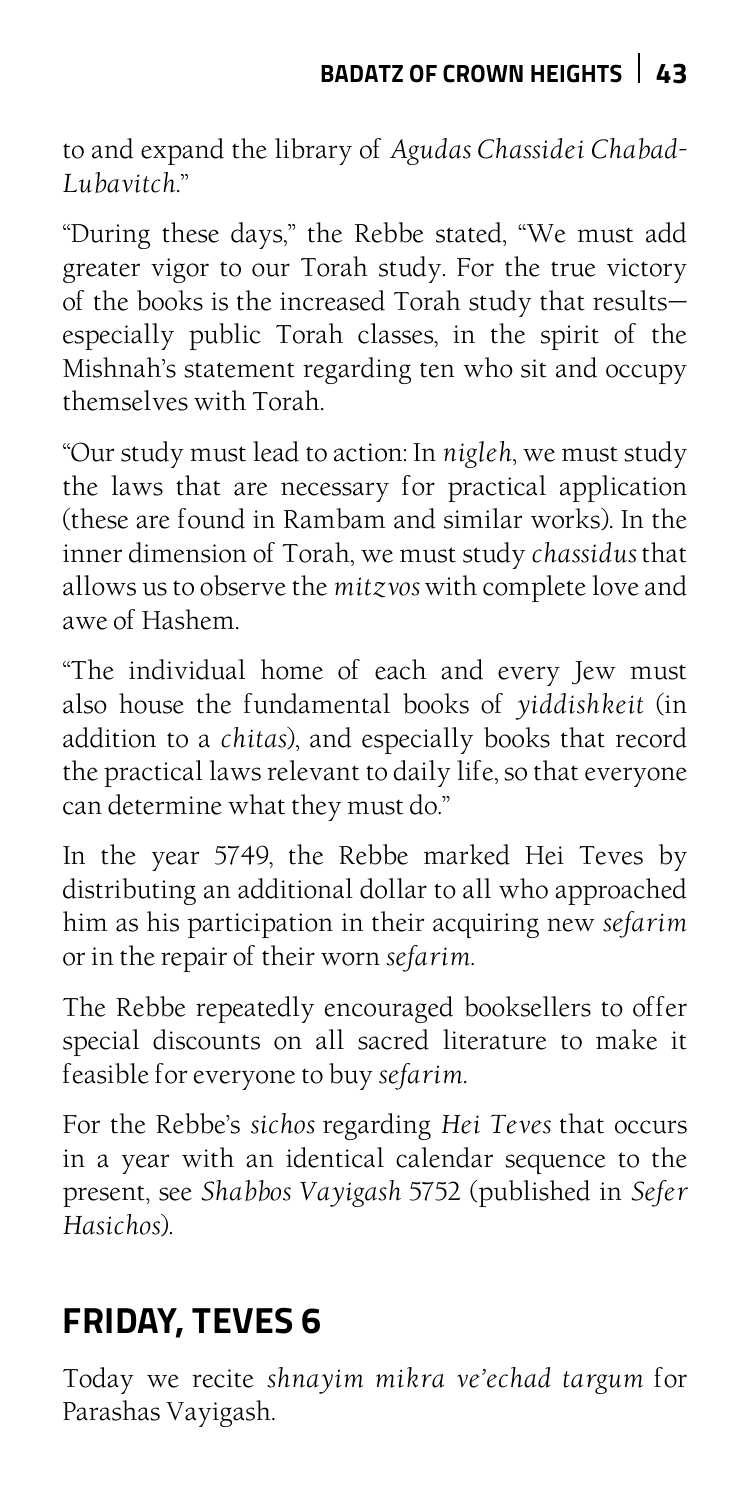One is obligated to check his pockets on *erev* Shabbos before the onset of Shabbos. This is especially important if he wore the same Shabbos / Yom Tov clothing this week in honor of *Hey Teves*.

# **Shabbos Parashas Vayigash, Teves 7**

The Rebbe states that "according to Jewish custom (which becomes part of the Torah), the third Torah portion ends with the verse '*And they told him all of Yosef's words … and the spirit of their father Yaakov was revived'.*57 (According to alternative custom, this is the end of the fourth portion.)<sup>58"</sup> The significance of this is explained there at length, and this is indeed the practice in 770.

According to Ashkenazi custom, the *chazzan* does not announce an approaching fast during the preceding Shabbos. May the approaching fast be transformed into a Yom Tov!

# **Motzoei Shabbos, Eve of Teves 8**

*V'sein tal u'matar li'verachah:* The following is a general principle in Halachah: For thirty days after a seasonal change in a prayer, if we are in doubt whether we said the correct version, we must assume that we said the previous, incorrect one. However, after thirty days have elapsed (this year, beginning from tonight by Maariv), we can assume that we have grown accustomed to reciting the new version (of *v'sein tal u'matar*) and that we did so in this instance as well.<sup>59</sup>

<sup>57. 45:27</sup>

<sup>58.</sup> *Likkutei Sichos,* vol. 30, p. 224

<sup>59.</sup> See at length in the letter from the Secretariat of the Badatz, dated Friday Parashas Vayechi 5775, which appeared then in the Badatz bulletin board in 770.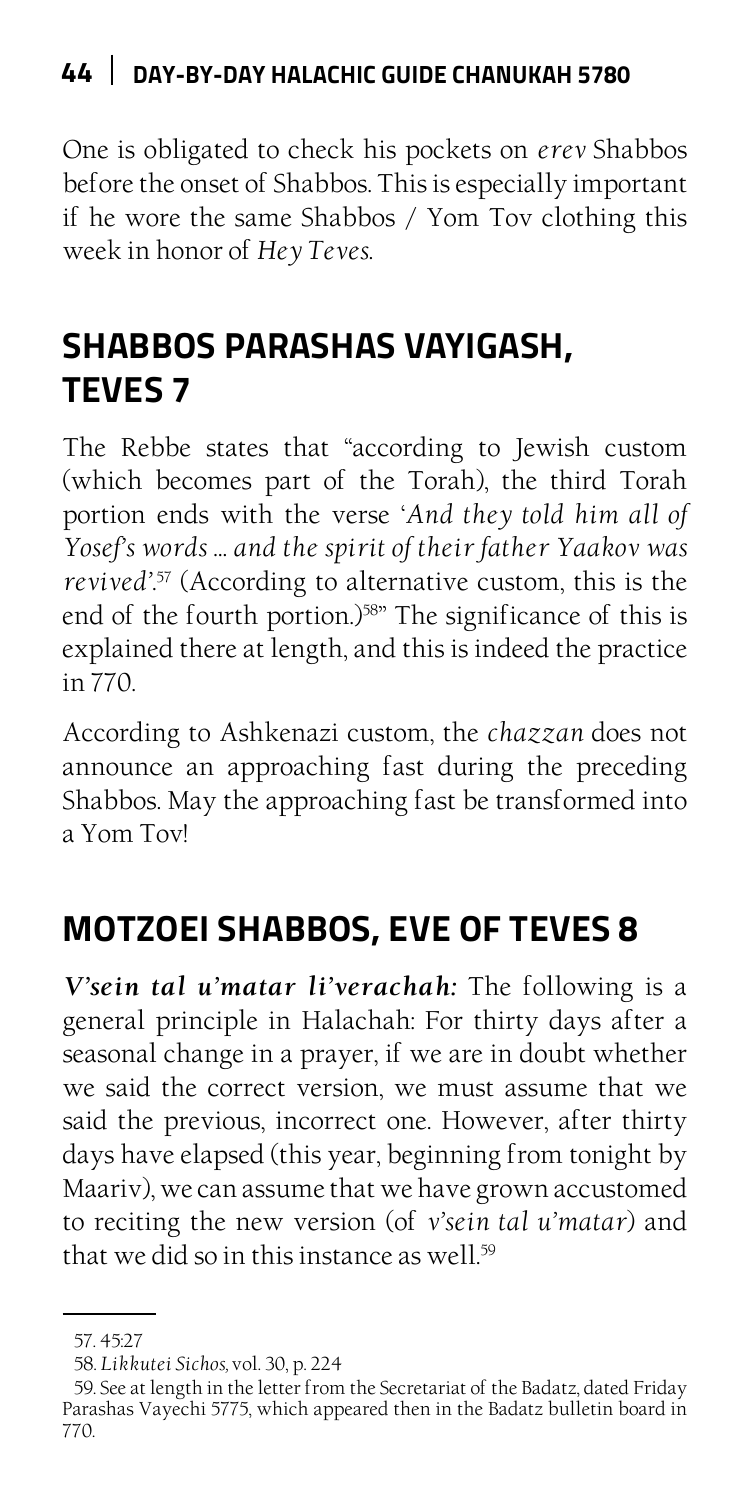Kiddush Levanah is recited tonight, following Maariv. Kiddush levanah should be recited while dressed in fine, respectable clothing. According to Kabbalah, it should not be recited until seven days have passed from the molad (birth of the new moon).<sup>60</sup>

On the eighth of Teves, the Torah was first translated into Greek by order of King Ptolmey. This caused "three days of darkness to descend upon the world."61 That day was "as difficult for the Jews as the day on which the Golden Calf was made."62 The Rebbe explains this concept in *Likkutei Sichos* and *Sefer HaSichos* 5752.63

On this day in 5573 (1812), the Alter Rebbe reached the village of Pienna, after fleeing Liadi to escape Napoleon's advance into Russia. (The Alter Rebbe passed away in Pienna soon after on Chof-Daled Teves.)

Today is the *yahrtzeit* of Rebbetzin Chaya Mushka, the wife of the Tzemach Tzedek. She passed away in the year 5621 (1860) and is buried in the town of Lubavitch.

## **Monday, Teves 9**

Chazal state that the ninth of Teves is one of the dates on which calamities befell our ancestors and it is appropriate to spend the day fasting. They also note, however, that there is no record of what these calamities were.64 It has since been explained that Ezra *HaSofer* died on this date. The commentators to *Megillas Taanis* describe additional events. The Rebbe's explanation appears in *Sefer HaSichos* 5749.65

<sup>60.</sup> See *Sefer HaSichos* 5752, vol. 1, p. 68. Regarding the precise calculation of these seven days, see references that appear in the Rebbe Rashab's notes to *Siddur Torah Ohr*, and references that appear in the Rebbe's notes to *Sha'ar HaKollel*. Also see *Sichas Vav Adar Rishon* 5746.

<sup>61.</sup> *Megillas Ta'anis*, quoted in *Shulchan Aruch*

<sup>62.</sup> *Maseches Sofrim*

<sup>63.</sup> Likkutei Sichos, beginning of vol. 24; Sefer Hasichos 5752, Parashas Mikeitz

<sup>64.</sup> *Megillas Ta'anis*, quoted in *Shulchan Aruch*

<sup>65.</sup> *Vayigash*, Teves 9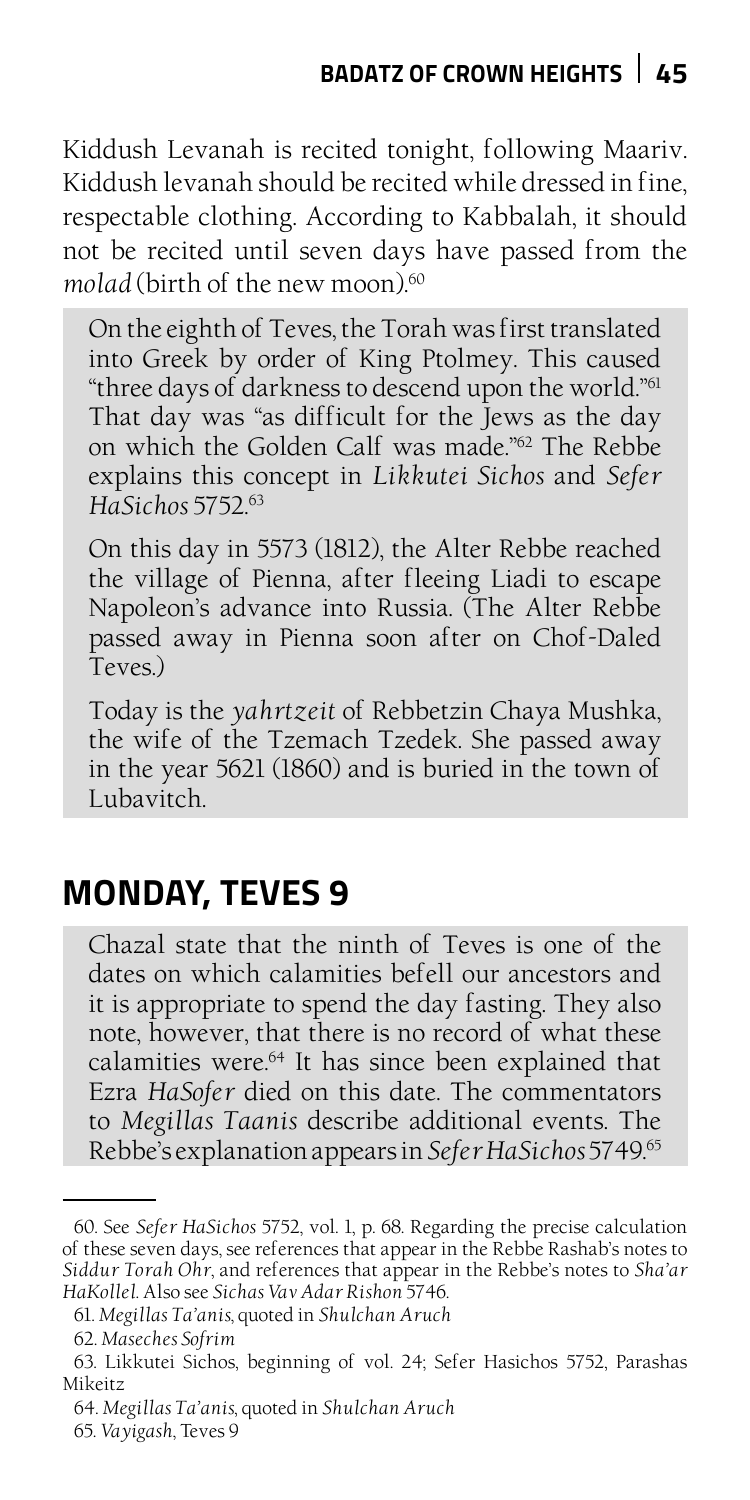## **Monday Night, Eve of Teves 10**

The Rebbe often mentions that the preparations for Yud Shevat begin thirty days in advance, from the tenth of Teves. Note that this year marks seventy years since the Rebbe's ascent to leadership.

On the eve of the tenth of Teves 5752, the Rebbe explains that although the tenth of Teves begins at night (as is the case with all Jewish dates), the actual fast only begins at dawn. The lack of fasting on the eve of the tenth of Teves symbolizes the power that is granted at that time to reverse the negative events that the fast day commemorates. It is an auspicious time for *teshuvah* that will bring the Redemption and a night of opportunity to forever nullify the fast before it begins. The Rebbe pointed out that the night stretches for a number of hours, which offers ample time for *teshuvah*.

As is the case with any fast that begins in the morning, we are permitted to eat throughout the night until dawn, provided that we had not gone to sleep in between. Dozing off temporarily is not considered going to sleep in this regard. One who stipulates before going to sleep that he intends to awaken before dawn and eat or drink may do so. If he regularly rises from his sleep to drink at night, he may do so tonight without stipulating before going to sleep.

## **Tuesday, Teves 10, Fast of Asarah B'Teves**

The fast commemorates the date on which the king of Babylon laid siege to Yerushalayim. All men (from the age of 13 years) and women (from the age of 12 years) should refrain from eating and drinking from daybreak until nightfall. Those who wish to wake up early and eat before daybreak should have in mind to do so before retiring the night before. Pregnant or nursing women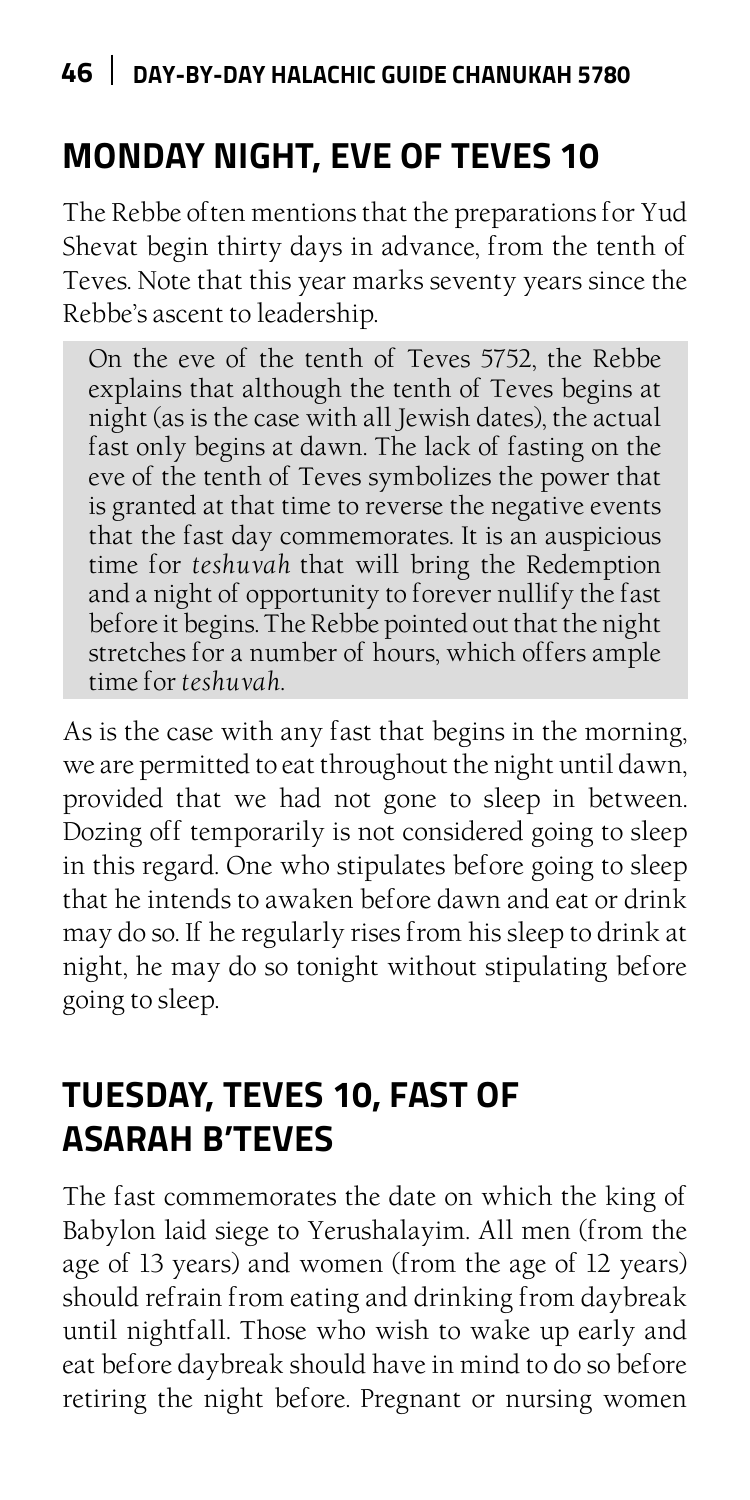who have difficulty fasting, or people feeling ill, are exempt. Consult a Rav if necessary.

Dawn and the start of the fast are at **5:52** am.

The Torah is read during Shacharis and Minchah, and the *Haftorah* is read during Minchah, as on every fast day.

**Law of the Redemption:** All of the fast days (except Yom Kippur) will be canceled in the era of Moshiach. In fact, they will become "*yomim tovim* and days of feasting and gladness." This is further discussed in *Likkutei Sichos*; the Rebbe draws particular relevance to the Fast of Teves.<sup>66</sup>

The Rebbe explains that the events marked by the Fast of Teves were the start and eventual cause of the calamities commemorated by the remaining fasts. Therefore, when the Fast of Teves is transformed into a *yom tov*, all other fast days are consequently transformed along with it into "*yomim tovim* and days of feasting and gladness."67

It is customary to increase in *tzedakah* on fast days. According to custom, a person should estimate the average cost of his daily meals and donate that amount to *tzedakah* on the eve of the fast.

In Shacharis and Minchah, the *chazzan* adds *Aneinu* in the Amidah, between the blessings of *go'eil Yisrael* and *Refa'einu*. If he omitted *aneinu,* see footnote.68

During Shacharis, Selichos are recited.

This is the order for Shacharis: Tachanun, Selichos. *Avinu malkeinu Ha'aruch*. *Va'anachnu lo nay'da*

<sup>66.</sup> Likkutei Sichos, vol. 15, p. 412. For the concept of holding a festive meal in the era of Redemption, see *Magen Avraham, Tisha b'Av*, 552:11 and *Sichas Beis d'Rosh Hashanah* 5752.

<sup>67.</sup> Likkutei Sichos, vol. 25, p. 449

<sup>68.</sup> If the *chazzan* omitted *Aneinu* and has not yet pronounced Hashem's name at the conclusion of *Refa'einu*, he should return to recite *Aneinu*. If he already pronounced Hashem's name, he should recite *Aneinu* in the blessing of *Shema koleinu* as each individual does when praying Minchah silently. In that case, he should conclude the blessing with the words: *ha-oneh ba-eis tzarah ve-shomei'a tefillah*. If he already passed *Shema koleinu*, he should recite *Aneinu* as a passage for itself after the blessing of *Sim shalom*.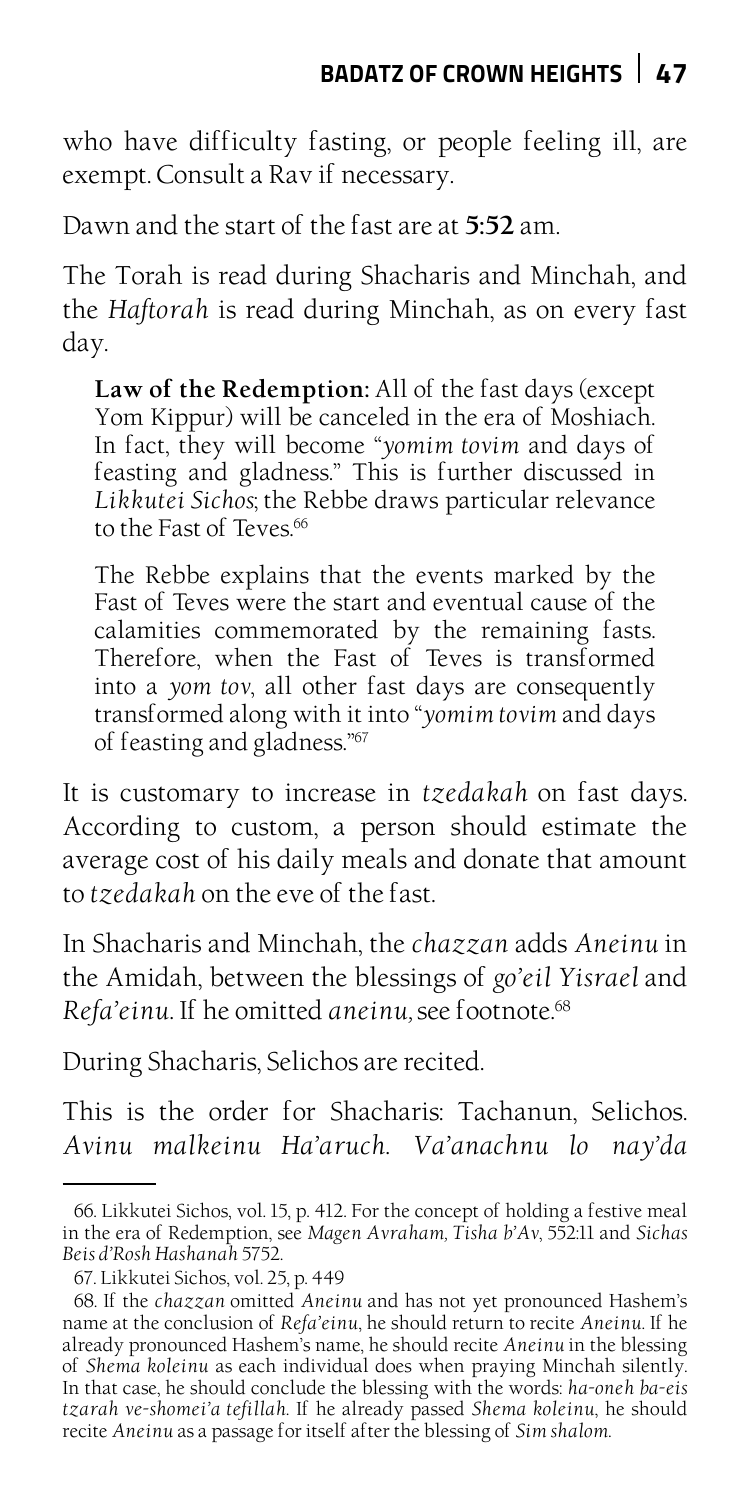followed by *chatzi kaddish*. Reading of the Torah. The *aliyos* are read from the section of *Va-yechal Moshe*.

This same reading is repeated for Minchah, with the addition of the *Haftorah* of *dirshu Hashem*.

During Minchah, each individual recites *Aneinu*  in *Shema koleinu*. If someone forgot to recite it, see footnote.69

The *chazzan* recites *birchas kohanim* in his repetition of the Amidah (as he usually does during Shacharis).

This is the order for Minchah: *Korbanos. Ashrei* followed by *chatzi kaddish.* The reading of the Torah (*Va-yechal*) and the *Haftorah*. *Yehalelu* followed by *chatzi kaddish*. Amidah with the addition of *aneinu*. Tachanun, *Avinu malkeinu Ha'aruch*. *Kaddish tiskabel*. *Aleinu* followed by *kaddish yasom* and then *Al tira* and *Ach tzadikim*. If an *avel* is present*,* he recites *mishnayos* followed by *kaddish d'rabbanan*.

After Minchah, it is customary to listen to *divrei kivushin*—a speech urging self-improvement and further advancement in the service of Hashem.

The fast ends at **5:15** pm.

## **Shabbos Parashas Vayechi, Teves 14, "Shabbos Chazak"**

During today's Torah reading, it is customary to rise for the reading of the final verse in the book of Bereishis, after which the entire congregation (men, women, and children) calls out loudly and joyfully—*chazak, chazak, venischazeik!* This shout symbolizes the strength of

<sup>69.</sup> If one forgot to recite *Aneinu* in the Amidah of Mincha, but remembered it before stepping back at the end of the Amidah, he should recite it after *Elokai netzor*. If he had already stepped back, he should not recite it at all.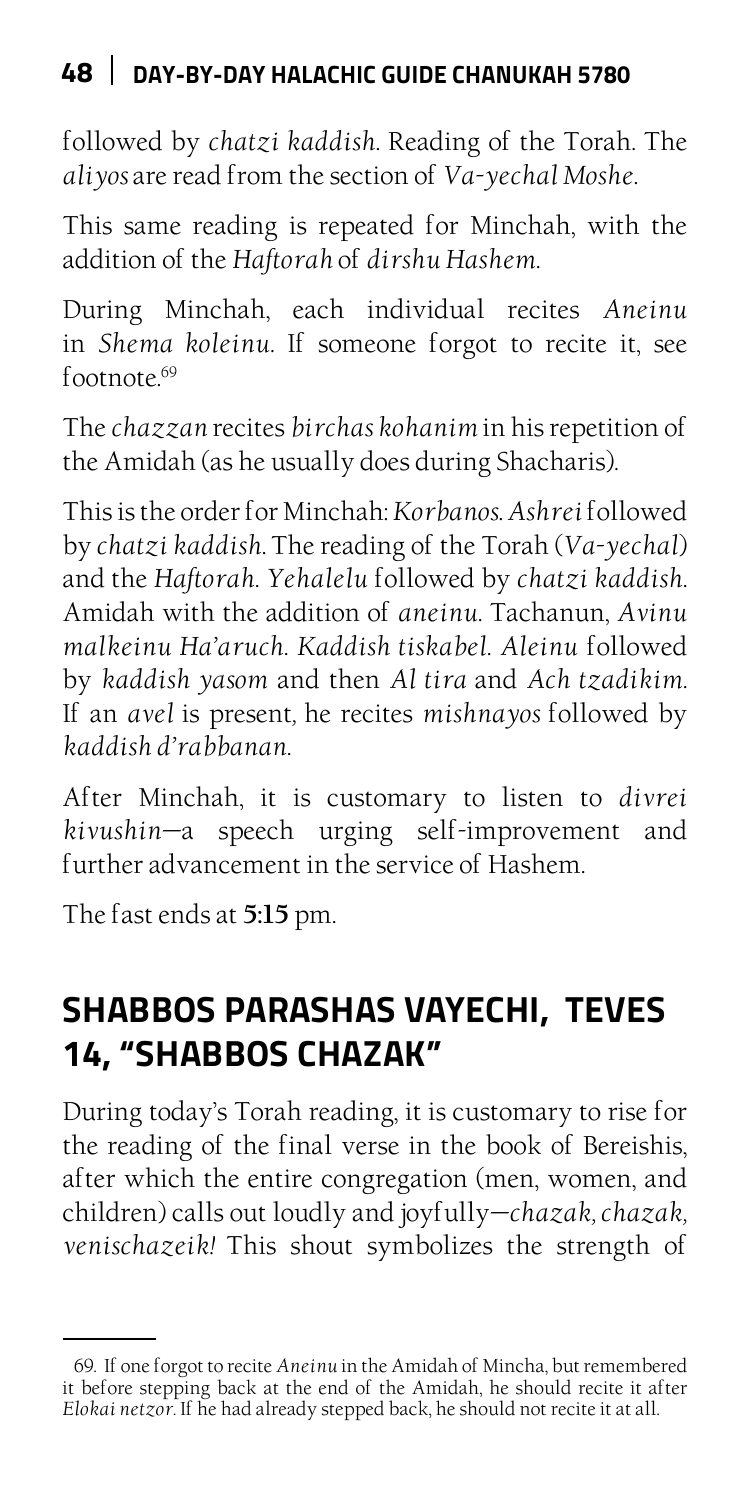the Jewish people in all matters of Torah—with the additional strength of a *chazakah*.

The one who is called to the Torah for the seventh *aliyah* should join the rest of the congregation in proclaiming *chazak*. This is not considered an interruption in the reading, because it is considered part of the final verse's reading process.

It is customary for the *gabbaim* to organize a special *farbrengen* on this Shabbos, beyond the ordinary Shabbos *farbrengen*. They should use this opportunity to discuss and encourage strengthening of all aspects of Torah and mitzvos.

On this Shabbos, it is customary to increase in *divrei torah* and to rejoice at having completed an entire *sefer*, and to make resolutions to increase in Torah study and to keep the mitzvos in the best possible way.

In *Sichas Shabbos Parashas Vayechi* 5750, the Rebbe cautioned: "Strong encouragement is particularly necessary in this *shul* (770). It is necessary to clarify that the participants in the present *farbrengen* have not fulfilled their obligation of holding a special *farbrengen*. I am therefore forced to emphasize and encourage, because I do not want them to depend on me, claiming that due to the present *farbrengen* there will not be a special *farbrengen* held by the *gabboim* in honor of Shabbos Chazak."

# **Motzoei Shabbos, Eve of Teves 15**

"… Starting with the festive meal of *motzoei Shabbos*  … 'The meal of Dovid, King Moshiach' … Certainly, then the *melave malka* should be truly magnificent! Moreover, and this is the most crucial point, we should hold the meal with Dovid King Moshiach at our head!"70

<sup>70.</sup> *Sichas Shabbos Parashas Vayechi* 5752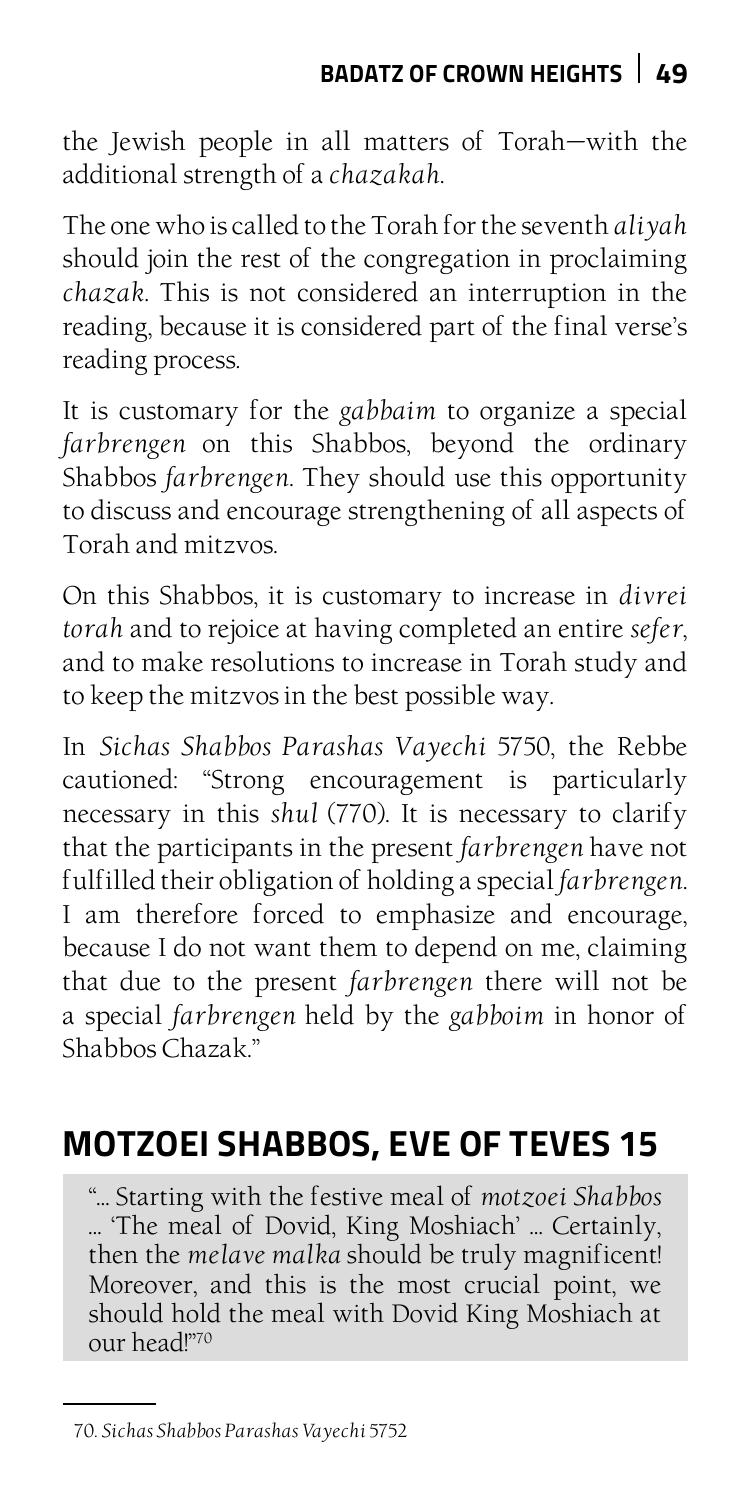## **Sunday, Teves 15**

During these weeks (from when we begin reading the book of *Shemos*), the order of fasting, praying, and extra stringencies known as *shovavim* begins. In leap years, these stringencies are extended and are referred to as *shovavim (tat)*. To view this practice in the light of Chabad Chassidus, see *Sefer HaSichos* 5749 and other sources.<sup>71</sup>

<sup>71.</sup> Sefer Hasichos 5749, footnotes to p. 185. Also see *Igros Kodesh*, vol. 18, p. 259, and *LeSheima Ozen,* p. 130.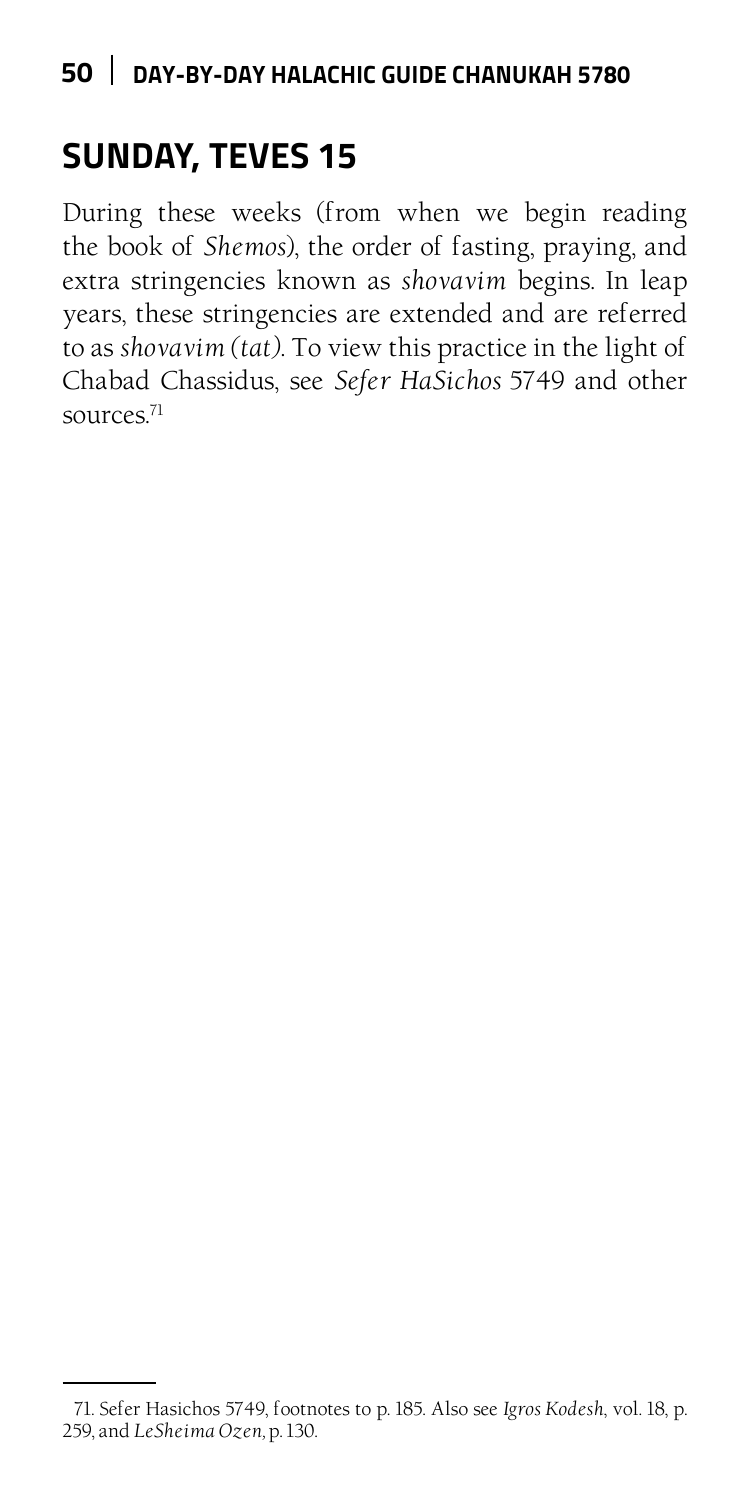

#### **SELECTED QUESTIONS REGARDING chanukah from asktherav.com**  *Can I take a shower on Yom Tov? Do I need to Kasher my fork?*  AND HALACHA2GO.COM *Can I use Maaser to pay tuition?*

#### Can a teachers appreciation gift or Chanukah **Carra ceachers appreciation gives chainemally**<br>Gelt for teachers come from Maaser? What if there is an expectation to join, as all the other mere is an expectation to join, as an the other<br>parents are giving together, but the one meant to give needs Tzedaka herself? re giving togetner, but the one meant

If the teachers are in the category that they may receive Tzedaka - as often is the case - then it may be taken from Maaser money. However, if it is an expectation that parents give, then in such a case it is like an obligation and Maaser money should not be used.

Assuming the teacher is in the category of receiving Tzedaka, the question is, is a person who cannot meet their own needs obligated to give Tzedaka? The answer is: if a person cannot support themselves, they are temporarily exempt from Tzedaka and Maaser.

However, the Rebbe suggests that this person should still give some Tzedaka and also keep a memo of how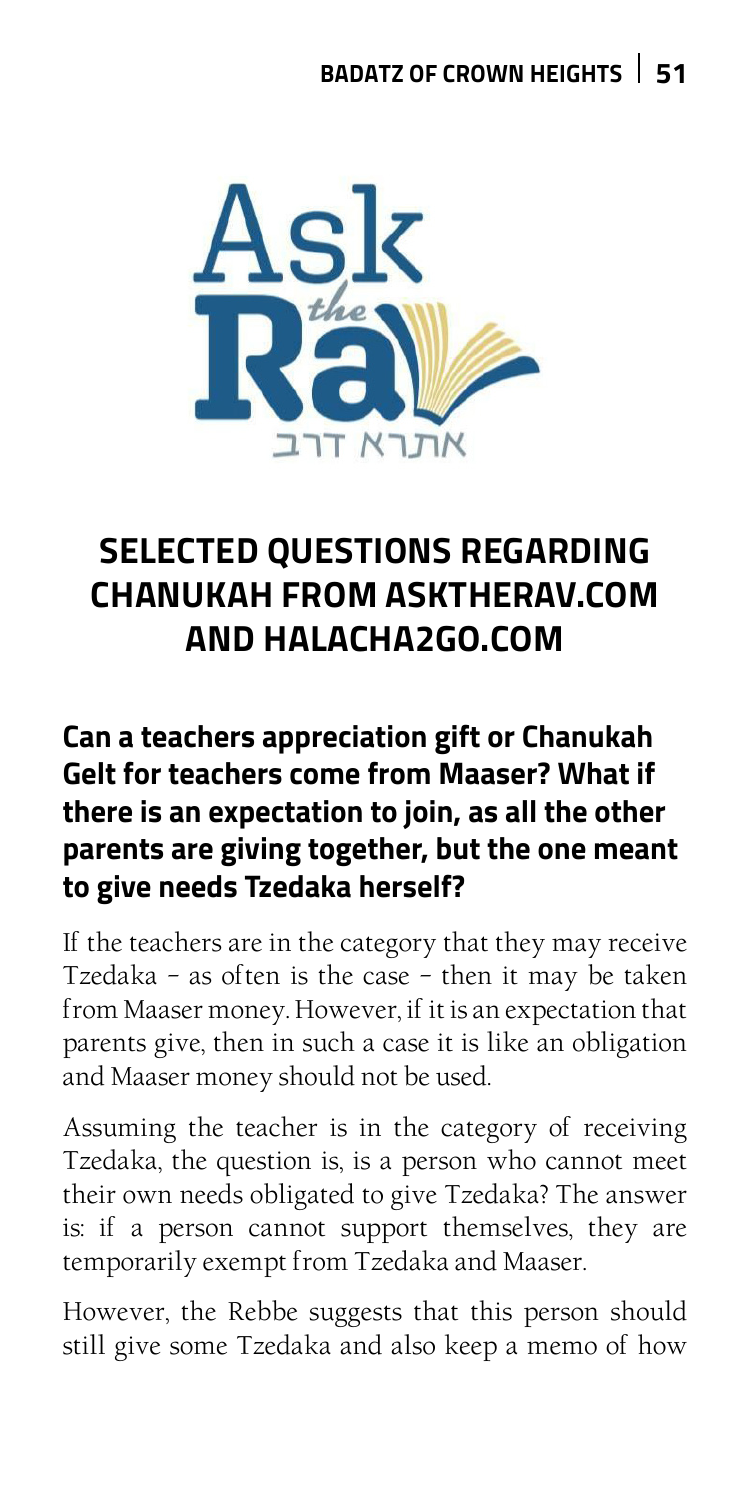much he 'owes' to Maaser, so that one day when he will IY"H be able to pay it, he can do so.<sup>1</sup>

#### **Do I Have to Wash for Fried Doughnuts?**

The brachos recited before and after eating doughnuts fried in oil are mezonos and al hamichyah, respectively. This is because the brachos for any of the five types of grain (wheat, barley, oats, rye and spelt) that are maaseh kedeira (boiled, as opposed to baked) are mezonos and al hamichyah, according to most poskim. The consensus among poskim is that deep frying is halachically the same as boiling in water—it makes no difference whether the food is cooked in water or in oil.

Even if a person is koveia seudah (establishes a meal) on doughnuts alone—as some might do on Chanukah—and they eat kedei seviah (to satiety), the brachos are still mezonos and al hamichyah, and one does not have to wash for hamotzie regardless of how many doughnuts they eat.

The custom is to make a brachah on doughnuts that are served as a snack in middle of a bread meal, or as a dessert at the end of the meal. However, if they're being eaten to satisfy one's hunger, and not as a snack, they're considered like any other dish served during the course of a bread meal, and no separate brachah is made.

On Shabbos, one may squeeze out the excess oil from fried doughnuts prior to eating them—if the intent is simply to eliminate the excess oil, and they are not squeezing the doughnuts for the oil.<sup>2</sup>

<sup>.1</sup> מקורות: עיין בשו״ע יו״ד סי׳ רמ״ח: ״כל אדם מחוייב ליתן צדקה אפי' עני״ כו׳ וכותב שם הש״ך ס״ק א׳: ״היינו כשיש לו פרנסתו בלאו הכי״. ובסי׳ רנ״א סעיף ג׳ בהגהה: ״פרנסת עצמו קודמת לכל אדם ואינו חייב לתת צדקה עד שיהיה לו פרנסתו״ אבל עיין באגרות קודש )חלק י״ז ע׳ רס״ב, חלק כ״ז ע׳ צ״ז, וחלק י״ח ע׳ שפ״ג( שכדאי שימשיך להפריש משהו מהמעשר לצדקה והשאר ירשום בפנקסו שזוקף במלוה.

<sup>.2</sup> מקורות: בשו״ע או״ח סקס״ח סי״ג בעיסה שבישלה או טיגנה הביא מחלוקת ר״ש ור״ת אם מברך המוציא או לא. ומסיים שיר״ש יצא ידי שניהם ולא יאכל אלא ע״י שיברך על לחם אחר תחילה.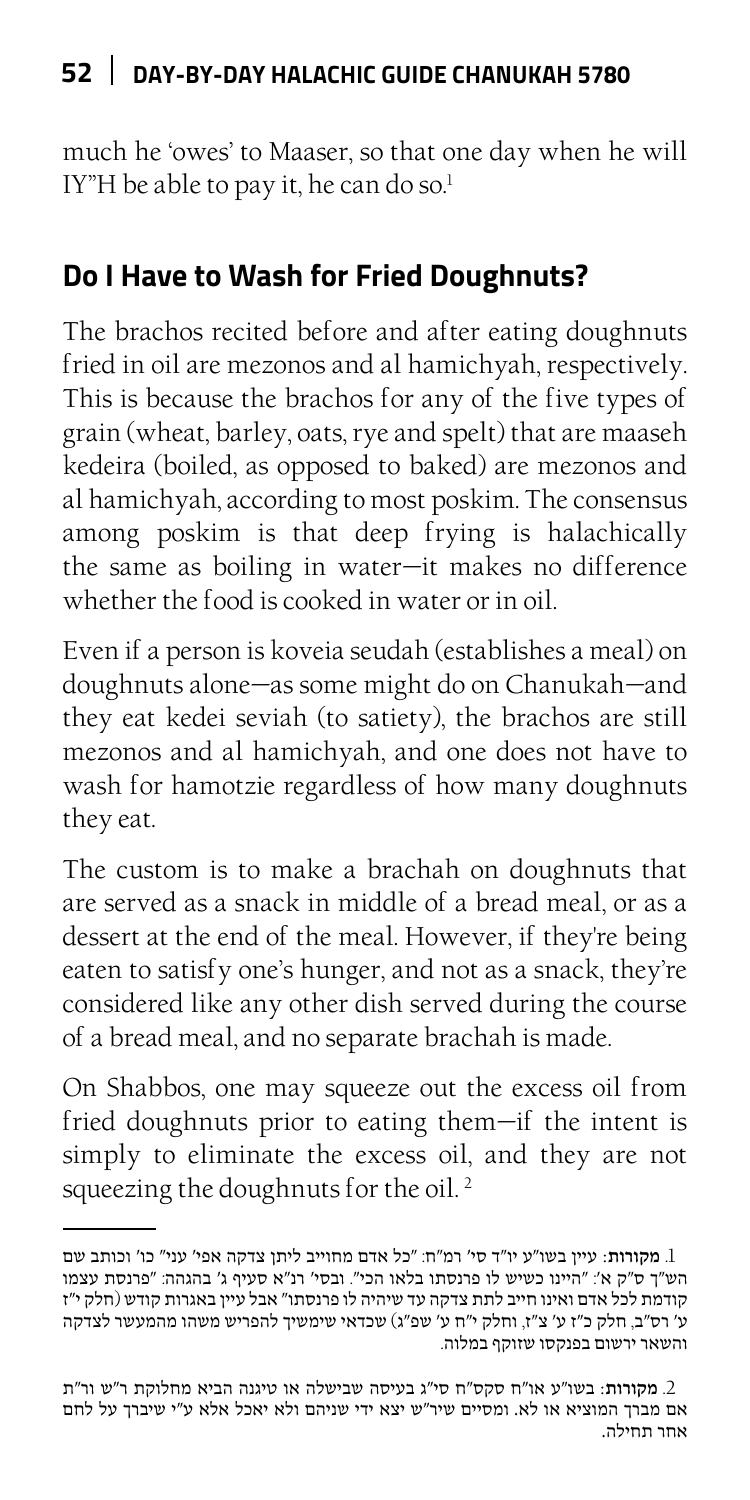#### **Badatz of Crown Heights 53**

אבל הרמ״א כתב שנהגו להקל. )וגם בב״י כ׳ שכן נהגו העולם שלא לברך המוציא. וראה בט״ז סקי״ט: וכבר העיד רמ״א וב״י שנהגו להקל(. וגם במחבר, הביא תחילה דעת הר״ש שאינו מברך המוציא בסתמא, ודעת ר״ת רק בשם יש חולקים. )ראה בפמ״ג בא״א סקל״ד. וראה בב״י כאן שכ׳ לדייק עד״ז מד׳ הרא״ש פסחים (פ״ב סט״ז), דמדהביא דברי הר״ש באחרונה מ׳ דכוותי׳ ס״ל. ולפ״ז, כש״כ בדברי עצמו, שהזכיר דעת הר״ש בסתמא(.

ומ״מ, פסק המחבר שיר״ש יחמיר. וגם הרמ״א כ׳ ״ונהגו להקל״ רק בנוגע לעיקר הענין, ולא ע״ד המחבר שיר״ש יחמיר, וכדמוכח מזה שהוסיף כן באמצע ל׳ המחבר, לפני ד׳ המחבר שיר״ש יחמיר. וכ״מ ממש״כ הרמ״א לאחמ״כ בנוגע לפשטידא וקרעפלי״ך )ראה מש״כ לבאר בטעמא דמילתא בט״ז סקי״ט, ״שאין לסמוך על המנהג מי שהוא יר״ש״. וראה פמ״ג בא״א סקל״ד. משנ״ב סקפ״א). ועד״ז בסי״ז בפשטידא שאפאו במחבת (ראה במשנ״ב סקצ״ה).

אבל בשו״ע אדה״ז שם סט״ו שינה הלשון, שאחרי שהביא שיר״ש יוצא ידי שניהם, כתב ״אבל המנהג להקל כסברא האחרונה כי כן עיקר״. ומשמע קצת דקאי גם ביר״ש. אבל בסוף סט״ז מ׳ קצת שיר״ש יחמיר בקביעות סעודה עכ״פ, אלא שהמנהג להקל בכל ענין. )ולהעיר גם שמש״כ המחבר לאכול בתוך הסעודה הוא מד׳ הגמי״י ברכות פ״ג סק״ג בשם הסמ״ק סקנ״א. והרי בסמ״ק סרמ״ו פסק בסתמא כהר״ש(. ובקו״א סק״ז: דבלא״ה לא קייל״ן כר״ת גם בחלה וכו׳ וכן בדין דהחולקים על ר״ת המה הרבים ובתראי. ]וראה גם בחי׳ הרשב״ץ ברכות לז, ב שרוב החכמים הסכימו להר״ש[.

]ולהעיר, שהמחבר עצמו בהל׳ חלה )יו״ד סשכ״ט ס״ג(, הכריע לגמרי כר״ש, שכתב שם בפשי׳ לפוטרה מחלה. ולא הביא דעת ר״ת כלל. והנה, בט״ז סקט״ז כ׳ לפרש מש״כ המחבר כאן בדעת הר״ש ״אפי׳ נתחייבה בחלה״, דמיירי כאן שבדעתו לאפותה, והיינו שנתגלגלה העיסה לשם לחם ונמלך לטגנה, משא״כ בהל׳ חלה. אלא שבמג״א סקל״ב לא ניחא לי׳ לפרש כן, ומפרש לה באו״א. ולפ״ד שו״ע אדה״ז שם, לסברא אחרונה )דעת הר״ש( מברך במ״מ אפי׳ באופן שחייב בחלה. ועז״כ שכן נוהגים להקל גם בכגון דא.

ואיך שיהי׳, עדיין לא נת׳ מה שלא הביא המחבר לדעת ר״ת בהל׳ חלה )ראה ביהגר״א כאן סקל״ט. ועוד(. ויש שכתבו שחזר בו. וד״ז תמוה, שהרי בב״י ג״כ סתר משנתו עד״ז בין הל׳ ברכות להל׳ חלה. )ראה מש״כ במ״מ וציונים להלכה יומית אות תיג בענין סתירת המחבר עד״ז בנוגע לשכר שבת לצורך מצוה). ואולי לא חש לדבריו בחלה שהיא דרבנן בזה״ז, משא״כ לענין ספק ברהמ״ז דאורייתא[.

ועדיין לא מצינו טעם להקל ליר״ש. עכ״פ בקביעות סעודה. ועכ״פ, כיון שמידי ספק לא יצא, לכאו׳ אא״פ לברך עליו במ״מ בתוך הסעודה.

אמנם, מצינו בט״ז שם סקי״ט שעיסה שטיגנה בדבש ה״ז פהב״כ, ומ׳ קצת מהמשך דבריו שכ״ה לכו״ע )אף שכתב הלשון ״דהא בתר אפי׳ אזלינן״(. ולכאו׳ צ״ב שלר״ת דאזלינן בתר מעיקרא, איך נפקע שם לחם שהי׳ עליו לפני הטיגון. ואכן במשנ״ב (בבה״ל סי״ג ד״ה וכ״ז) כ׳ שלר״ת ל״מ מה שטיגנה. ודוחק הוא במשמעות ד׳ הט״ז )אא״כ נאמר שהט״ז כ׳ לפי המנהג הפשוט שברמ״א, ולא לדעת ר״ת).

אבל בשו״ע אדה״ז סט״ז מבאר שהוא כמו פהב״כ שאין דרך לקבוע עליו, ואף על מיני טיגון אין דרך לקבוע עליו. )ולפ״ז, ה״ז גם בכל מין טיגון, ולא רק בדבש. ועוד שהטיגון בשמן הוא כפת הנילוש בשמן). וא״כ גם לדעת ר״ת אינו מברך המוציא אא״כ בקובע סעודה.

ואף שהביא אדה״ז שם דעת יש חולקים, והוא עפ״ד הרמ״א - מ״מ להאומרים בפהב״כ שהוא פת שמילא בדבש (או בפירות), או להאומרים שפהב״כ היינו עוגות דקות יבשות שכוססין אותו לתיאבון, א״כ ה״ה בטיגון בדבש. וסיים שם בשו״ע אדה״ז להקל.

ולהוסיף שבפהב״כ עכצ״ל דאזלינן בתר השתא, שהרי בעודה עיסה אא״פ לקבוע עלי׳. ולפ״ז בהכרח לומר שד׳ ר״ת הוא רק בעיקר קביעות שם לחם )בניגוד לדייסא ומעשה קדירה(, ולא בנוגע לזה שאין דרך לקבוע עליו וכפהב״כ. ולפ״ז י״ל שכ״ה גם במיני טיגון בכלל. ועיי״ש בהגה שעה״ג מד׳ אבהעו״ז.

והעיקר בנוגע לענינננו, שנטגנו בשמן עמוק, שה״ז כמו נתבשלו בהרבה מים, שאין ע״ז תואר לחם כלל. ובכה״ג א״צ להחמיר כלל גם בקבע סעודתו עליהם. )כהכרעת הסמ״ג, הובא במג״א סקל״ו, וכפס״ד אדה״ז שם סי״ז. וכ״ה בסברה״נ פ״ב הי״ב, ושם לא הביא כלל שום דעה חולקת). ובפרט שבא לקינוח ולתענוג, ובד"כ ה"ה גם נילוש בשמן ובדבש (סוכר).

ובנדו״ד בפרט, הרי אא״פ בעצה זו לאוכלה תוך הסעודה, שהרי באה לתענוג, וממילא אינה נפטרת בברכת המוציא. וראה מג"א סקל"ה (ובלבו"ש שם) שמש"כ המחבר שיר"ש יאכל בתוך הסעודה מיירי בממולא בבשר. וא״כ בל״ז אא״פ לאוכלה בסעודה, וממילא י״ל שא״צ להחמיר בזה. ויל״ע בזה.

)הן אמנם שבמשנ״ב בבה״ל ד״ה ויר״ש הביא מד׳ ההלכה ברורה סקי״ט עצה אחרת לכוון לפוטרה בהמוציא. אבל ראה במשנ״ב סקע״ז סקכ״א דל״מ. ועד״ז בסקע״ד בשעה״צ סקמ״ה )ובהלכה ברורה שם סק״ז כת״ש ג״כ לכוון כך(. ומש״כ בבה״ל ס״ח ד״ה טעונים - מיירי בפהב״כ שהוא ודאי לחם).

ובהנוגע למי שקבע סעודתו - הנה, בדעת הר״ש כ׳ אדה״ז שם )והוא ממג״א סקל״ח( דהיינו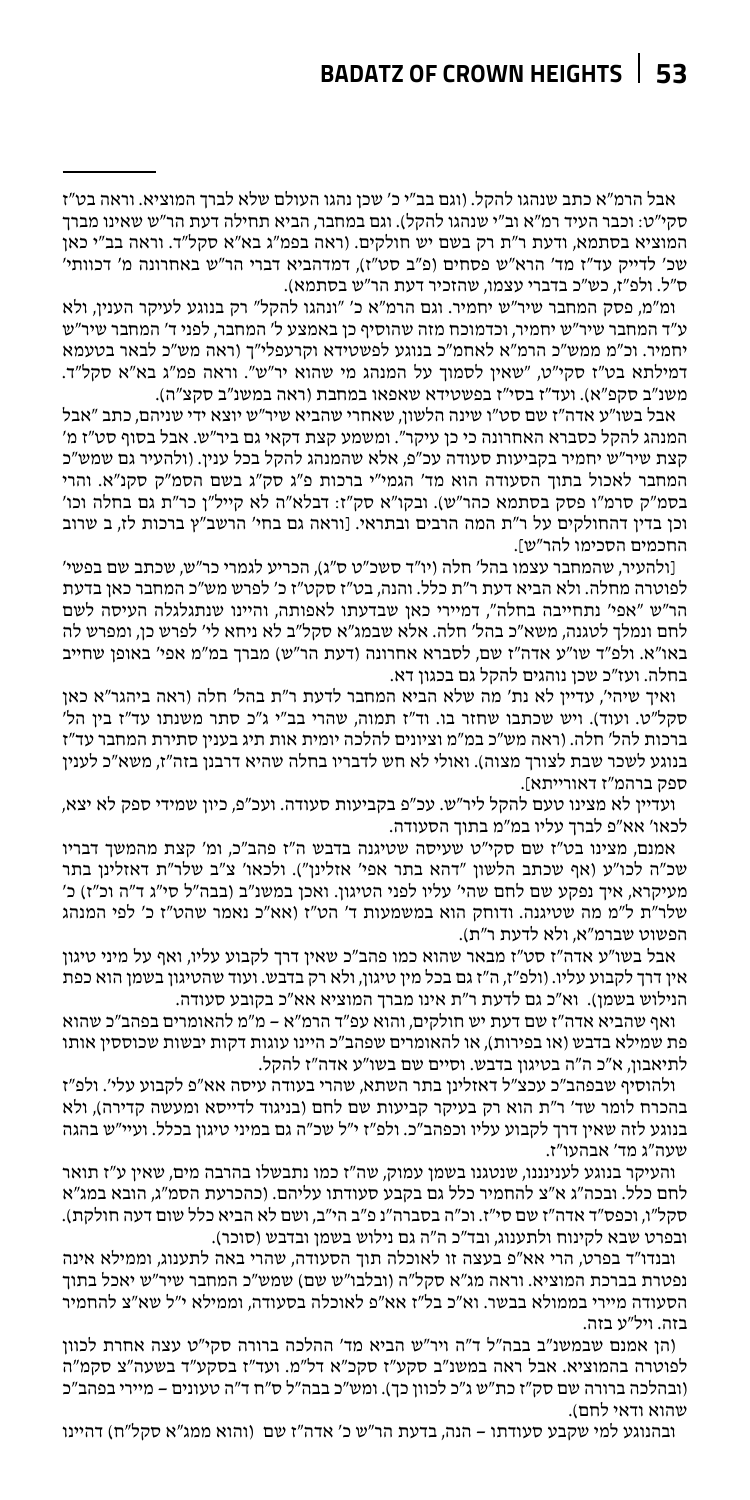### **I will be traveling this Sunday with a long stopover. When I reach my final destination it will be after Chatzos and perhaps even close to Alos. Should I wait to light at my final destination, or should I light where we will eat at the stopover?**

Someone who intends to travel should organize his schedule in advance so that they will be able to personally light the Menorah at its proper time in their own living quarters.

However, if this is not possible, then if you will be arriving at your destination before Alos Hashachar, you should wait until you get there to light (if there are people there that are awake – or you wake them up – you may recite the Brochos).

If you are arriving after Alos Hashachar, some Poskim question whether you may altogether take this trip, if you don't have the ability to light the menorah. Some

וצל״ע מש״כ בהליכות שלמה )חנוכה פי״ז ס״י( שהמנהג שלא לברך על סופגניות בסעודה אפי׳ בבאים לקינוח כיון שמשביעות - שהרי את״ל דס״ל שברכתם במ״מ )וככל הדברים והאמת הנ״ל( הרי העיקר הוא אם אוכלם לקינוח או למזון, ולא איכפת לן מה שמשביעות.

ועיי״ש שנתן טעם לדבריו שבהכרח שיש גם קצת כוונה לשם שביעה. וד״ז מחודש קצת. והרי אפ״ל כן בכל מיני לחמים שברכתם במ״מ כשבאו לקינוח, ולא אישתמיט הכי בשום דוכתא. וכמדומה שהמנהג אינו כן. ואולי קאי בסוג אחר של סופגניות. )וכאן המקום להעיר שמצוי בשוק סופגניות שלא נטגנו בשמן עמוק. וממילא דינם שונה, שבאוכל כדי שביעה יש חשש ספק של תורה, ואין לאוכלם כ״א בתוך הסעודה, וצריך לאוכלם למזון ולשובע דוקא, והדרה הערת המג״א לדוכתה שבנאכל לקינוח ל״ש לעשות כן). ויש שאינם מטוגנים כלל. ואכ״מ עוד). ומש״כ בנוגע לסחיטתם בשבת - ה״ז מדין כבשים ושלקות שסוחטן לגופן. וראה דרישה סש״כ סק״ב. משנ״ב סקכ״ה. ויש שכתבו שצ״ל דוקא לאלתר - ראה קצוה״ש סקכ״ו בבדה״ש סקי״ט. וראה שקו״ט מזה בשבת כהלכה פט״ו בתוספת בי׳ סקי״ט. ואכ״מ.

גם באוכל בשיעור קביעות סעודה. ומכיון שכתב שנוהגים להקל כסברא זו, ה״ה בזה. וכ״ה למעשה בסברה״נ שם. )ודלא כדעת האומרים בשי׳ הר״ש שבקביעות סעודה מודה שברכתו המוציא, הביאם בהגהות רעק״א סק״ח ודחה דבריהם. וראה שו״ת יבי״א ח״ח או״ח סכ״א סק״ו). אלא שיר״ש יחמיר בכגון דא (כ״מ בשו״ע אדה״ז בסוף סט״ז). ומ״מ, כ׳ המג״א סקל״ד שכיון שבאכל כדי שביעה ה״ז ספק של תורה, מברך ברהמ״ז מספק, לחוש לדעת ר״ת. וראה בפמ״ג בא״א שם, שהעיר שמד׳ המחבר משמע שאי״ב ספק. )ובמשנ״ב סקע״ה כ׳ שאין להחמיר בזה רק בחשב לאפות פת ונמלך לבשל או לטגן, משא״כ בדעתו מתחילה לטגן).

אבל, דעת אדה״ז בסברה״נ שם שאין להחמיר בזה רק בטיגון מועט, ולא בטיגון עמוק ובישול בקדירה. ולא זו בלבד, אלא שלא הביא כלל דעה חולקת, ומשמע מדבריו שאין מקום להחמיר אפי׳ ליר״ש. וא״כ הה״נ בתוך הסעודה מברך לכתחילה במ״מ, וליכא מקום לספוקי. ולפ״ז י״ל כן גם בד׳ המג״א, ועפמש״כ הו״ע בסקל״ו כנ״ל, שבבישול בקדירה אי״ב תואר לחם. )וגם בטיגון מועט כ׳ אדה״ז בסברה״נ שם שאין להחמיר לברך ברהמ״ז מספק, כ״א לאכול בתוך סעודה של לחם גמור. וראה בדגו״מ על אתר. משנ״ב בשעה״צ סקע״א. והארכנו בענין זה במ״מ וציונים להלכה יומית אות תלח, בענין ברכת ברהמ״ז בספק. ואכ״מ(.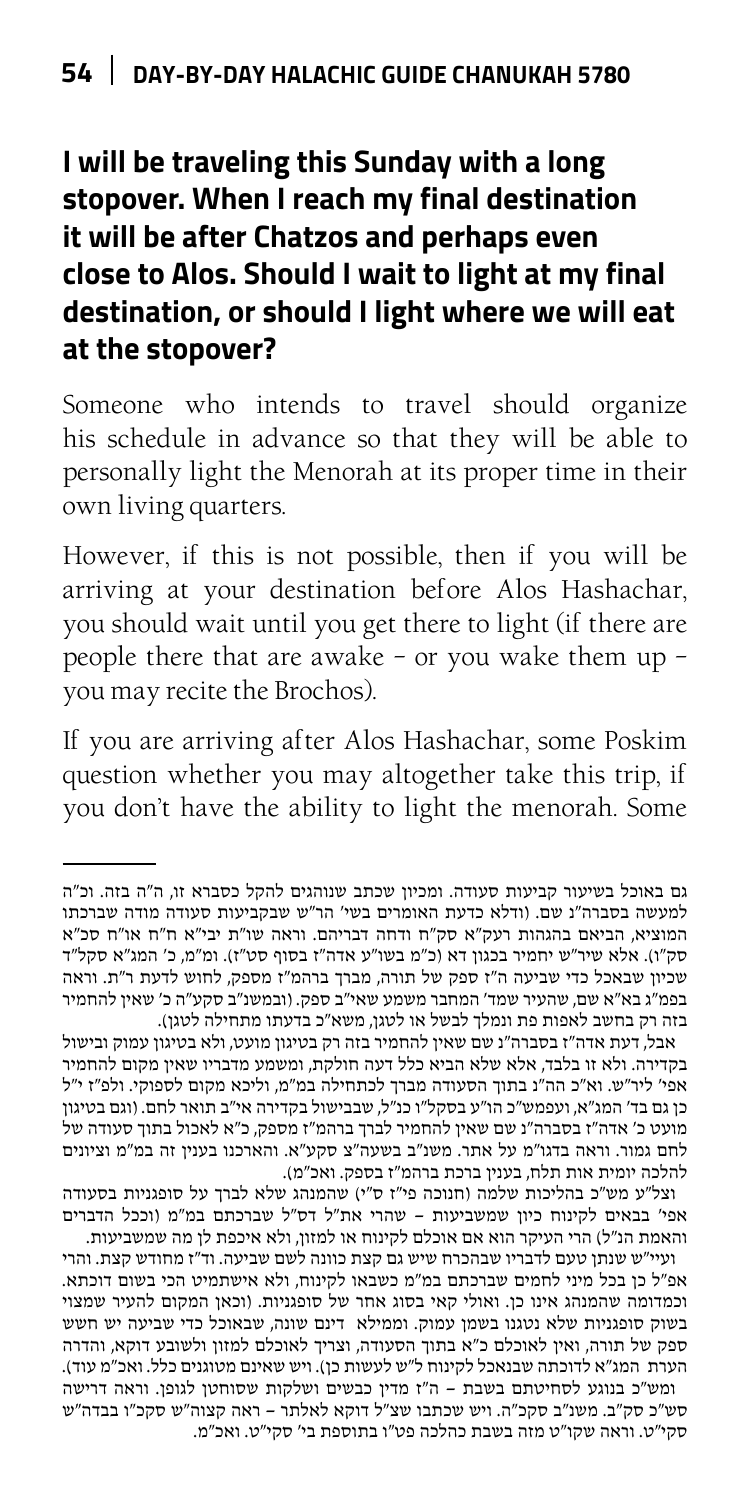even argue that one must cancel the trip even if comes at an exorbitant price. However, you may light in transit, in the car or plane, if this is practically possible. On the other hand, lighting at a stopover is highly questionable.

Where no other choice exists, the following remains the only option, and one should attempt to have all of them done, if possible, since each one of them isn't completely satisfactory:

1. Have a family member light for you at your home.

2. Light electric candles without a Brachah, in transit, in the car or plane.

3. Light without a Brachah at a stopover, airport etc. If you will not be seeing any Menorah lights throughout the night, you may even light with a Brachah.<sup>3</sup>

#### **Someone who's staying in a hospital on Chanukah, and they don't allow fire to be lit there, can he light there even though he might have to put it out shortly thereafter?**

Light without a Brachah.

Of course we are not advising to go against hospital protocol, especially since there is a potential danger here C"V. You should coordinate with those in charge

הדלקה ע״י בני ביתו - נחלקו הראשונים כשאין ההדלקה ע״י אשתו. ואכ״מ. הדלקת נ״ח חשמליות - נחלקו הפוסקים. וראה אג״ק י ע׳ רכח. שם ע׳ שלה. הדלקה בשדה התעופה וכדומה - ראה שו״ת רבבות אפרים ה, תקעט. קובץ אור ישראל יח. הדלקה כשאינו רואה נ״ח - ע״פ רמ״א או״ח או״ח תרעז, ג. וידוע השקו״ט ממש״כ בסי׳ תרעו, ג. ובמק״א הארכנו. ואכ״מ.

<sup>.3</sup> **מקורות**: זמן הדלקה לפני עלוה״ש ורק כשב״ב ניעורים - ראה משנ״ב סי' תרעב ס״ק יא ובשעה״צ. לוח כולל חב״ד. לקו״ש ח״ג ע׳ 817 ובהערה .35 חל״ה ע׳ 319 הערה .12 ולכאו׳ צ״ל שם ושם: תרע״ב. ובמק״א הארכנו.

לבטל הטיסה - אשרי האיש או״ח ג, לט, כט. וראה הליכות שלמה חנוכה יג, א בארחות הלכה. שונה הלכות תורת המועדים תרעא, א. אוצר הזמנים חנוכה מפי הגאונים ע׳ שצד. וראה אצלנו בלוח יומי לחנוכה.

להדליק ברכבת - שו״ת מהרש״ם ד, קמו. ערוה״ש תרעז, ה. בצל החכמה ד, קכז. ובאוירון - שערים מצויינים בהלכה קלט, יג. בא״מ קיד, ה. וראה שו״ת רבבות אפרים א תלג, ה. ובמכונית - ערוה״ש שם. שו״ת משנה הלכות ח״ז סי' פו פ. ויש המפקפקים, או שכתבו לחלק באופנים מאופנים שונים. ובמק״א הארכנו בכללות חיוב בית בהדלקת נ״ח, ובנוגע להדלקה בספינה שבראשונים.